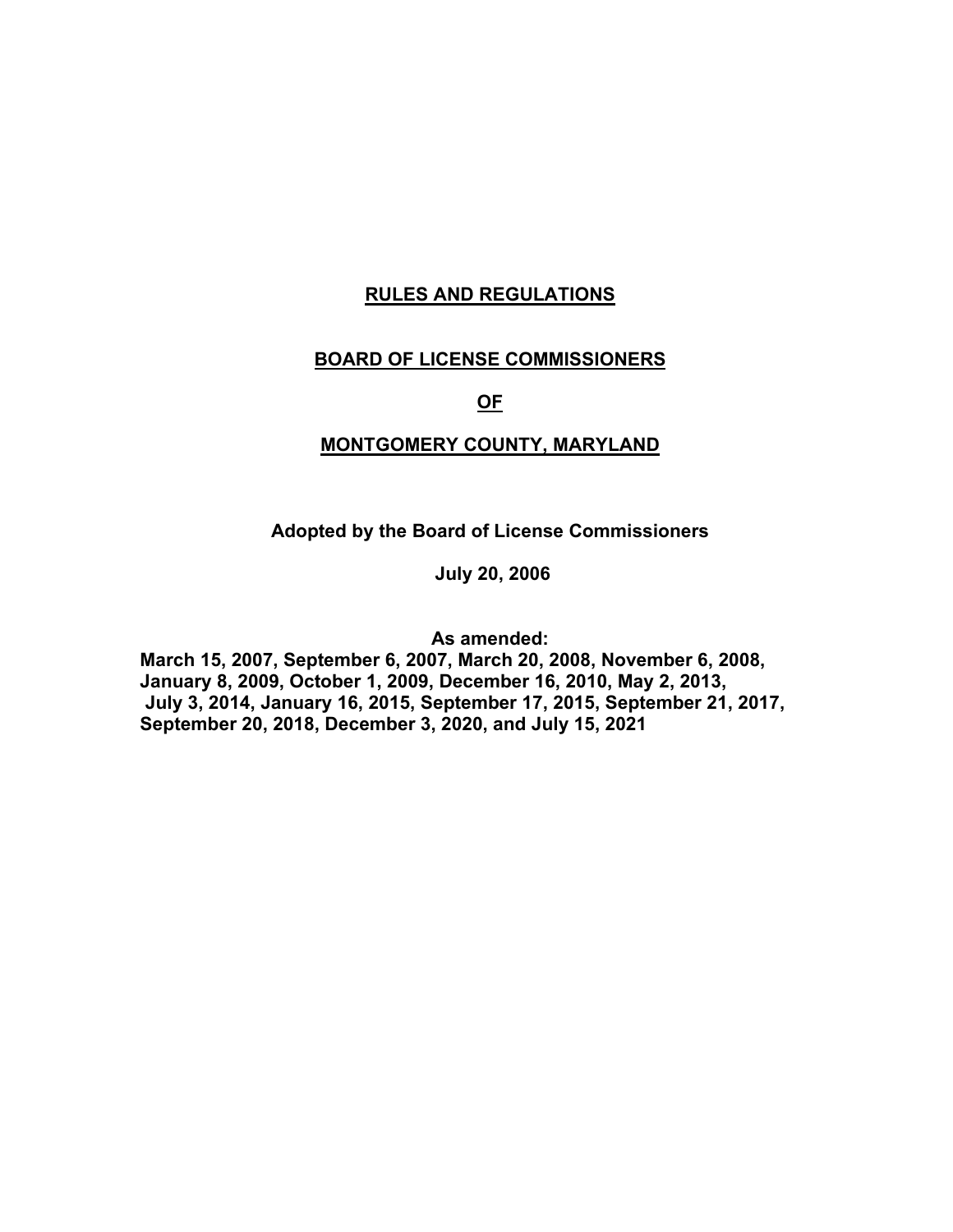## **Board Members**

As of 10/6/2021

Kathryn Lloyd, General Counsel

Vacant, Division Chief of Licensure, Regulation and Education, ABS

Jocelyn Rawat, Licensure Manager, ABS Ron Price, Compliance Manager, ABS Gabriela Monzon-Reynolds, Education and Outreach Manager, ABS

> Division of Licensure, Regulation and Education Alcohol Beverage Services Montgomery County, Maryland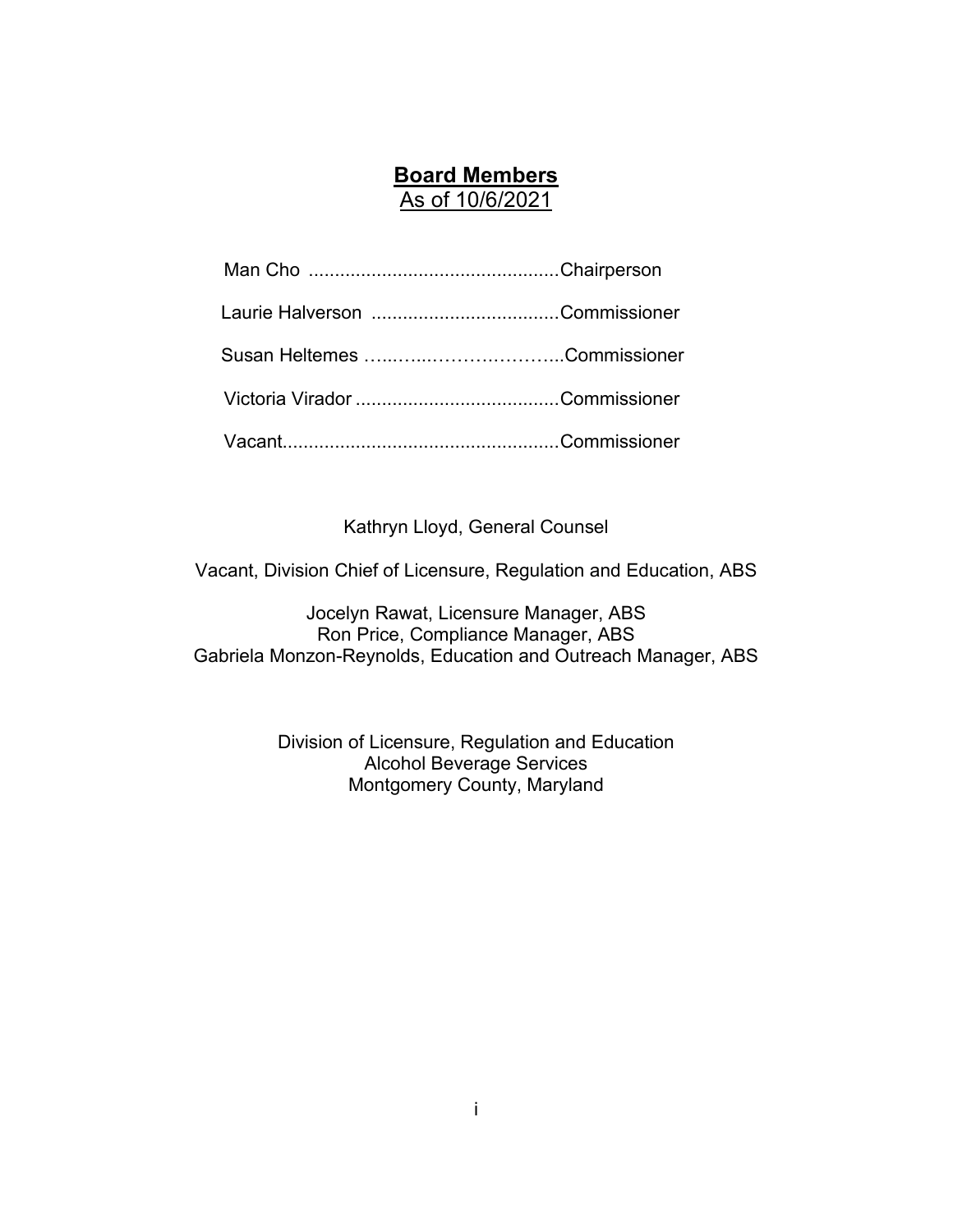## **SECTION PAGE CHAPTER 1 - GENERAL PROVISIONS**  $1<sub>0</sub>$  $1.1$  $12$  $1.3$  $14$  $15$  $1.6$  $1.7$  $1.8$ **CHAPTER 2 – LICENSE CLASSES**  $20$  $21$  $2.2$ 23  $2.4$  $2.5$  $2.6$ Licenses for Specific Types of Organizations and Venues...........14  $2.7$ 2.8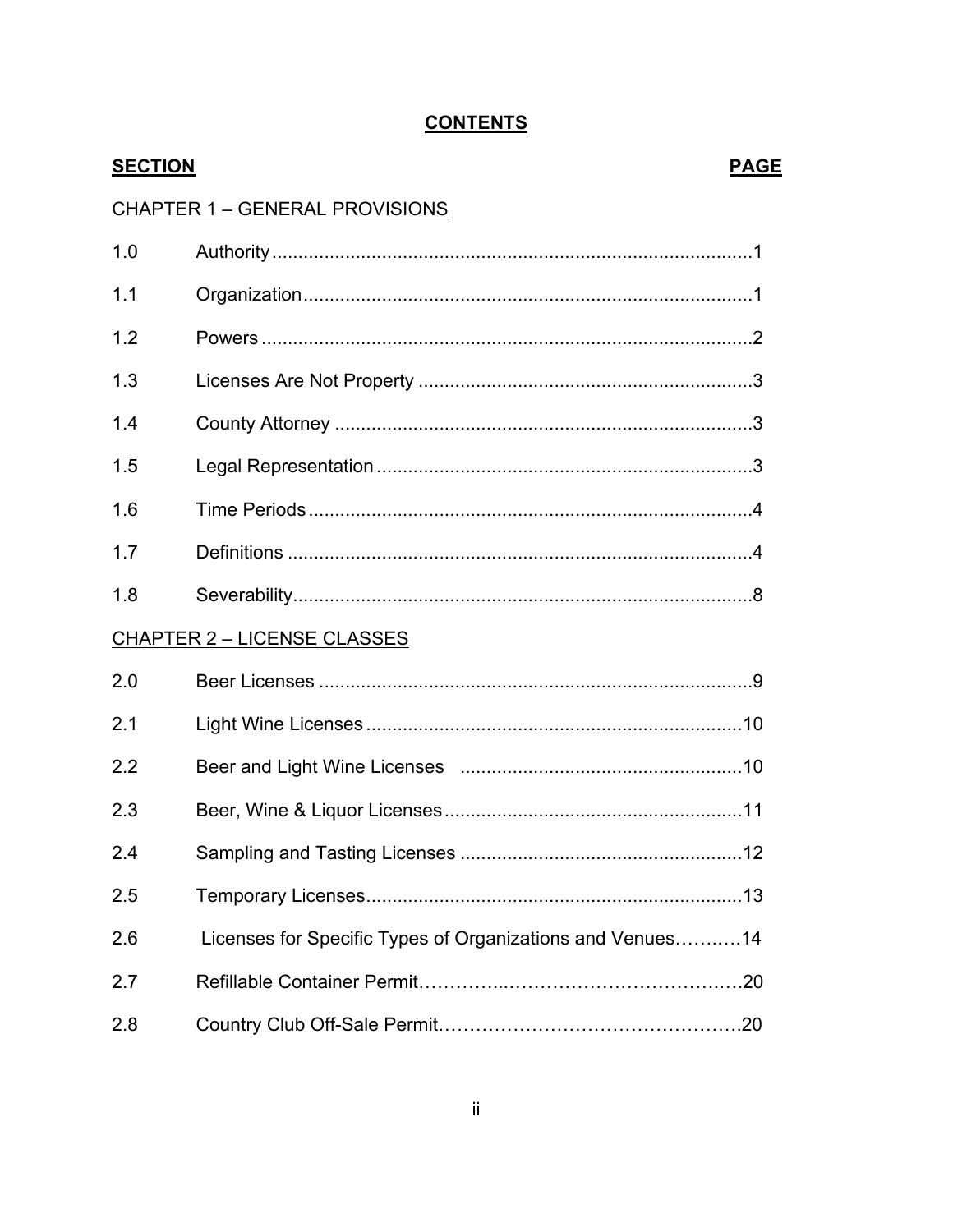| <b>SECTION</b>                              |                                                     | <b>PAGE</b> |
|---------------------------------------------|-----------------------------------------------------|-------------|
| <u>CHAPTER 3 - APPLICATIONS</u>             |                                                     |             |
| 3.0                                         |                                                     |             |
| 3.1                                         |                                                     |             |
| 3.2                                         |                                                     |             |
| 3.3                                         |                                                     |             |
| 3.4                                         |                                                     |             |
| 3.5                                         |                                                     |             |
| 3.6                                         |                                                     |             |
| 3.7                                         |                                                     |             |
| 3.8                                         |                                                     |             |
| 3.9                                         |                                                     |             |
| 3.10                                        |                                                     |             |
| 3.11                                        | Construction, Expansion or Alteration of Premises30 |             |
| 3.12                                        |                                                     |             |
| 3.13                                        |                                                     |             |
| 3.14                                        | Exception -License Issued to an Operator 32         |             |
| 3.15                                        |                                                     |             |
| CHAPTER 4 - HEARINGS AND RULES OF PROCEDURE |                                                     |             |

| 4 (        |                    |  |
|------------|--------------------|--|
| <b>4</b> 1 | <b>Definitions</b> |  |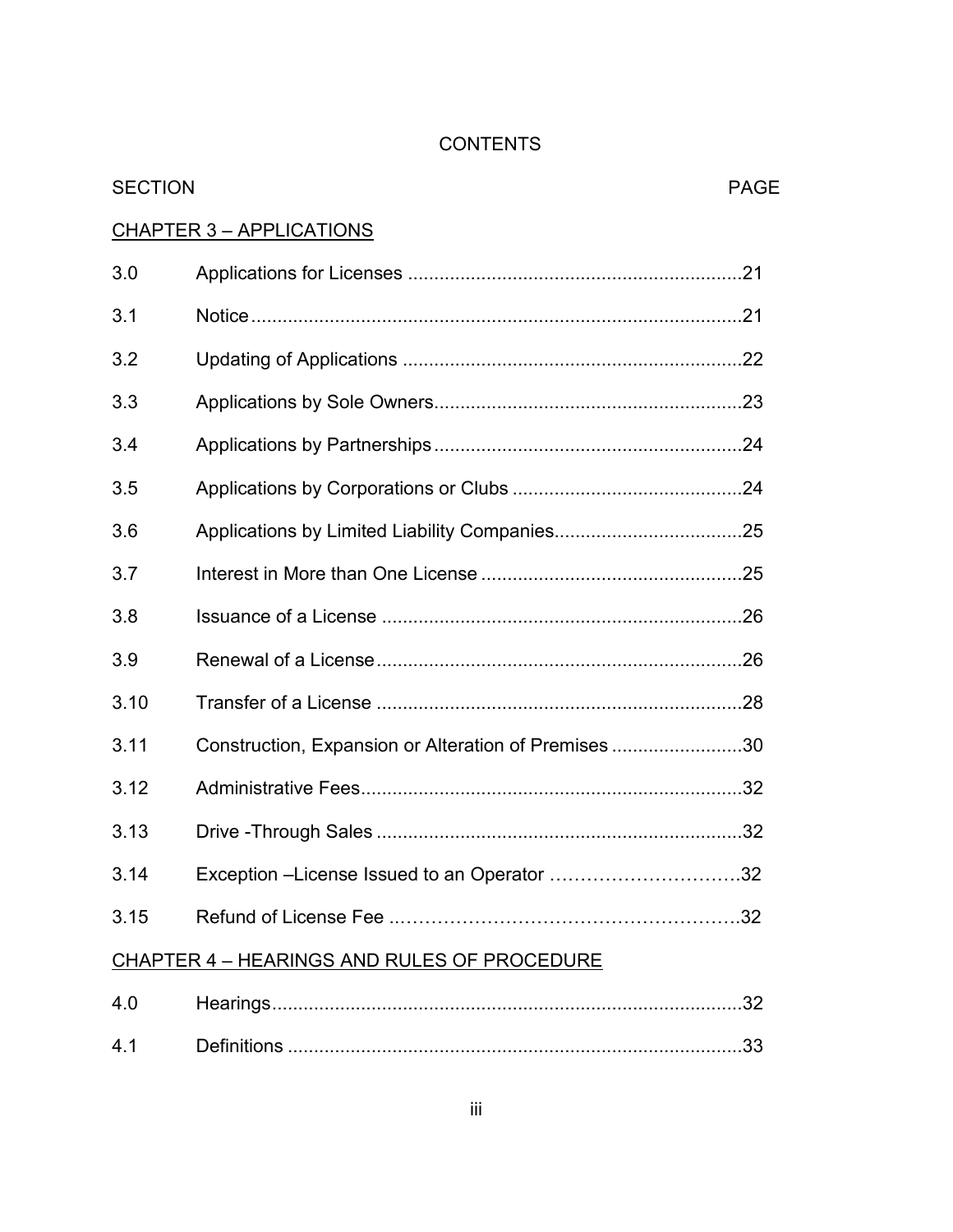| <b>SECTION</b><br><b>PAGE</b> |                                                  |  |
|-------------------------------|--------------------------------------------------|--|
| 4.2                           |                                                  |  |
| 4.3                           |                                                  |  |
| 4.4                           |                                                  |  |
|                               | CHAPTER 5 - STANDARDS OF OPERATIONS              |  |
| 5.0                           |                                                  |  |
| 5.1                           |                                                  |  |
| 5.2                           |                                                  |  |
| 5.3                           |                                                  |  |
| 5.4                           |                                                  |  |
| 5.5                           |                                                  |  |
| 5.6                           |                                                  |  |
| 5.7                           |                                                  |  |
| 5.8                           |                                                  |  |
| 5.9                           |                                                  |  |
| 5.10                          |                                                  |  |
| 5.11                          | Beverages from Faucets, Spigots, etc./Labeling56 |  |
| 5.12                          |                                                  |  |
| 5.13                          |                                                  |  |
| 5.14                          |                                                  |  |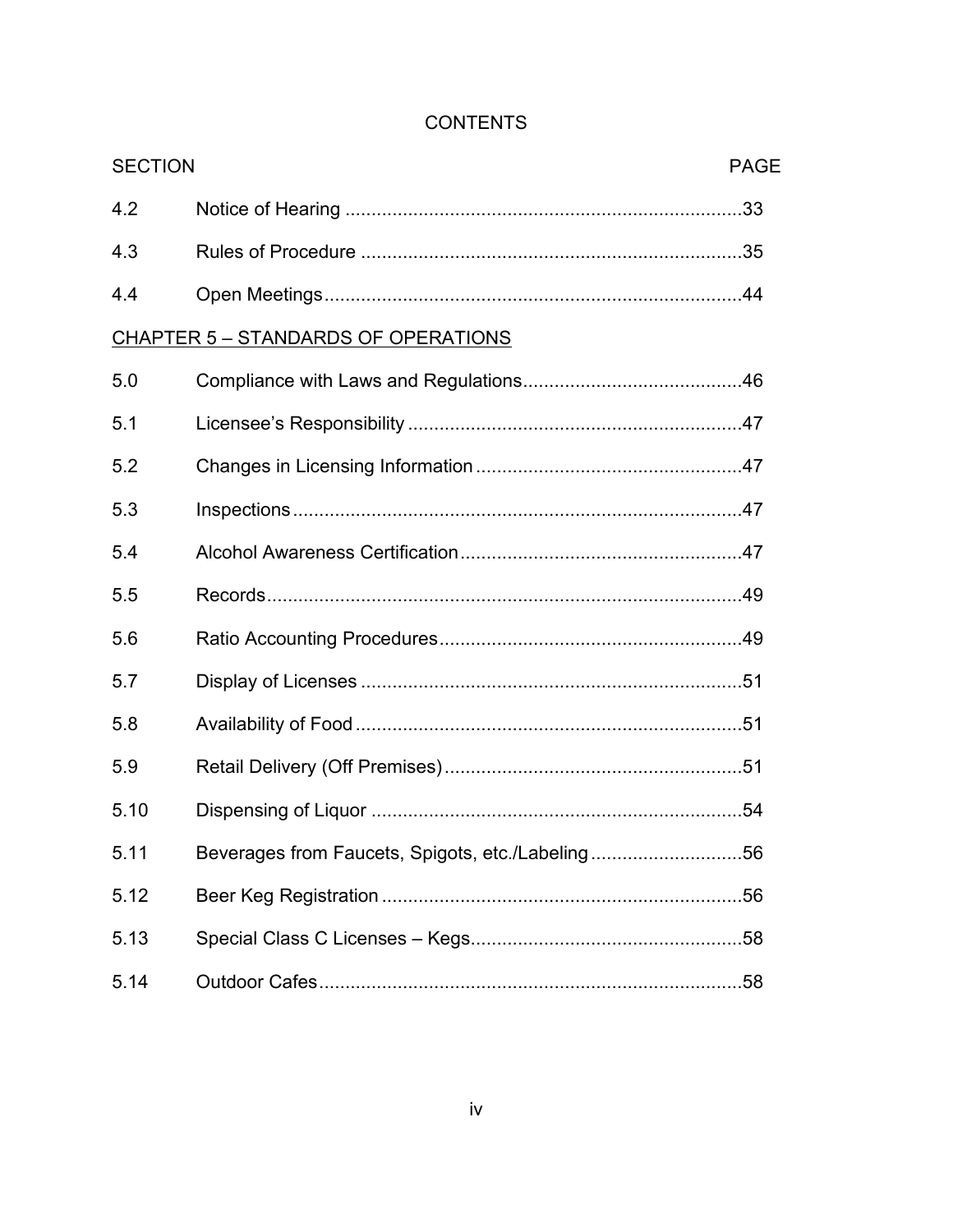| <b>SECTION</b> |                                                        | <b>PAGE</b> |
|----------------|--------------------------------------------------------|-------------|
| 5.15           |                                                        |             |
| 5.16           |                                                        |             |
| 5.17           |                                                        |             |
| 5.18           |                                                        |             |
| 5.19           |                                                        |             |
|                | <b>CHAPTER 6 - PROHIBITED PRACTICES</b>                |             |
| 6.0            |                                                        |             |
| 6.1            | Sales or Service to Minors/Consumption or              |             |
| 6.2            | Sales or Service to Intoxicated Persons/Consumption or |             |
| 6.3            |                                                        |             |
| 6.4            | Consumption, Possession or Sale During Prohibited      |             |
| 6.5            |                                                        |             |
| 6.6            |                                                        |             |
| 6.7            |                                                        |             |
| 6.8            | Alcoholic Beverage Containers - Refilling/Tampering66  |             |
| 6.9            |                                                        |             |
| 6.10           |                                                        |             |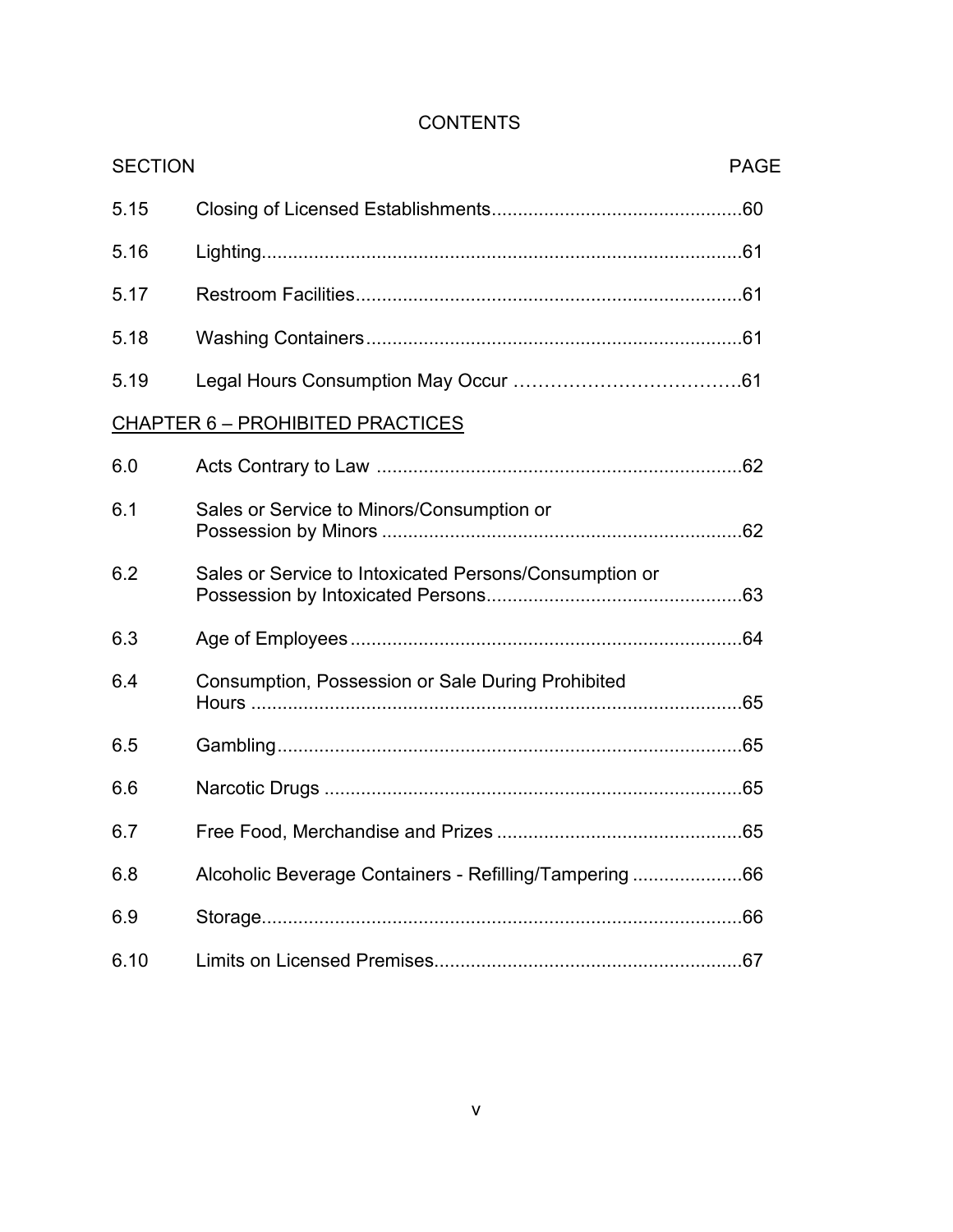| <b>SECTION</b> | <b>PAGE</b> |
|----------------|-------------|
| 6.11           |             |
| 6.12           |             |
| 6.13           |             |
| 6.14           |             |
| 6.15           |             |
| 6.16           |             |
| 6.17           |             |
| 6.18           |             |
| 6.19           |             |
| 6.20           | .72         |

All references are to the Alcoholic Beverages Article of the Annotated Code of Maryland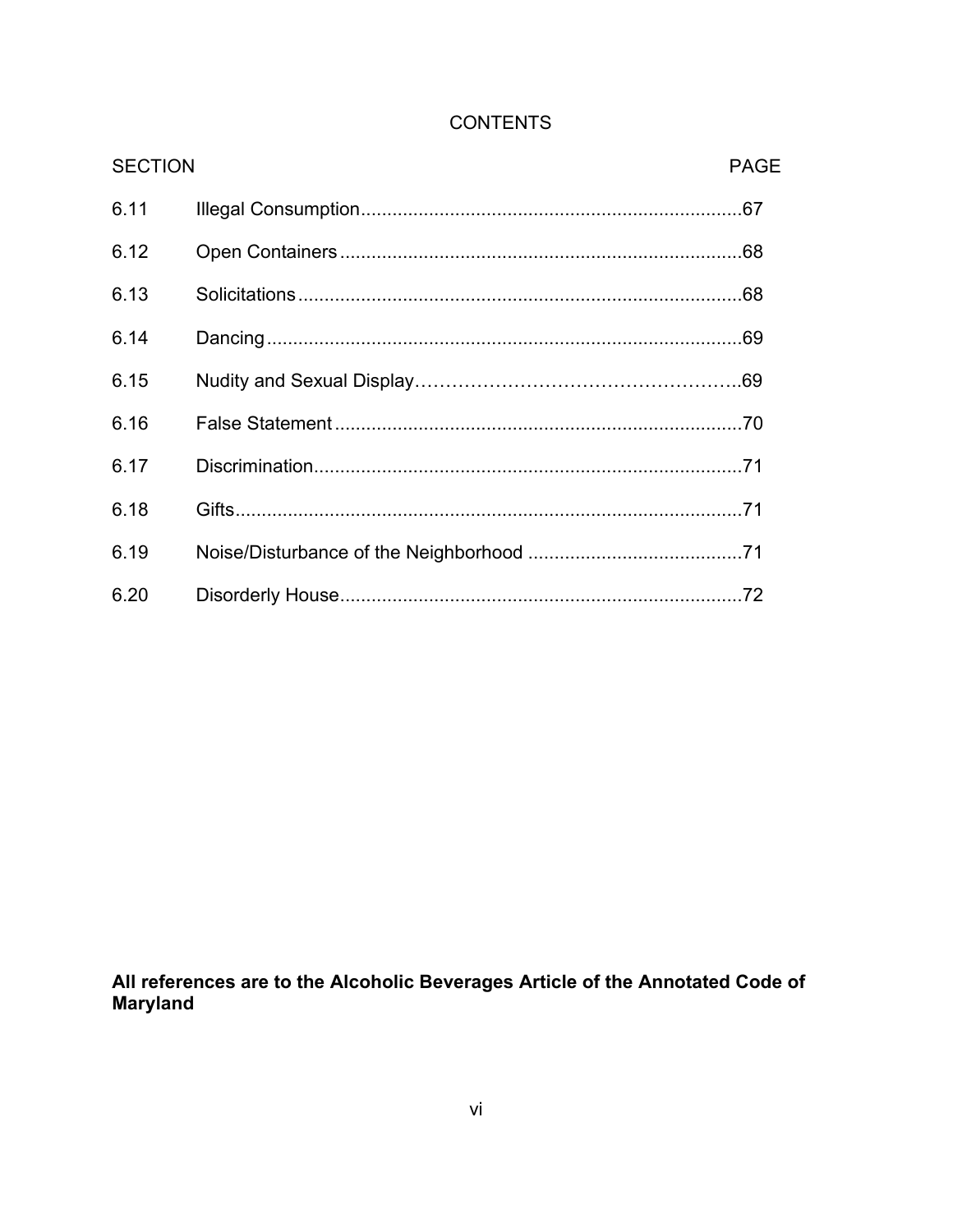## **CHAPTER 1**

## **GENERAL PROVISIONS**

## **1.0 Authority Alcoholic Beverages Article, Section 25-206**

Pursuant to the authority granted by the Alcoholic Beverages Article of the Annotated Code of Maryland, the Board of License Commissioners for Montgomery County, Maryland, hereby adopts the following Rules and Regulations to enable the Board to effectively discharge the duties imposed upon the Board by the Alcoholic Beverages Article. These rules and regulations are subordinate to the Alcoholic Beverages Article of the Annotated Code of Maryland.

## **1.1 Organization**

(a) The Board of License Commissioners ("the Board") consists of five members appointed by the County Executive subject to confirmation by the County Council. The Board annually will elect one of its members as chairperson.

#### **Alcoholic Beverages Article, Section 25-202**

(b) Three members of the Board constitute a quorum for transacting business.

## **Alcoholic Beverages Article, Section 25-204**

(c) A member of the Board may not have any interest in any license granted by the Board for the sale of beer, wine, and/or liquor. A member of the Board may not have any interest either directly or indirectly in premises where alcoholic beverages are manufactured or sold, or in any business devoted to the manufacture or sale of alcoholic beverages.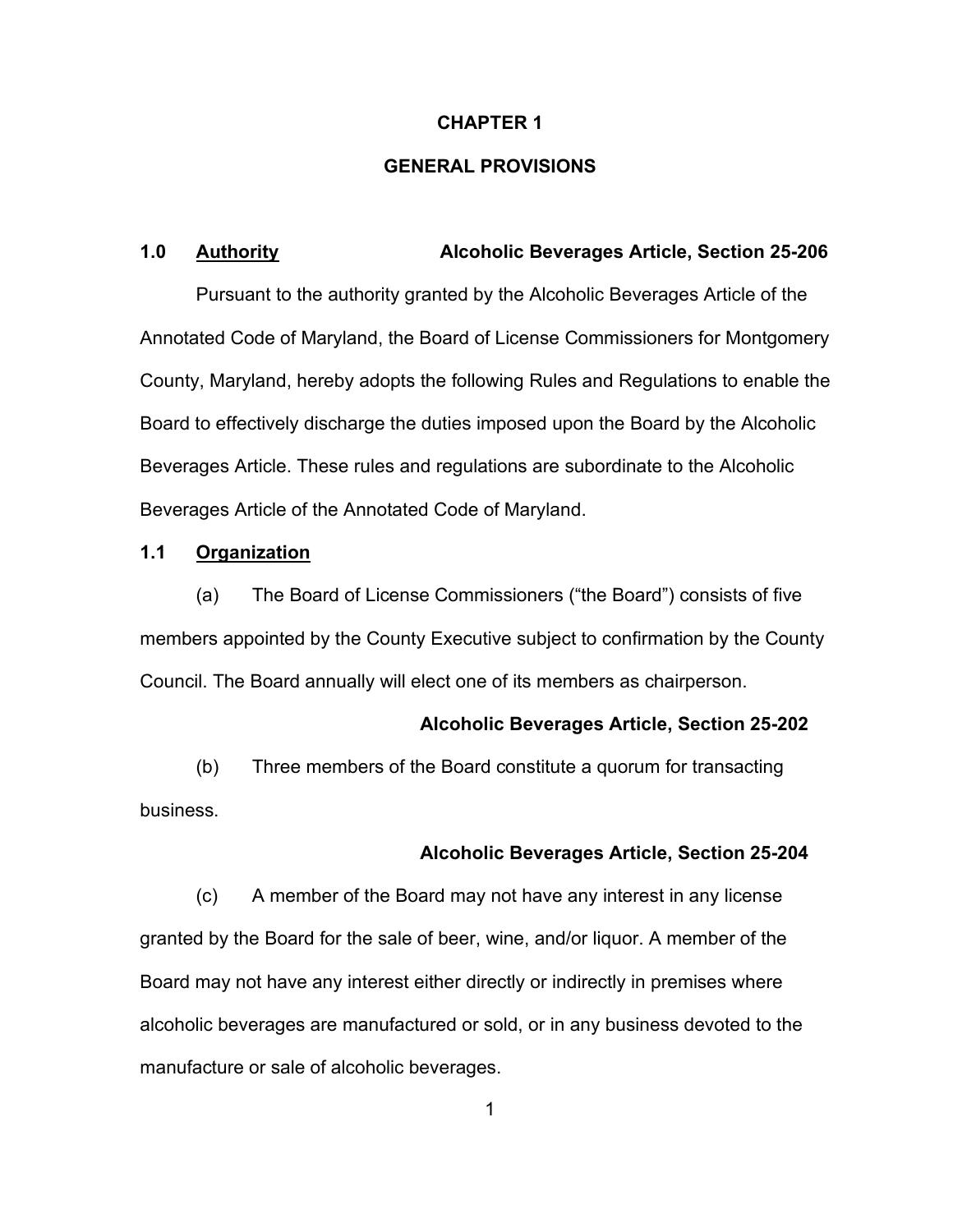## **Alcoholic Beverages Article, Section 25-202(c)**

(d) No member of the Board or county employee may solicit or receive directly or indirectly any commission, remuneration, or gift whatsoever from a licensee licensed under the Alcoholic Beverages Article, from any person engaged in the manufacture or sale of alcoholic beverages, or from an agent or employee of that person.

### **Alcoholic Beverages Article, Section 25-202(c)**

#### **1.2 Powers**

(a) The Board may issue alcoholic beverage licenses authorized under the Alcoholic Beverages Article within Montgomery County.

#### **Alcoholic Beverages Article, Section 4-202(a)**

(b) The Board may suspend or revoke a license for any violation of the Alcoholic Beverages Article and/or these Rules and Regulations, or for any cause which, in the judgment of the Board, is necessary to promote the peace or safety of the community in which the place of business is situated. In lieu of suspending or revoking a license for a cause for which the Board is permitted but not required to suspend or revoke a license, the Board may impose a fine for the violation, if the Board determines that the public welfare and morals would not be impaired by allowing the licensee to operate during the suspension period and that payment of the fine will achieve the desired disciplinary purposes. The fine assessed by the Board may not exceed \$20,000 for each case.

#### **Alcoholic Beverages Article, Sections 4-604(a) and 25-2802**

(c) The Board may promulgate Rules and Regulations.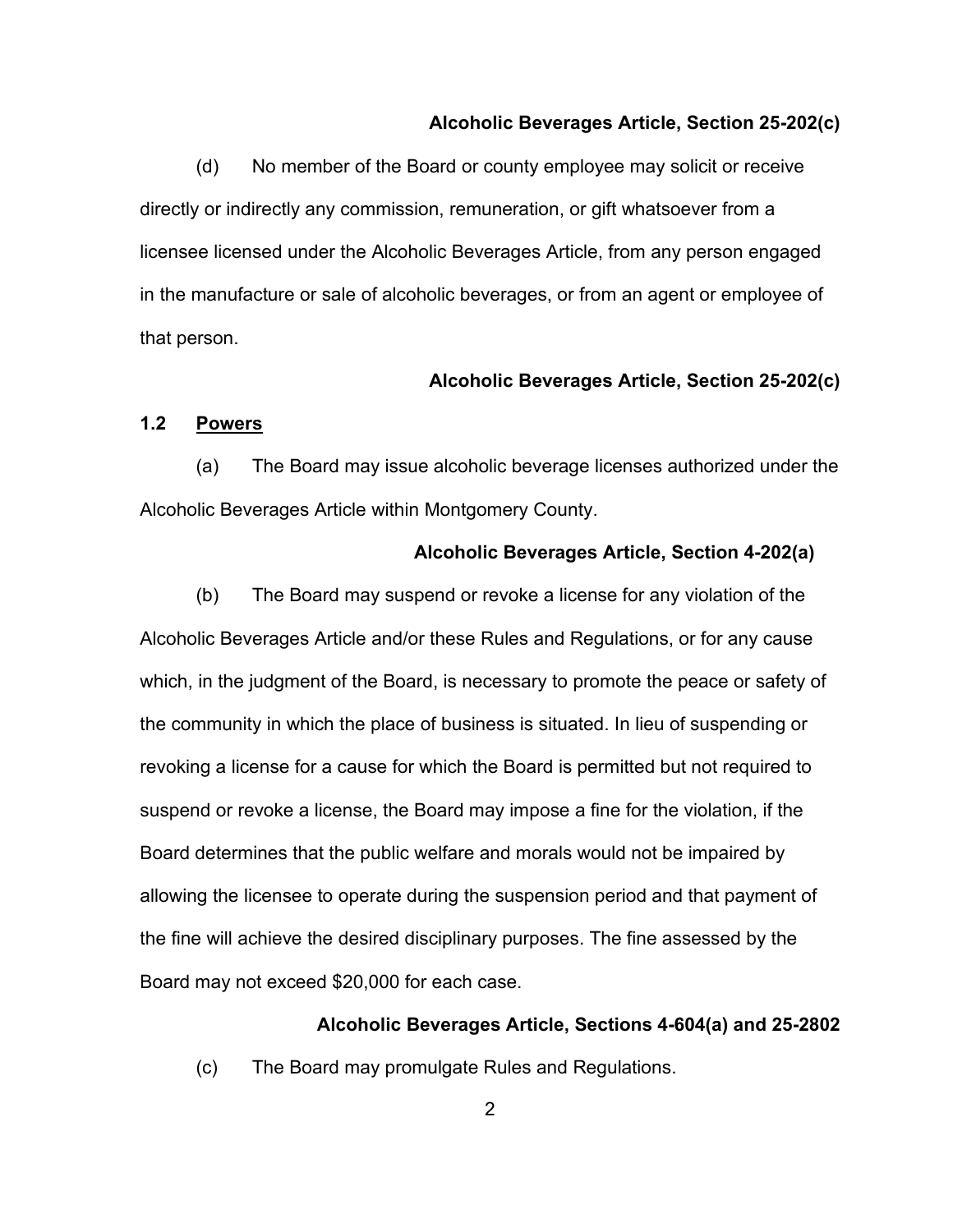#### **Alcoholic Beverages Article, Section 25-206**

(d) No license will be issued by the Board unless it is consistent with the restrictions contained in the Alcoholic Beverages Article of the Annotated Code of Maryland.

## **1.3 Licenses Are Not Property Alcoholic Beverages Article, Section 4-212**

Licenses issued by the Board under the provisions of the Alcoholic Beverages Article are not property, and do not confer property rights. All licenses are subject to the Alcoholic Beverages Article, and to these Rules and Regulations**,** and may be restricted, suspended or revoked.

# **1.4 County Attorney Alcoholic Beverages Article, Section 25- 204(c)**

(a) The County Attorney for Montgomery County or the County Attorney's designee will serve as the legal advisor to the Board. The legal advisor will attend all meetings and hearings of the Board and provide legal advice to the chairperson and to all Board members as requested.

(b) In an appropriate case, the County Attorney or the County Attorney's designee may prosecute a case before the Board. However, at no time will the Board's legal advisor represent the County before the Board. In those cases where the County Attorney's designee prosecutes the case before the Board, there will be no contact nor discussion between the County Attorney's designee and the Board's legal advisor concerning the case at issue other than those contacts or discussions necessary to the orderly conduct of the case.

## **1.5 Legal Representation**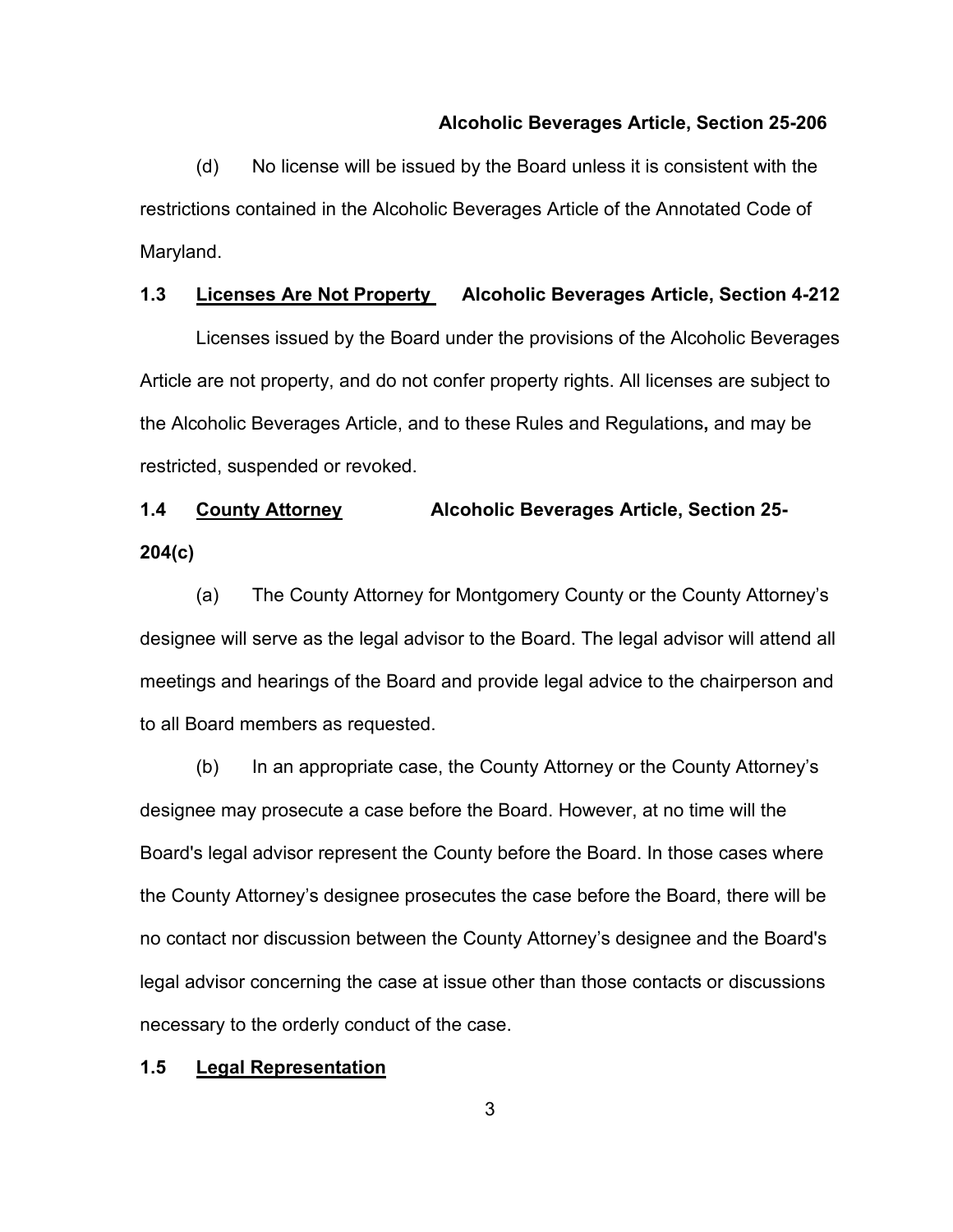Any party, applicant**,** witness, or individual who files a protest or complaint, may be represented by an attorney. Where a notice is to be given under these Rules and Regulations to or by any party, applicant, witness, or individual who files a protest or complaint, the notice shall also be given by or to the person's attorney, so long as the attorney has entered his or her appearance in the matter to be considered by the Board.

### **1.6 Time Periods**

In computing any period of time set forth in these Rules and Regulations, the method of computation provided for in Rule 1-203 of the Maryland Rules of Procedure, will govern, unless otherwise stated.

## **1.7 Definitions**

(a) Alcohol Awareness Program means a program that: is approved and certified by the State Comptroller; has been issued an alcohol awareness program permit by the State Comptroller; includes instruction on how alcohol affects a person's body and behavior; provides education on the dangers of drinking and driving; defines effective methods for serving customers to minimize the chance of intoxication, includes instruction on ceasing service before customers become intoxicated; and instruction on determining if a customer is under 21 years of age.

#### **Alcoholic Beverages Article, Sections 4-505 and 25-1903**

(b) Alcoholic Beverages means a liquid, or compound, by whatever name called, that contains one-half of one percent or more of alcohol by volume, and is fit for beverage purposes.

## **Alcoholic Beverages Article, Section 1-101(b)**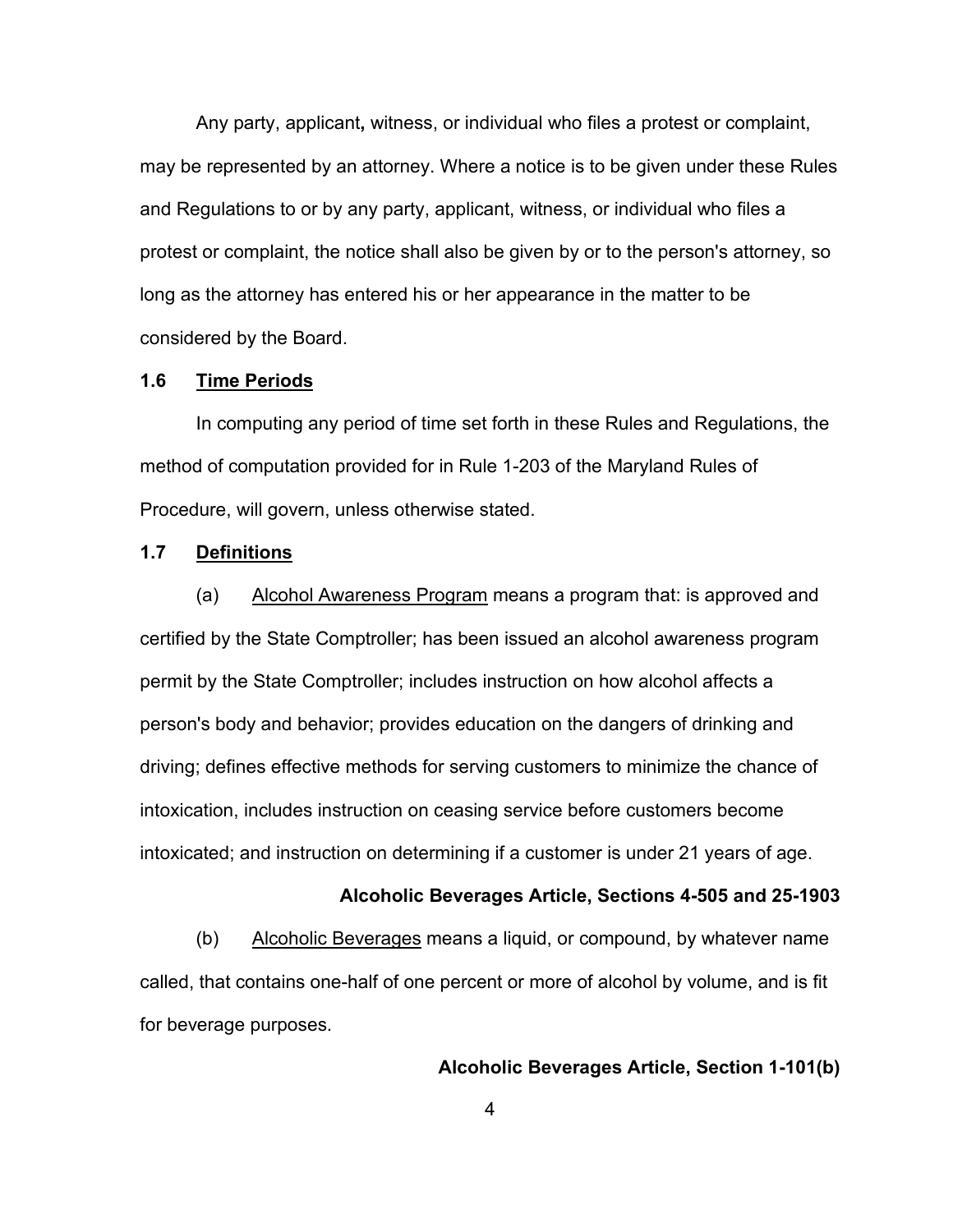(c) Attorney means any attorney at law admitted to the Bar of the Court of Appeals of Maryland.

(d) Beer means any brewed alcoholic beverage and includes beer, ale, porter and stout.

#### **Alcoholic Beverages Article, Section 1-101(c)**

(e) Board means the Board of License Commissioners of Montgomery County.

(f) Country Club means any country club that has 100 or more bona fide members of whatever class; whose members pay an annual total amount of dues which averages at least \$50 for each member; and which maintains at the time of the application for the license a regular or championship golf course of nine holes or more and as further described in the Alcoholic Beverages Article, Section 25-1007.

(g) Club means an association, corporation, or other entity, organized and operated exclusively for educational, social, fraternal, patriotic, political, or athletic purposes, and not for profit. Alcoholic Beverages Article, Section 1-101(e).This definition does not apply to those clubs applying for a beer, wine, and liquor license under Alcoholic Beverages Article, Sections 25-1005, 25-1007, 25-1009, 25-1012, 25-1014 and 25-1105.

(h) Comptroller means the Comptroller of the Treasury of the State of Maryland.

### **Alcoholic Beverages Article, Section 1-101(f)**

(i) County means Montgomery County, Maryland.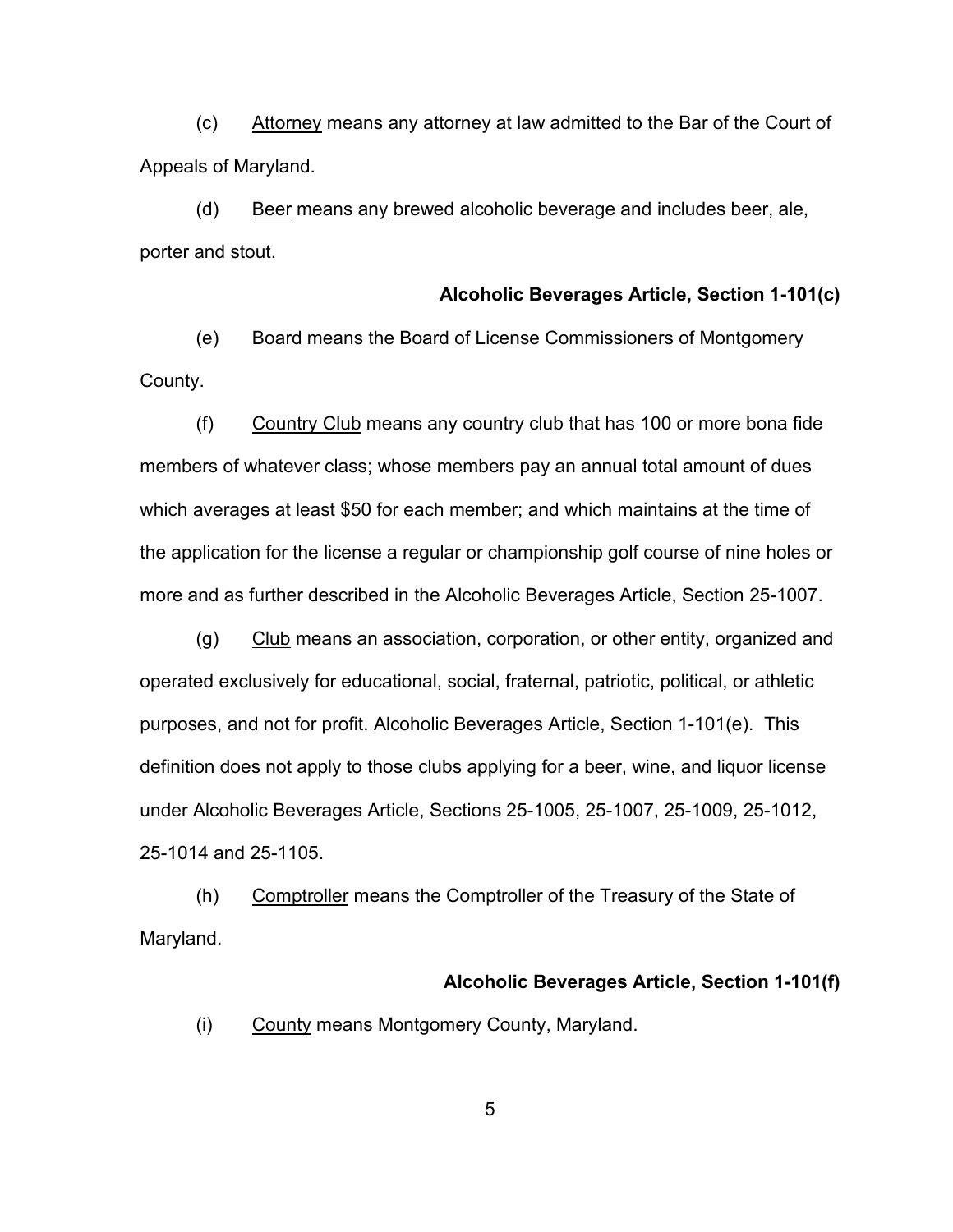(j) Financial Interest means a legal or equitable interest in the licensed business entitling the owner thereof to receive a percentage of the profits derived from the sale of alcoholic beverages of the business. It does not include payments made to any employee, manager, mortgagor, landlord, creditor, or other individual who does not otherwise own an interest in the licensed business. The ownership of stock in a publicly traded corporation is not considered a financial interest for the purpose of these Rules and Regulations provided that the owner of such stock does not have any substantial degree of control or management of the corporation.

#### **Alcoholic Beverages Article, Section 4-109**

(k) Happy Hour means any time of the day specifically set aside by a licensee to offer patrons reduced prices on alcoholic beverages or a second alcoholic beverage free or at a reduced price after the patron's purchase of a regularly priced alcoholic beverage.

(l) Hotel means:

(1) In the case of an application for a class H-BW, the provisions of the Alcoholic Beverages Article, Section 1-101(k)(i) and (ii) apply.

 (2) In the case of an application for a class B-BWL, the provisions of the Alcoholic Beverages Article, Sections 25-902 and 25-904 apply.

(m) Identification For purposes of purchasing alcoholic beverages, the following five forms of signed and valid identification are acceptable: a State driver's license with a picture, a military identification, a passport, an immigration card, and an identification card issued by a State Motor Vehicle Administration.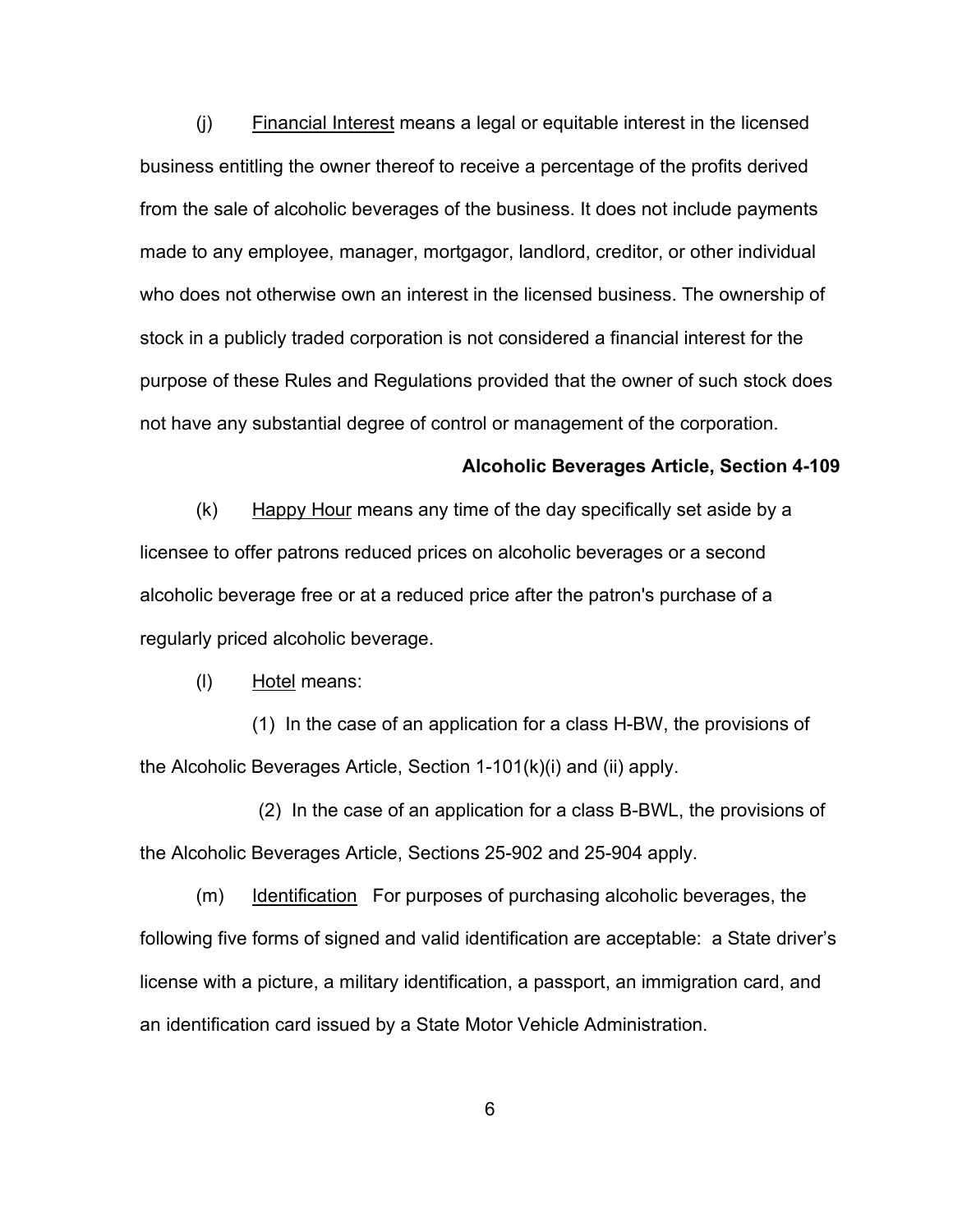$(n)$  Intoxicated means to be affected by the consumption of alcohol to a sufficient degree that a person's mental and physical functioning are substantially impaired, and the impairment is evident from noticeable signs such as, but not limited to, uncoordinated physical action or physical and or mental dysfunction that should have been obvious to a reasonable person**.**

(o)  $Keg$  means a container of beer with a capacity of at least 4 gallons, which is designed to dispense beer directly from the container.

(p) Licensed Premises means those premises that are specifically identified in the license issued by the Board, and may also include an approved outdoor cafe area**.**

(q) License Holder or Licensee means the holder of any license or permit issued under the provisions of the Alcoholic Beverages Article or any other law of the State of Maryland. The license holder may be either the entity on behalf of whom the alcoholic beverage license has been issued and/or the individuals whose names appear on the alcoholic beverage license.

## **Alcoholic Beverages Article, Section 1-101(o)**

 $(r)$  Light Wine means any naturally fermented or fortified wine not in excess of 22 percent of alcohol by volume.

## **Alcoholic Beverages Article, Section 1-101(dd) and General**

### **Revisor's Note 25-1**

(s) Mixed Drink means a drink that includes as an ingredient one or more alcoholic beverages combined together or with non-alcoholic beverages and/or food stuffs.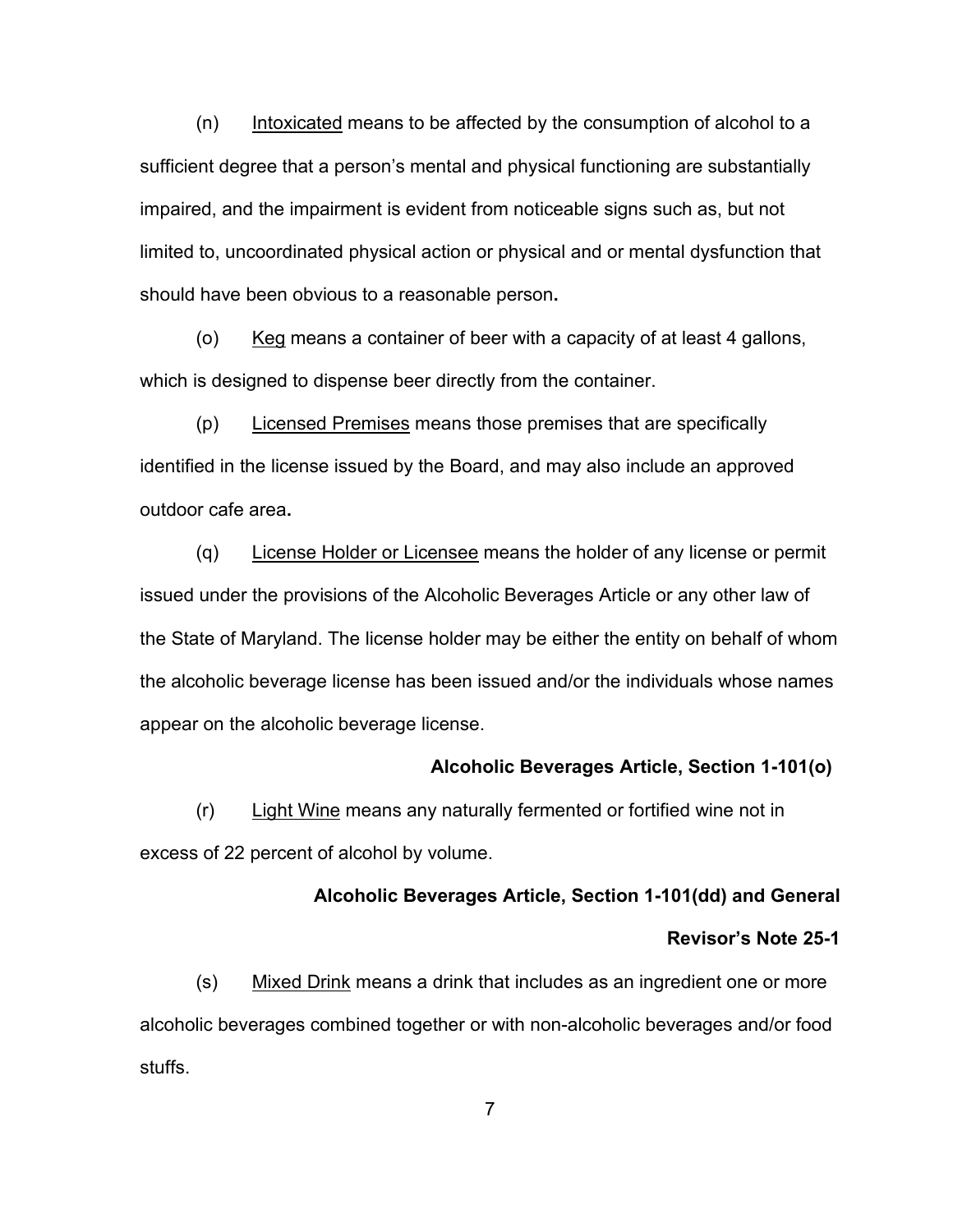(t) Person means a natural person, an association, a partnership, a corporation, a limited liability company, or any other legal entity.

(u) Renewal means the reissuance of an existing license for the exact premises, licensee(s), and type of license as was previously issued.

(v) Restaurant means any lunchroom, cafe, or other establishment located in a permanent building for the accommodation of the public, equipped with a kitchen with complete facilities and utensils for preparing and serving hot and/or cold meals to the public, and further equipped with a public dining room with tables and at least thirty (30) seats, utensils, and glassware to serve meals prepared in the kitchen. A restaurant must maintain a menu advertising the serving of a variety of hot and/or cold meals, and there must be sufficient food on the premises at all times to fill orders from the menu.

## **Alcoholic Beverages Article, Section 1-101(w)(1)(i) and (ii) and (2)**

(w) Retail Dealer means a person who deals in or sells any alcoholic beverage to any person other than a license holder.

 $(x)$  State means the State of Maryland.

(y) Wine means any fermented beverage, including light wines, and wines the alcoholic content of which has been fortified by the addition of alcohol, spirits, or other ingredients.

(z) Youth Center means any facility sponsored or conducted by a governmental agency for the use of minors.

## **1.8 Severability**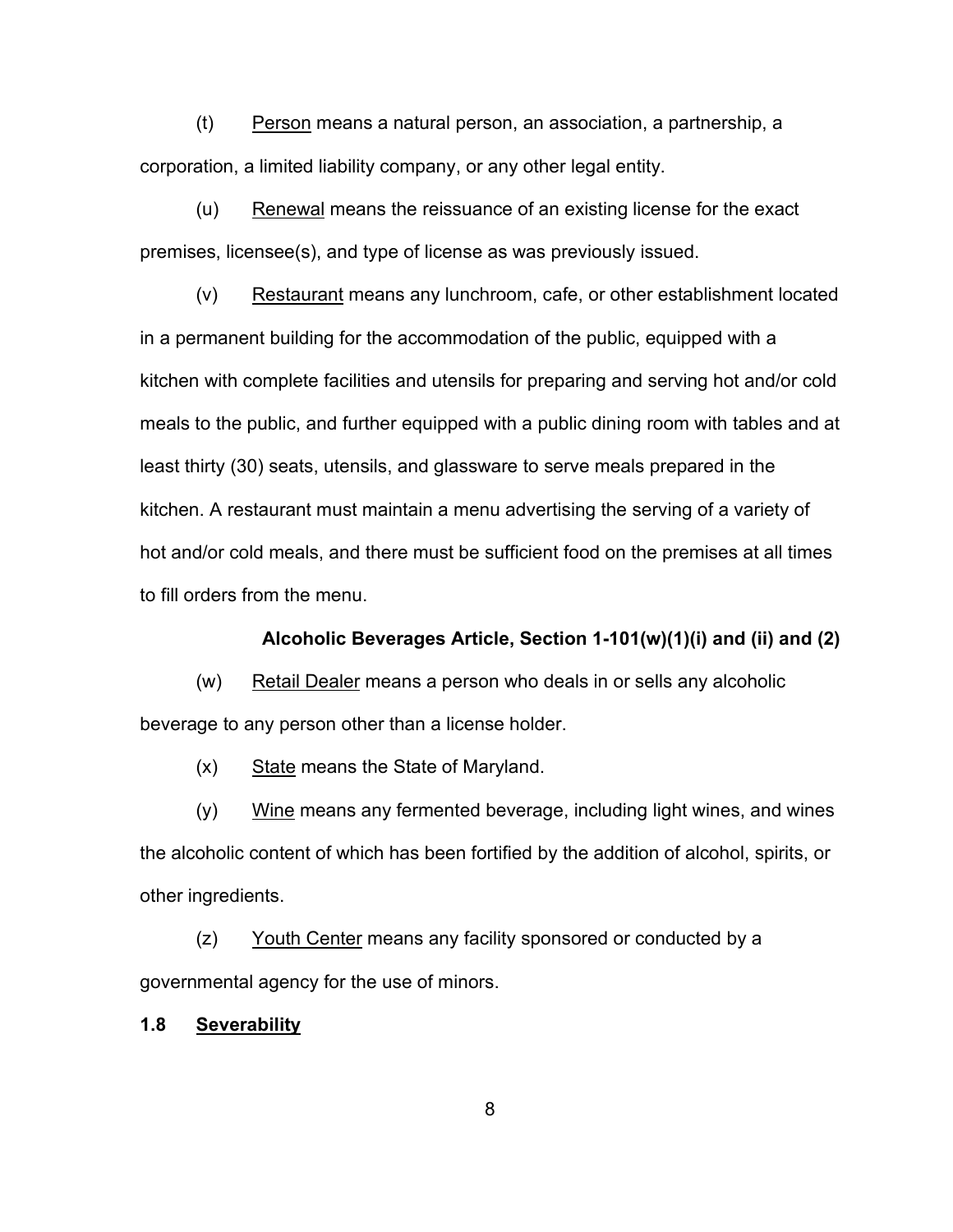If any rule or regulation of these Rules and Regulations is held to be unconstitutional, invalid, or inapplicable to any person or circumstance by the final decision of a court of competent jurisdiction, all other rules or regulations of these Rules and Regulations and their application to all other persons and circumstances shall be separable and shall not be affected by such decision.

## **CHAPTER 2**

### **LICENSES**

## **2.0 Beer Licenses**

(a) Class A (Off-Sale Only): a license issued by the Board of License Commissioners for Montgomery County that authorizes the licensee to keep for sale and sell beer at retail for consumption off the premises only, subject to the provisions and restrictions of the Alcoholic Beverages Article, Section 25-601. The annual fee for this license is \$200.00.

(b) Class B (On-Sale Only): a license issued by the Board of License Commissioners for Montgomery County that authorizes the licensee to keep for sale and sell beer at retail at any hotel or restaurant for consumption on the premises or elsewhere subject to the provisions and restrictions of the Alcoholic Beverages Article, Section 25-602. The annual fee for this license is \$250.00.

(c) Class D (On/Off Sale): a license issued by the Board of License Commissioners for Montgomery County that authorizes the licensee to keep for sale and to sell beer at retail for consumption on the premises or elsewhere, subject to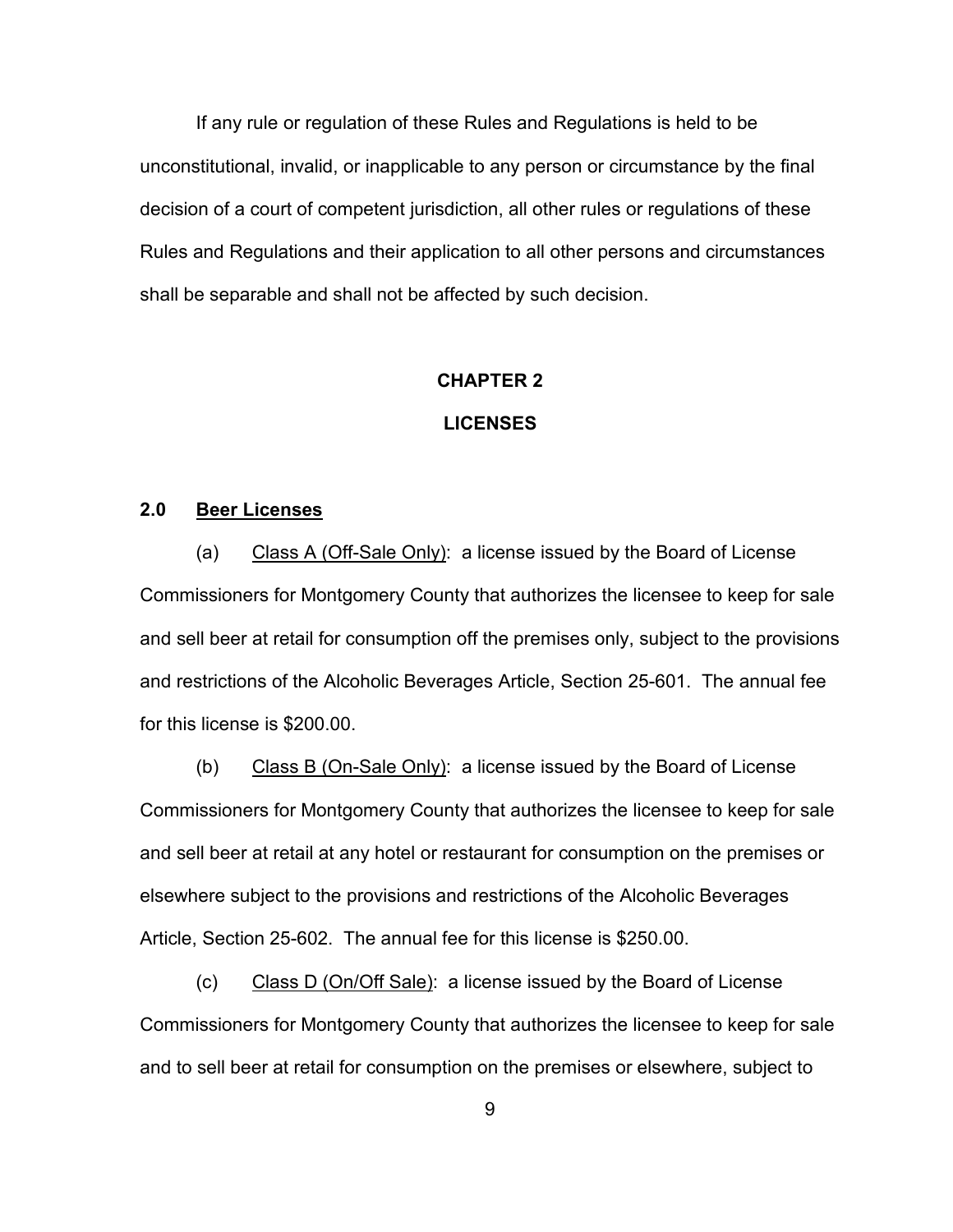the provisions and restrictions of the Alcoholic Beverages Article, Section 25-604. The annual fee for this license is \$250.00.

(d) Class H (On-Sale Only): a license issued by the Board of License Commissioners for Montgomery County that authorizes the licensee to keep for sale and to sell beer at retail at any hotel, restaurant, or bowling alley for consumption on the premises, subject to the provisions of the Alcoholic Beverages Article, Section 25-605. The annual fee for this license is \$400.00.

#### **2.1 Light Wine Licenses**

Class A (Off-Sale Only): A license issued by the Board of License Commissioners for Montgomery County that authorizes the licensee to keep for sale and to sell light wines on the premises, subject to the provisions and restrictions of the Alcoholic Beverages Article, Section 25-701. The annual fee for this license is \$100.00.

## **2.2 Beer and Light Wine Licenses**

(a) Class A - (Off Sale Only): a license issued by the Board of License Commissioners for Montgomery County that authorizes the licensee to keep for sale and to sell beer and light wines at retail for consumption off the premises only, subject to the provisions and restrictions of the Alcoholic Beverages Article, Section 25-801. The annual fee for the license is \$250.00.

(b) Class B (On and Off Sale): a license issued by the Board of License Commissioners for Montgomery County that authorizes the licensee to keep for sale and to sell beer and light wines at retail at any hotel or restaurant for consumption on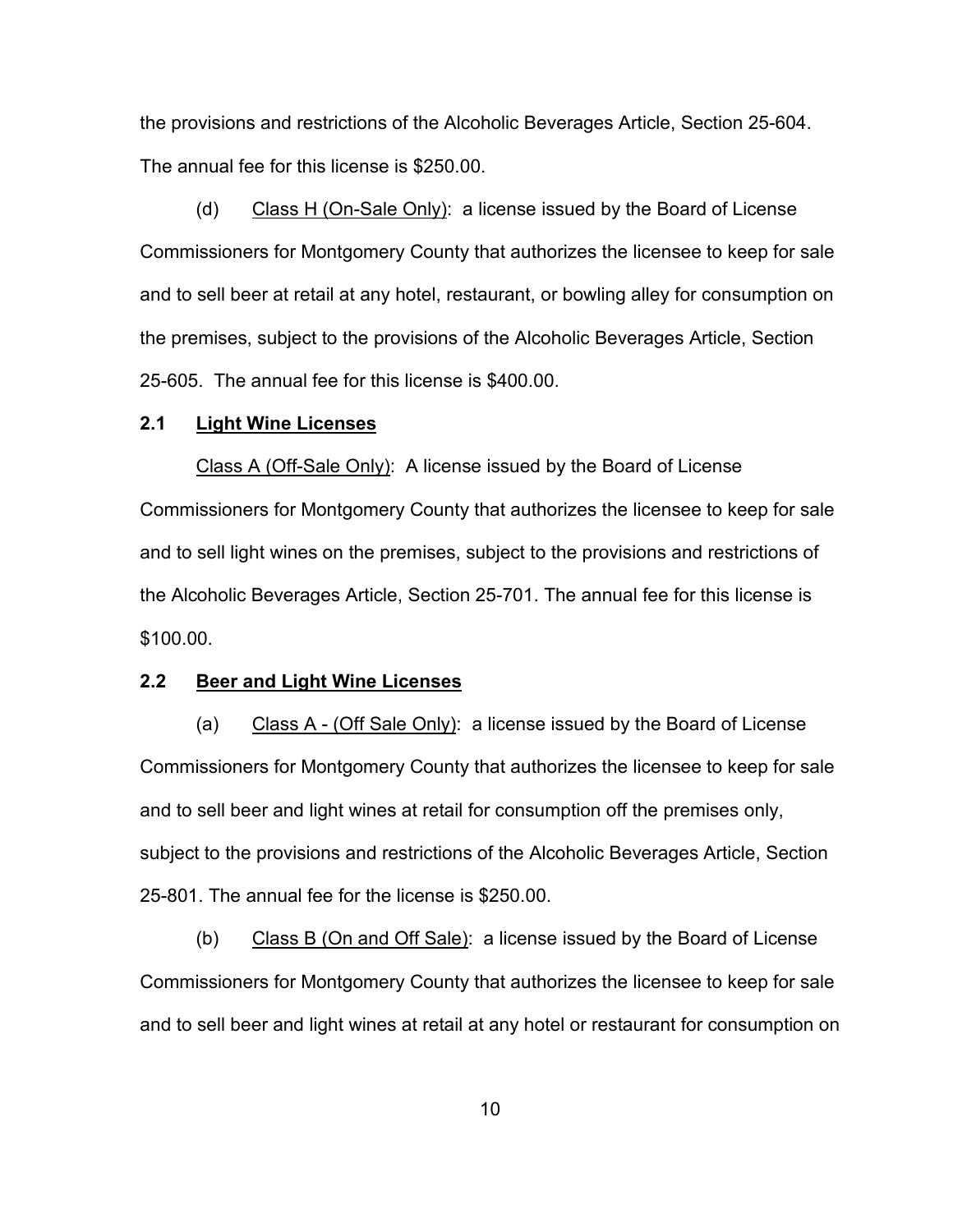the premises or elsewhere, subject to the provisions and restrictions of the Alcoholic Beverages Article, Section 25-802. The annual fee for this license is \$400.00.

(c) Class H (On Sale Only): a license issued by the Board of License Commissioners for Montgomery County that authorizes the licensee to keep for sale and to sell beer and light wines at retail at any hotel or restaurant for consumption on the premises, subject to the provisions and restrictions of the Alcoholic Beverages Article, Section 25-805. The annual fee for this license is \$400.00.

### **2.3 Beer, Wine & Liquor Licenses**

(a) Class B - BWL - (H-R) (On Sale Only): a license issued by the Board of License Commissioners for Montgomery County that authorizes the licensee to keep for sale and to sell beer, wine, and liquor at retail for consumption on the premises only, subject to the provisions and restrictions of the Alcoholic Beverages Article, Section 25-902. The annual fee for this license is \$2,500.00.

In the town of Laytonsville and Damascus  $(12<sup>th</sup>$  election district), alcoholic beverages served by a licensee may be consumed by a patron only while the patron is seated.

#### **Alcoholic Beverages Article, Sections 25-1603 and 25-1605**

(b) Class BD-BWL (Beer and Wine On/Off Sale; Liquor On Sale Only): a license issued by the Board of License Commissioners for Montgomery County that authorizes the licensee to keep for sale and sell beer and wine for consumption on or off the licensed premises; and liquor for consumption only on the licensed premises, subject to the provisions and restrictions of the Alcoholic Beverages Article, Section 25-903. The annual fee for the license is \$3,500.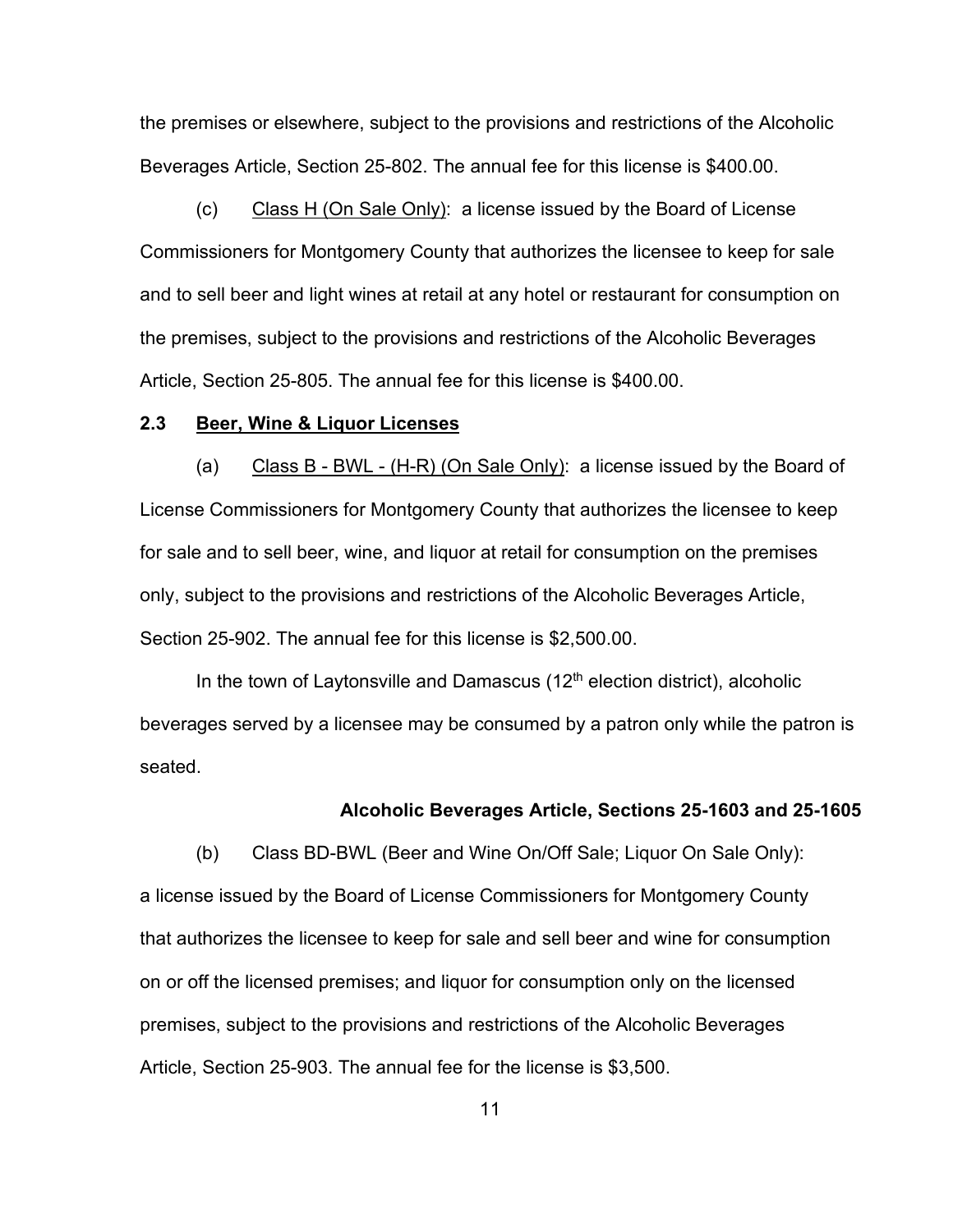### (c) Catering Extension

#### **Alcoholic Beverages Article, Section 25-1202**

(1) The holder of a license with a catering extension must meet all the requirements set forth in the Alcoholic Beverages Article, Section 25-1202. Fourteen (14) days before each event, the holder of the catering extension must provide the Board with written notification of the location, date and time of the catered event, as well as a list of the food and alcoholic beverages to be provided, the number of guests expected to be in attendance, whether the event will take place indoors or outdoors, and the nature of the security to be provided.

(2) This section shall not be construed as authorizing retail delivery services as set forth in Alcoholic Beverages Article, Section 25-1904. The holder of the catering extension cannot provide only alcohol; the holder must provide and serve food as well as alcoholic beverages at the catered event.

(d) Class B – BWL - (H-M) (On Sale Only): a license issued by the Board of License Commissioners for Montgomery County that authorizes the licensee to keep for sale and to sell beer, wine, and liquor at retail for consumption on the premises only, subject to the provisions and restrictions of the Alcoholic Beverages Article, Section 25-904. The annual fee for this license is \$2,500.00.

## **2.4 Sampling and Tasting Licenses**

a license issued by the Board of License Commissioners for Montgomery County to a holder of a Class A beer and wine, Class A beer, or Class A wine license to hold tastings or samplings of beer or wine subject to the provisions and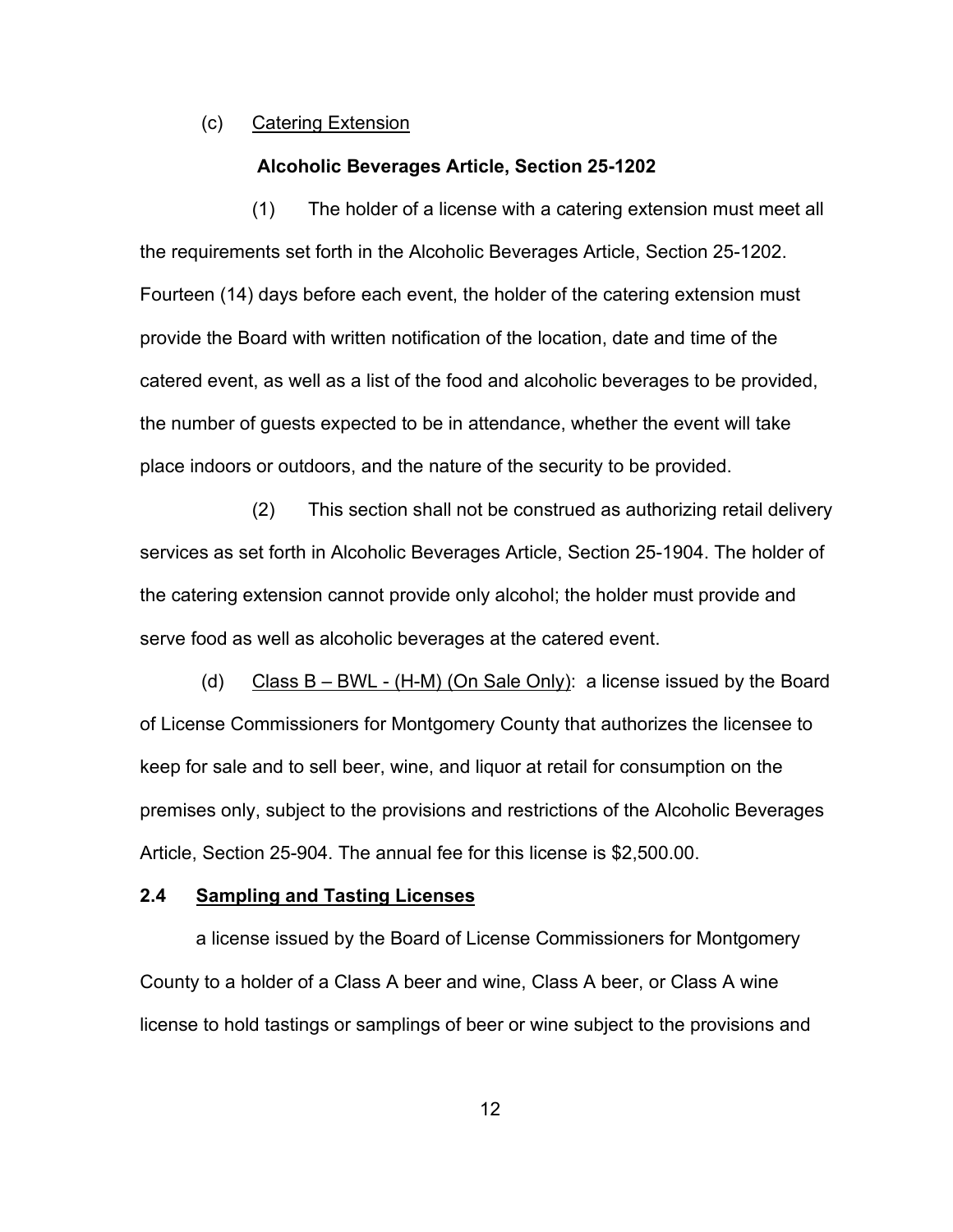restrictions of the Alcoholic Beverage Article, Section 25-1306. The annual fee for this license is \$200.00.

## **2.5 Temporary Licenses**

(a) Class C, Beer License – One to Seven days: a beer license issued by the Board of License Commissioners for Montgomery County, that entitles the licensee to exercise any of the privileges conferred by a Class C license for the sale of beer subject to the provisions and restrictions of the Alcoholic Beverages Article, Sections 4-1203 and 25-1311. The fee for this license is \$30.00 per day.

(b) Class C, Beer and Wine License – One to Seven days: a beer and wine license issued by the Board of License Commissioners for Montgomery County, that entitles the licensee to exercise any of the privileges conferred by a Class C license for the sale of beer and wine subject to the provisions and restrictions of the Alcoholic Beverages Article, Sections 4-1203 and 25-1311. The fee for this license is \$30.00 per day.

(c) Class C, Beer, Wine and Liquor License – One to Seven days: a beer, wine, and liquor license issued by the Board of License Commissioners for Montgomery County, that entitles the licensee to exercise any of the privileges conferred by a Class C license for the sale of beer, wine, and liquor subject to the provisions and restrictions of the Alcoholic Beverages Article, Sections 4-1202 and 25-1311. The fee for this license is \$60.00 per day.

(d) Beer Festival License: a license issued by the Board of License Commissioners for Montgomery County, that entitles the licensee to exercise any of the privileges conferred by a Beer Festival license for the sale of beer subject to the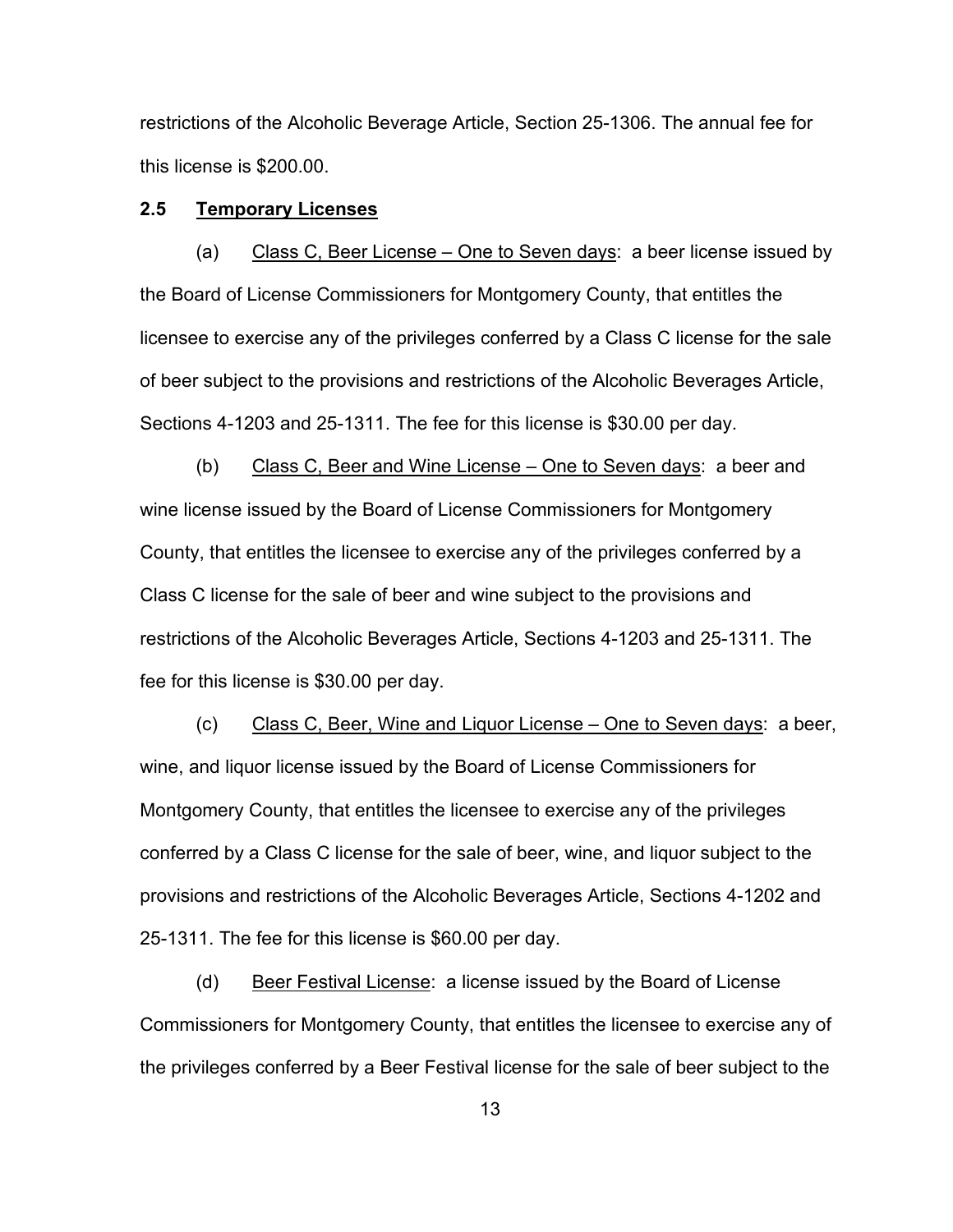provisions and restrictions of the Alcoholic Beverages Article, Section 25-1304. The fee for this license is \$30.00 per day.

(e) Wine Festival License: a license issued by the Board of License Commissioners for Montgomery County, that entitles the licensee to exercise any of the privileges conferred by a Wine Festival license for the sale of wine subject to the provisions and restrictions of the Alcoholic Beverages Article, Section 25-1305. The fee for this license is \$30.00 per day.

(f) Any temporary license issued under this section includes the entire grounds for an outdoor function for which the license is granted.

(g) Temporary licenses may only be issued to a club, society, or association, as defined in the Alcoholic Beverages Article, Section 1-101(e).

(h) Community Swimming Pool Clubs may obtain One Day Class C licenses in accordance with the Alcoholic Beverages Article, Sections 25-1310 and 25-1311.

(i) Temporary licenses are approved by the Board. The Board delegates this authority to approve or deny temporary licenses to its staff when timing makes advance Board approval impractical. Staff is required to report such actions to the full Board at its next meeting.

## **2.6 Licenses for Specific Types of Organizations and Venues**

(a) Theater License (Beer and Wine, On Sale Only):

a license issued by the Board of License Commissioners for Montgomery County that authorizes the holder to keep for sale and sell beer and wine at retail for consumption on the premises, subject to the provisions and restrictions of the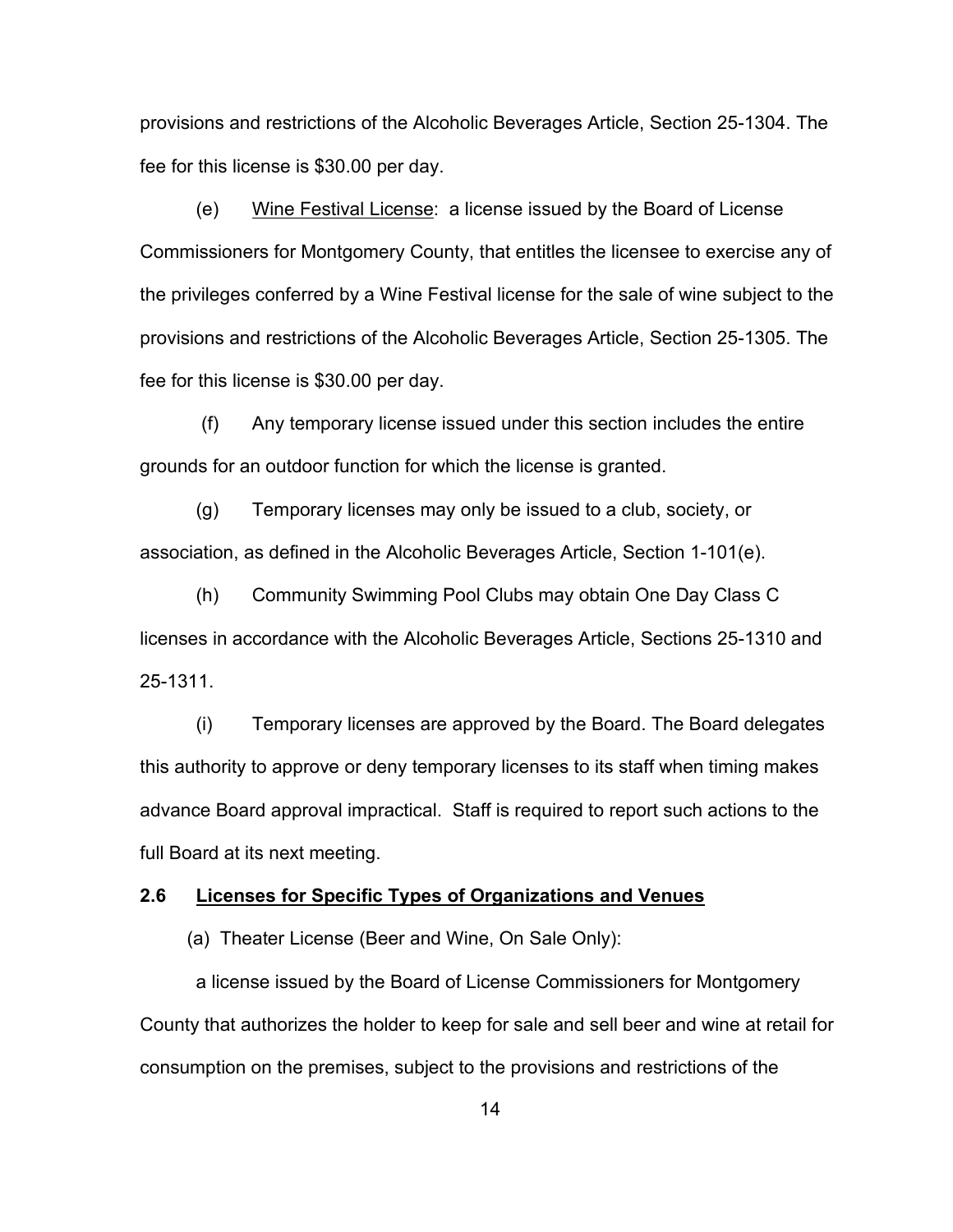Alcoholic Beverages Article, Section 25-1013. The annual fee for this license is \$100.00.

(b) Class B, Corporate training Center License (Beer, Wine and Liquor, On-Sale Only):

a license issued by the Board of License Commissioners for Montgomery County that authorizes the holder to keep for sale and sell beer, wine and liquor for consumption on the premises, subject to the provisions and restrictions of the Alcoholic Beverages Article, Section 25-1006. The annual fee for the license is \$2,500.00.

(c) Culinary School License (Beer and Wine, On Premise):

a license issued by the Board of License Commissioners for Montgomery County that authorizes the holder to allow for the consumption of beer and wine for use on the premises, subject to the provisions and restrictions of the Alcoholic Beverages Article, Section 25-1008. The annual fee for this license is \$400.00.

(d) Art Gallery License (Beer and Wine, On Premise):

a license issued by the Board of License Commissioners for Montgomery County that authorizes the holder to sell or serve beer and wine at retail for consumption on the premises, subject to the provisions and restrictions of the Alcoholic Beverages Article, Section 25-1001. The annual license fee is \$100.00.

(e) Beauty Salon License (Beer and Wine, On Premise):

a license issued by the Board of License Commissioners for Montgomery County, that authorizes the holder to keep and provide beer and light wine by the glass for consumption on the premises subject to the provisions and restrictions of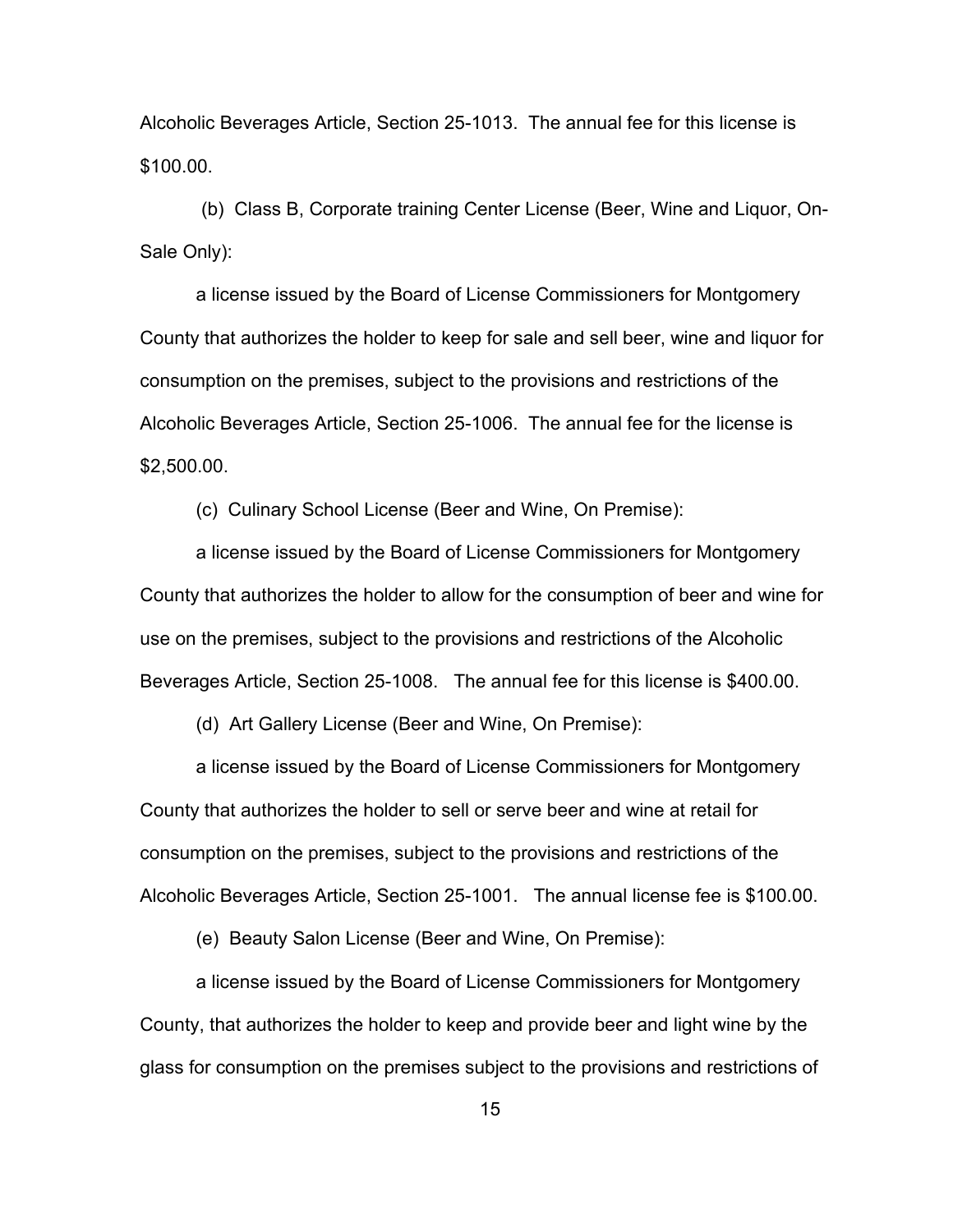the Alcoholic Beverages Article, Section 25-1002. . The annual fee for this license is \$100.00.

(f) Class B, Club House / Lodge (Beer and Wine On/Off Premise, Liquor On Premise Only)

a license issued by the Board of License Commissioners for Montgomery County that authorizes the licensee to keep for sale and sell beer and wine for offpremise consumption; and beer, wine and liquor for consumption on the premises, subject to the provisions and restrictions of the Alcoholic Beverages Article, Section 25-1003. The annual license fee is \$1,000.

(g) Community Performing Arts Facility (Beer, Wine and Liquor, On Sale Only):

(1) a license issued by the Board of License Commissioners for Montgomery County that authorizes the licensee to keep for sale and sell beer, wine and liquor at retail for consumption on the premises only, subject to the provisions and restrictions of the Alcoholic Beverages Article, Section 25-1004. The annual fee for the license is \$750.

(2) The Board of License Commissioners may issue the license holder a Community Performing Arts Special Events permit. The permit authorizes the holder to sell beer, wine or liquor for consumption on the premises of the special event as provided in the Alcoholic Beverages Article 25-1004.

(h) Class B-BWL, Large Performing Arts Facility (Beer, Wine and Liquor, On Sale Only):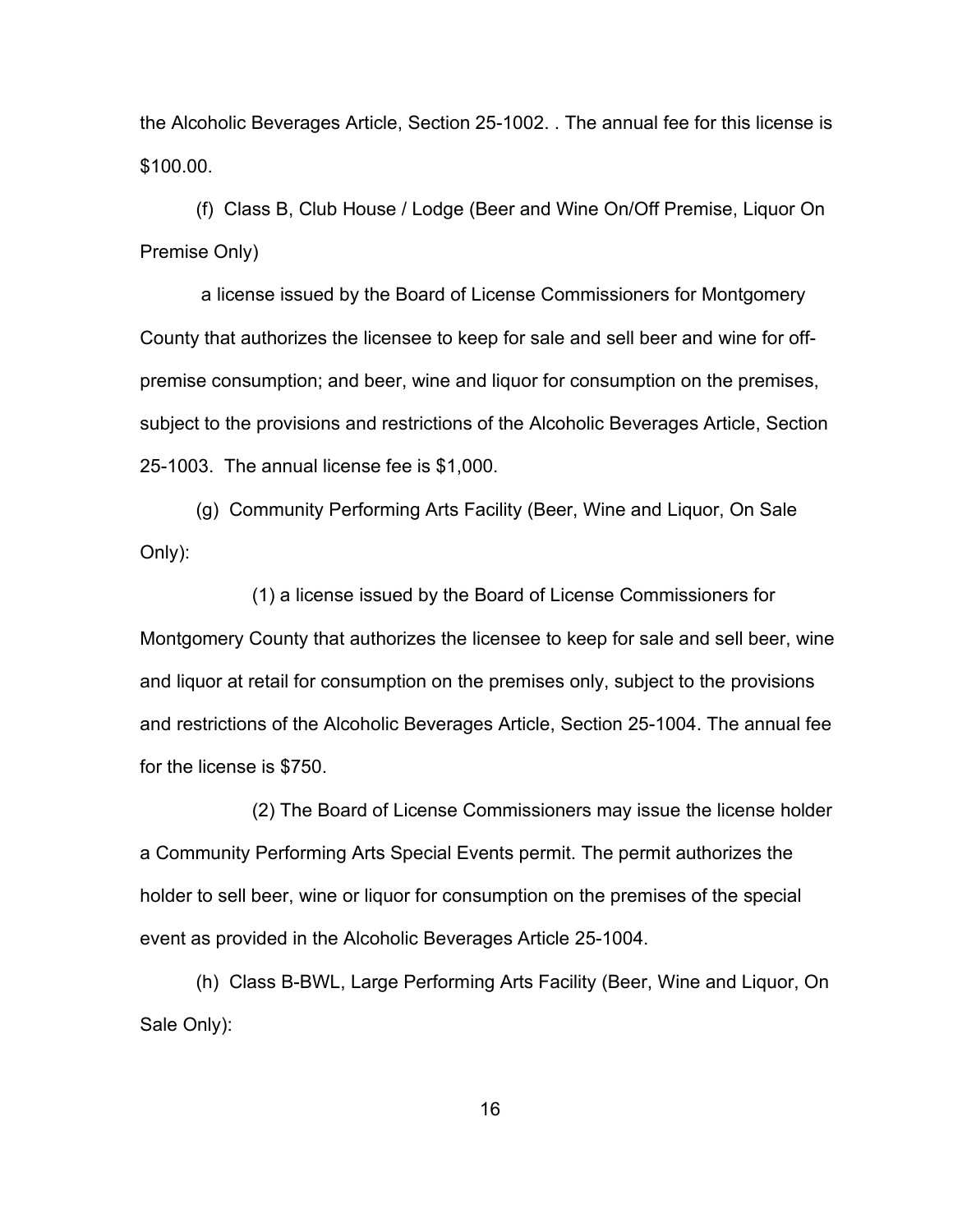a license issued by the Board of License Commissioners for Montgomery County that authorizes the licensee to keep for sale and sell beer, wine and liquor at retail for consumption on the premises only, subject to the provisions and restrictions of the Alcoholic Beverages Article, Section 25-1010. The annual fee for the license is \$1,000.

(i) Sports Stadium License (Beer and Wine, On Sale Only):

a license issued by the Board of License Commissioners for Montgomery County, that authorizes the holder to sell beer and wine for on-premises consumption during a professional sports event or other event held at the stadium subject to the provisions and restrictions of the Alcoholic Beverage Article, Section 25-1011.1. The annual fee for the license is \$2,000.

(j) Continuing Care Retirement Community License (Beer, Wine and Liquor, On Sale Only):

a license issued by the Board of License Commissioners for Montgomery County, that authorizes the holder to sell, at retail, beer, wine, and liquor for on-premises consumption to a member or a guest accompanied by a member subject to the provisions and restrictions of the Alcoholic Beverages Article, Section 25-1005. The annual fee for the license is \$500.

(k) Country Club License (Beer, Wine and Liquor, On Sale Only):

a license issued by the Board of License Commissioners for Montgomery County, that authorizes the holder to sell beer, wine, and liquor for on premise consumption to a country club member, a member of the immediate family of a country club member, an individual residing temporarily in the clubhouse of the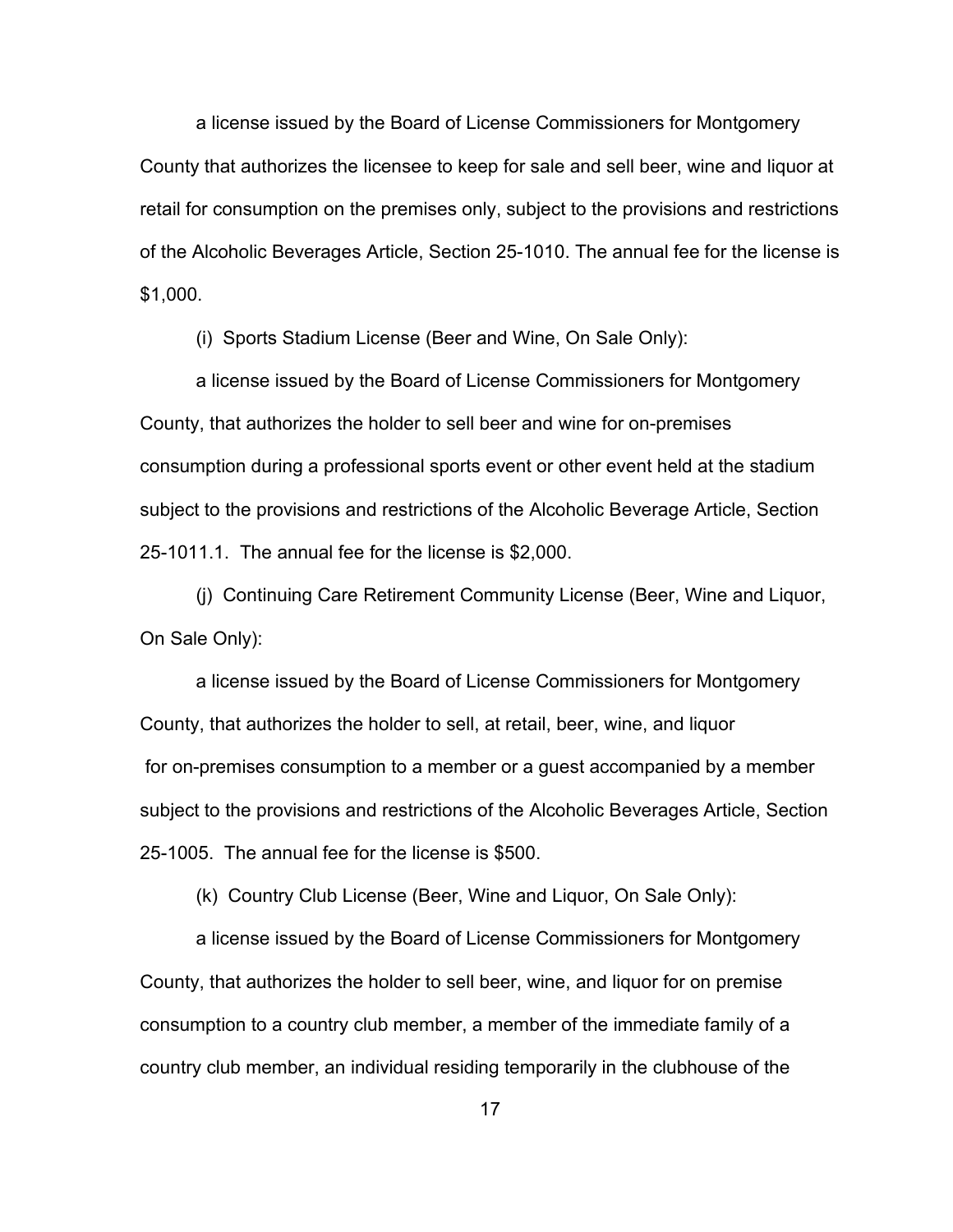country club, or a guest of the country club member subject to the provisions and restrictions of the Alcoholic Beverages Article, Section 25-1007. The annual fee for the license is \$2,000.

(l) Fraternal/Sororal/Service Organization License (Beer, Wine and Liquor, On Sale Only):

a license issued by the Board of License Commissioners for Montgomery County, that authorizes the holder to sell beer, wine, or liquor to its members and their guests when accompanied by members for on-premises consumption subject to the provisions and restrictions of the Alcoholic Beverages Article, Section 25- 1009. The annual fee for the license is \$1,000.

(m) Veteran's Organization or Club License (Beer, Wine and Liquor, On Sale Only):

a license issued by the Board of License Commissioners for Montgomery County, that authorizes the holder to keep for sale and to sell beer, wine, and liquor at retail at any club for consumption on the premises only, to any member of the club or bona fide guest(s) of a member subject to the provisions and restrictions of the Alcoholic Beverages Article, Section 25-1014. The annual fee for this license is \$1,000.

(n) Class C Club License (Beer, On Sale Only) and Class C Club License (Beer and Wine, On Sale Only):

i. a license issued by the Board of License Commissioners for Montgomery County that authorizes the holder to sell beer, at retail, to a member of a club and guests of members for on-premises consumption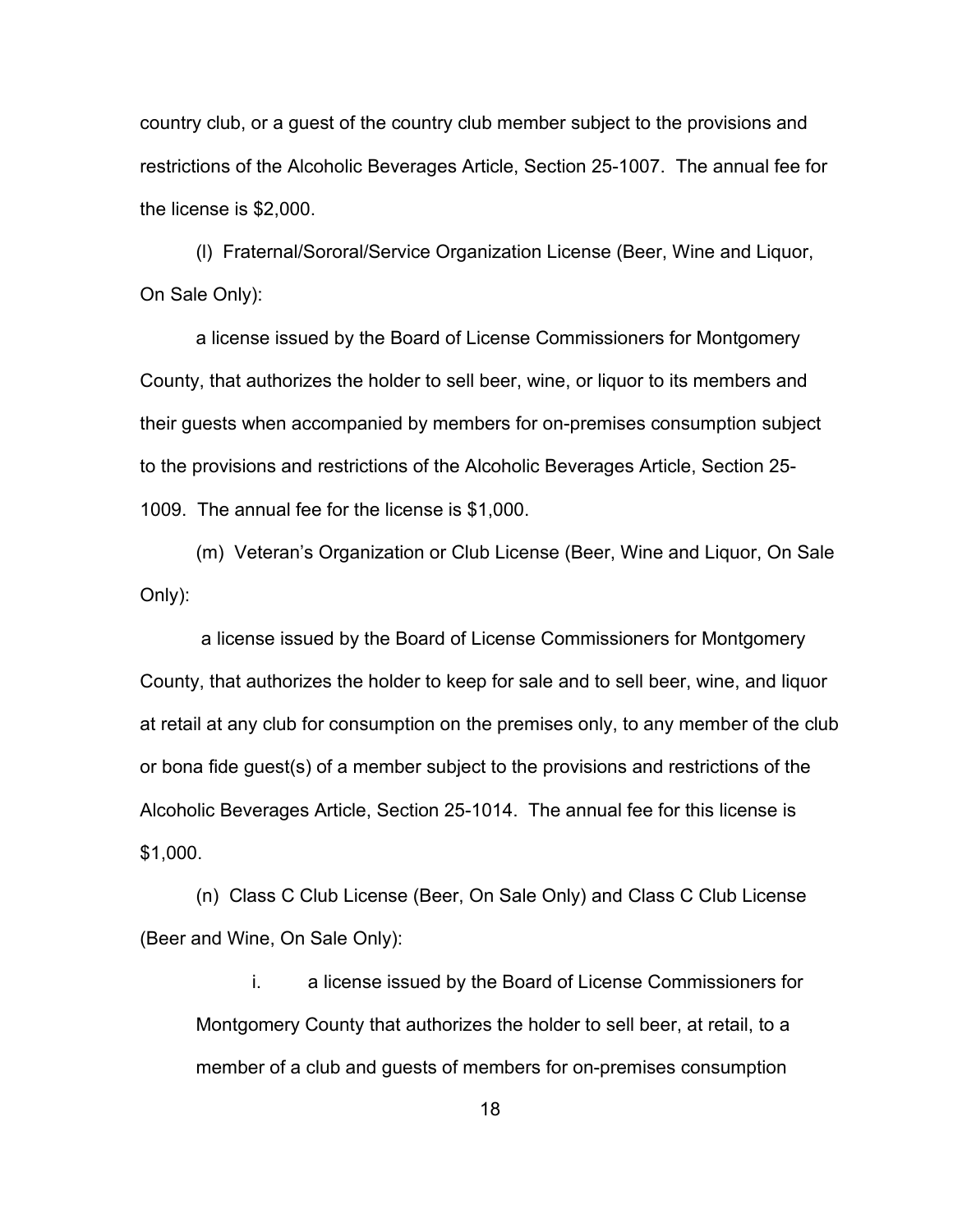subject to the provisions and restrictions of the Alcoholic Beverages Article, Section 25-603. The annual fee for this license is \$50.

ii. a license issued by the Board of License Commissioners for Montgomery County that authorizes the holder to sell beer and wine, at retail, to a member of a club and guests of members for on-premises consumption subject to the provisions and restrictions of the Alcoholic Beverages Article, Section 25-803. The annual fee for this license is \$120.

(o) Public Golf Course License (Class H Beer, On Sale Only; Class H Beer and Wine, On Sale Only; and Class B-BWL Clubhouse/Lodge (Beer and Wine On/Off Premise, Liquor On Sale Only)

i. a Class H Beer, Class H Beer and Wine, or Class B-BWL Clubhouse/Lodge license issued by the Board of License Commissioners for Montgomery County for the limited use of a public golf course under the jurisdiction of the Montgomery County Revenue Authority.

ii. A Class H Beer and Class H Beer and Wine License issued by the Board of License Commissioners for Montgomery County for the limited use of a public golf course under the jurisdiction of the Maryland-National Capital Park and Planning Commission.

Public Golf Course Licenses are subject to the provisions and restrictions of the Alcoholic Beverages Article, Section 25-1011. The annual fee for a Class H Beer license is \$400. The annual fee for a Class B-BWL Clubhouse/Lodge license is \$1,000.

(p) Market Place License (Consumption Only, Beer, Wine and Liquor)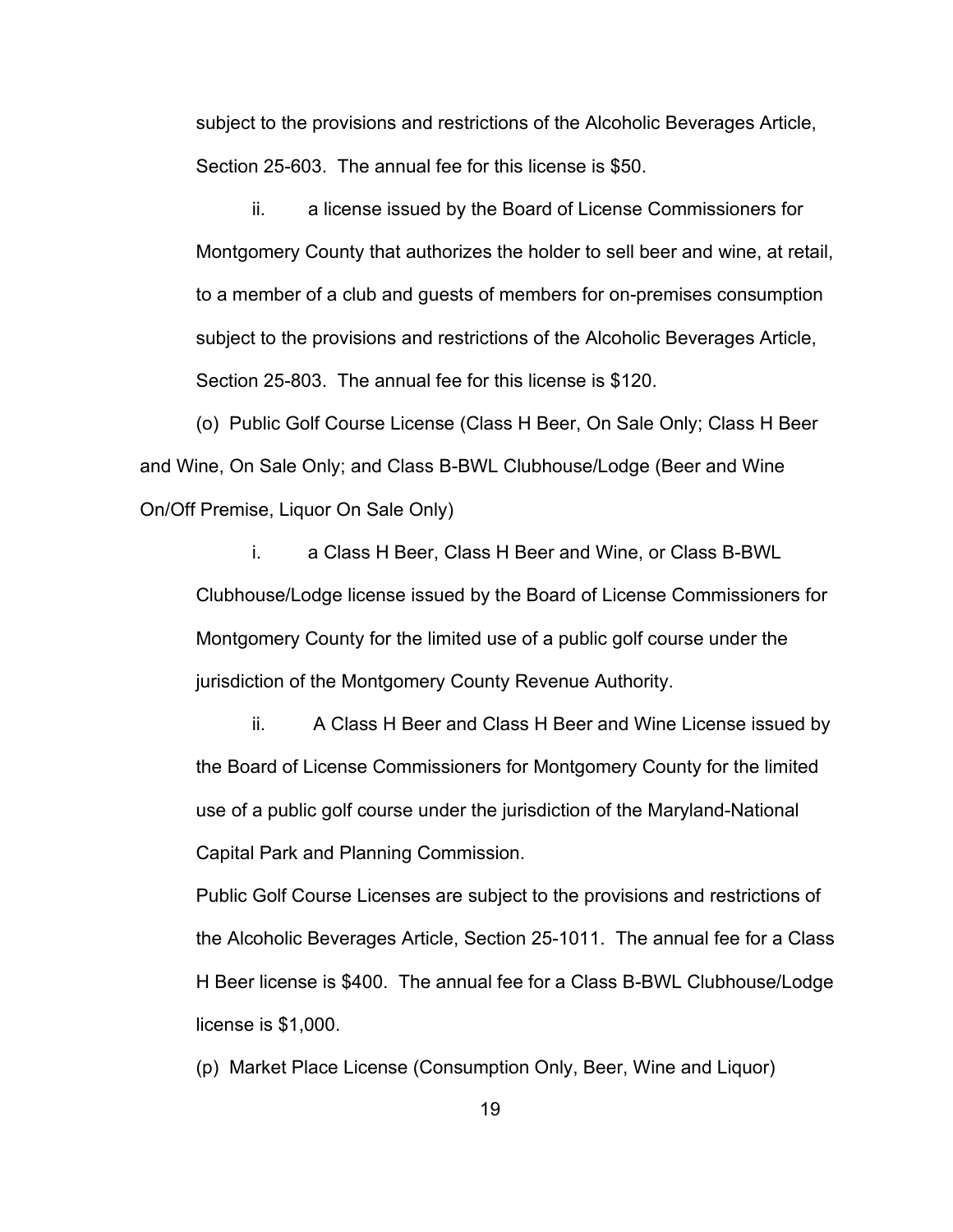A license issued by the Board of License Commissioners for Montgomery County that authorizes the consumption of alcoholic beverages in a designated area, subject to the provisions and restrictions of the Alcoholic Beverages Article, Section 25-1004.1.

## **2.7 Refillable Container Permit**

The Board of License Commissioners for Montgomery County may issue a refillable container permit (commonly referred to as a beer or wine growler) that authorizes a licensee to sell beer or wine in a refillable container for off premise consumption, subject to the restrictions and provisions of the Alcoholic Beverages Article, Sections 25-1103, 25-1104, 4-1104, and 4-1105. Refillable beer or wine container permits may only be issued to holders of a Class B or D license that entitles the holder to sell beer or wine for off-premises consumption.

## **2.8 Country Club Off-Sale Permit Alcoholic Beverages Article, Section 25- 1007(h)**

The Board of License Commissioners for Montgomery County may issue a country club off-sale permit to a holder of a country club license to sell wine by the bottle for off-premises consumption only at tasting events not to exceed twelve (12) events per year nor two (2) events per month. The fee for this permit is \$200 in addition to the annual license fee.

## **CHAPTER 3**

## **APPLICATIONS**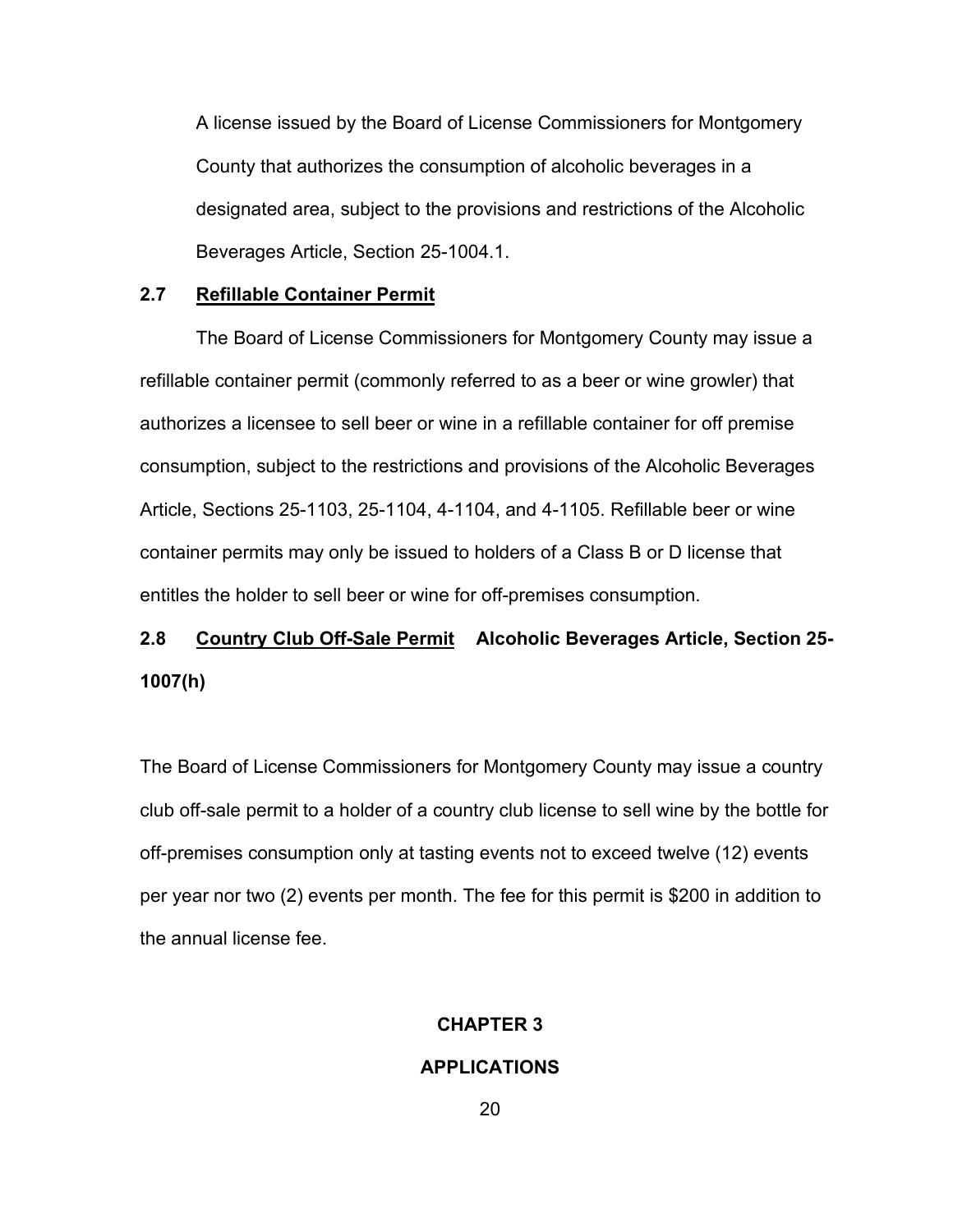## **3.0 Applications for Licenses**

(a) Any application for an alcoholic beverage license, transfer of a license, or renewal of a license must be made to the Board upon standard forms obtained from the Board. All applications must be legible, and printed in blue or black ink, so as to be easily read and reproduced.

(b) All applications must be made under oath subject to the penalties of perjury.

(c) All applications must be fully completed before submission to the Board. A hearing date will not be scheduled until the Board receives a completed application.

(d) Every applicant, except those applicants applying for a temporary license issued under the Alcoholic Beverages Article, Sections 4-1203 and 4-1204, must have his or her fingerprints taken**,** and must pay to the Board the processing cost charged for the required fingerprints.

### **Alcoholic Beverages Article, Sections 25-1402 and 25-1409**

(e) Filing fee. A fee of \$600.00 to cover the cost of providing notice of the application and associated administrative costs must accompany each application for an alcoholic beverage license.

**Alcoholic Beverages Article, Section 4-106 3.1 Notice Alcoholic Beverages Article, Section 25-1506**

(a) Publication: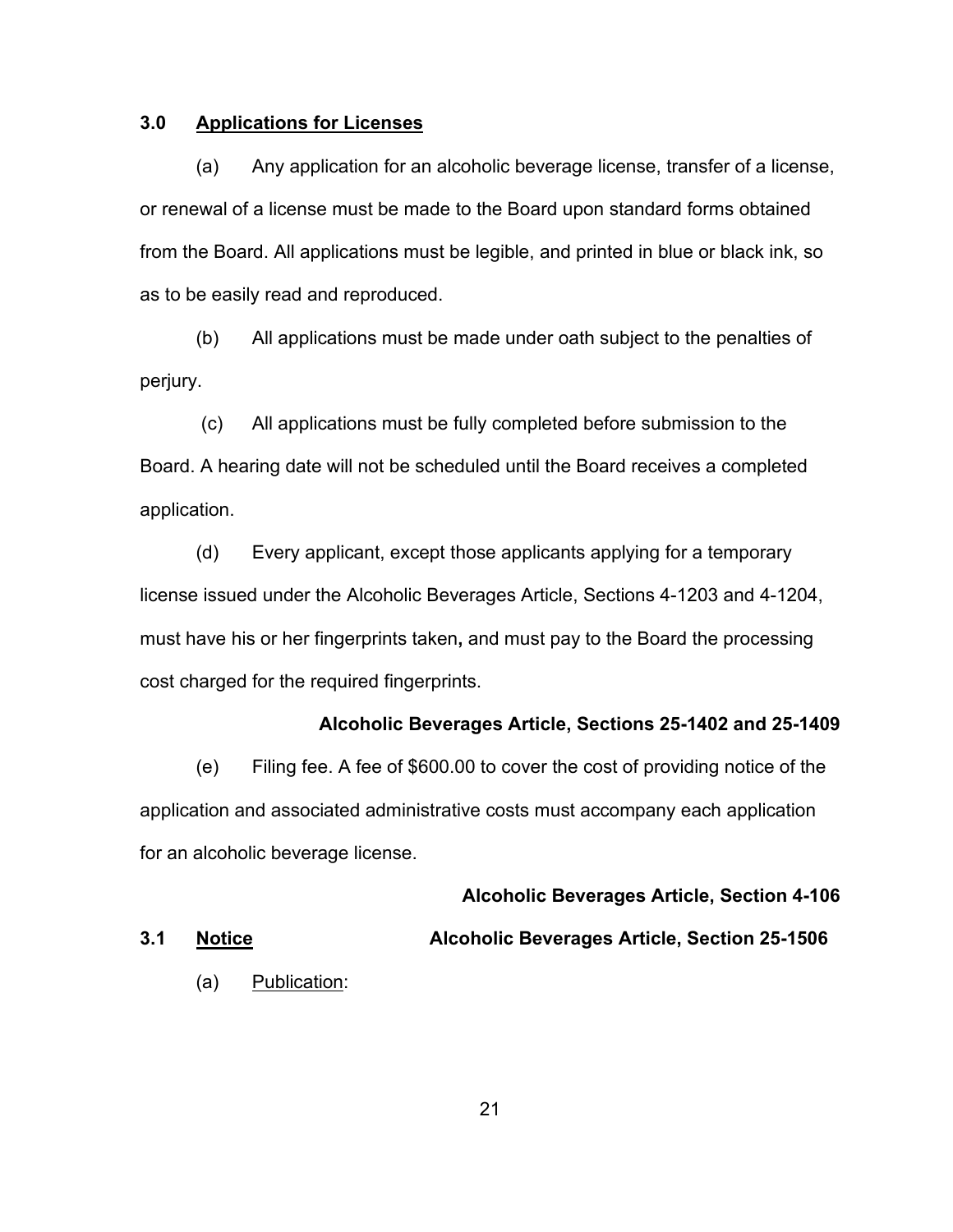(1) Before considering a license application, the Board must publish a notice of the application twice a week for two (2) consecutive weeks in two (2) newspapers of general circulation in the County.

(2) The notice must specify the name(s) of the applicant(s), the kind of license applied for, the location of the place of business proposed to be licensed, and the time and place fixed by the Board for a hearing upon the application.

(3) The hearing on the application will not be held less than seven (7) days nor more than thirty (30) days after the last date of publication.

(4) The Board may fulfill the publication notice requirement by posting online a completed application at least 14 days before the hearing date.

(b) Posting:

(1) In addition to the publication or online notice requirements set forth in subsection (a) above, the Board requires that a suitable sign or notice be posted at least thirty (30) days before the public hearing on the application. This notice must remain posted for a period of thirty (30) days, in a conspicuous place on the premises that is clearly visible to the general public.

(2) The posted notice must specify the class of license applied for and the time and place fixed for a hearing upon the application.

# **3.2 Updating of Applications Alcoholic Beverages Article, Sections 4-305, 4-306**

(a) Any change in the pertinent information contained in any application filed with the Board must be reported to the Board within fifteen (15) days of the change. This includes, for example, change of name, change of telephone number,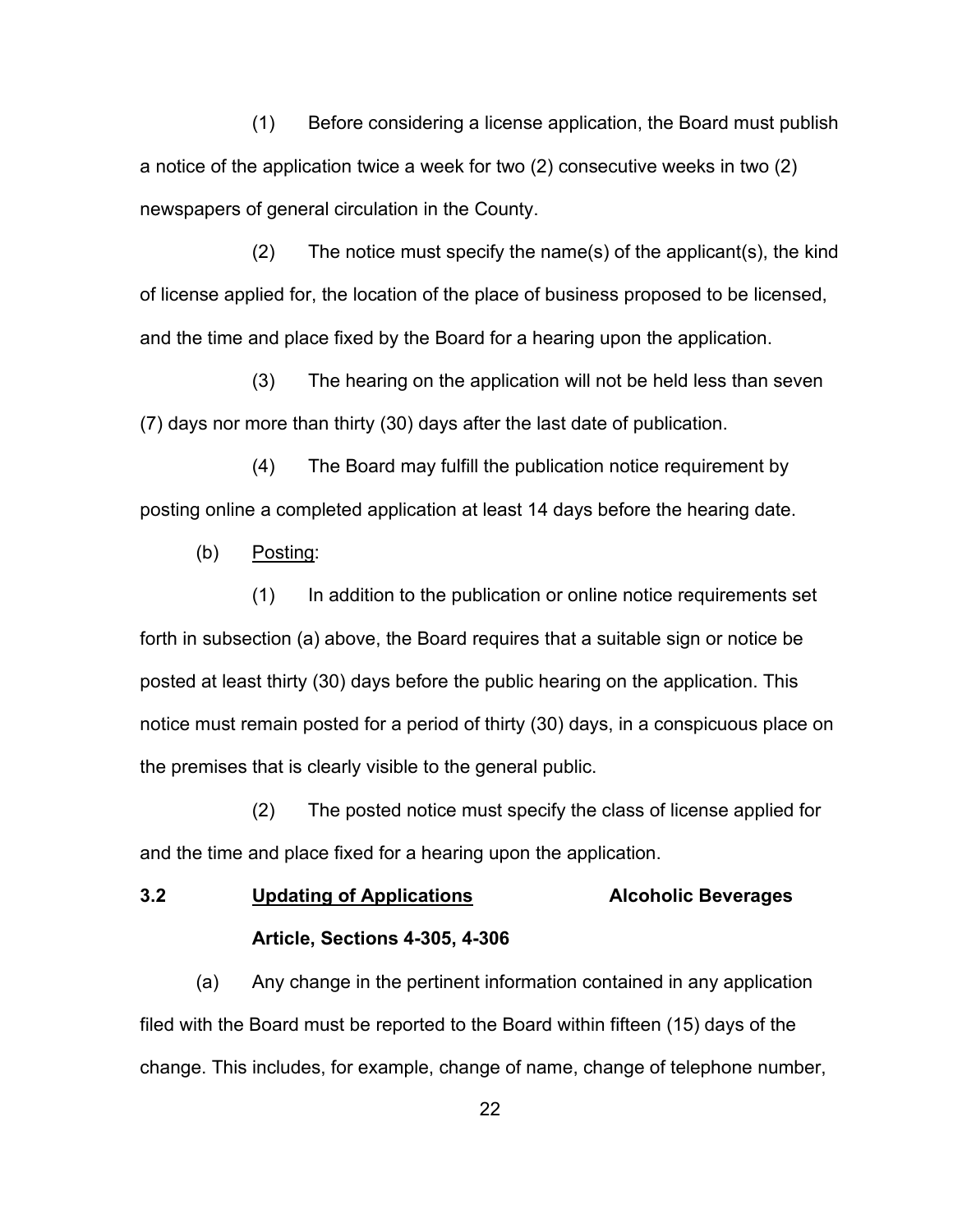change of address, death of a licensee, dissolution of a corporation, election or change of an officer or authorized person who is listed as an applicant or licensee.

(1) Any change on a licensee's application concerning the removal, addition, or substitution of a licensee must be accompanied by a \$20 processing fee. Any change concerning a corporate or limited liability company application also requires:

(i) an affidavit from a license holder that explains the substitution of corporate officers or authorized persons and includes a statement that the ownership of the limited liability company or corporation has not changed, or if there are changes in ownership, an explanation of those changes.

(ii) a signed, notarized letter of resignation from the outgoing corporate official(s) or authorized person(s); and

(iii) for each new license holder, contact information, fingerprints, a copy of driver's license, and a passport-size photo.

(b) The Board's administrative staff may interview and conditionally approve any person who is proposed by the licensee as the new resident applicant on an existing license, subject to final approval by the Board at its next regularly scheduled meeting.

## **3.3 Applications by Sole Owners Alcoholic Beverages Article, Section 25-1407**

A person who applies for an alcoholic beverage license or transfer of license as a sole owner must reside in the State of Maryland at the time of the application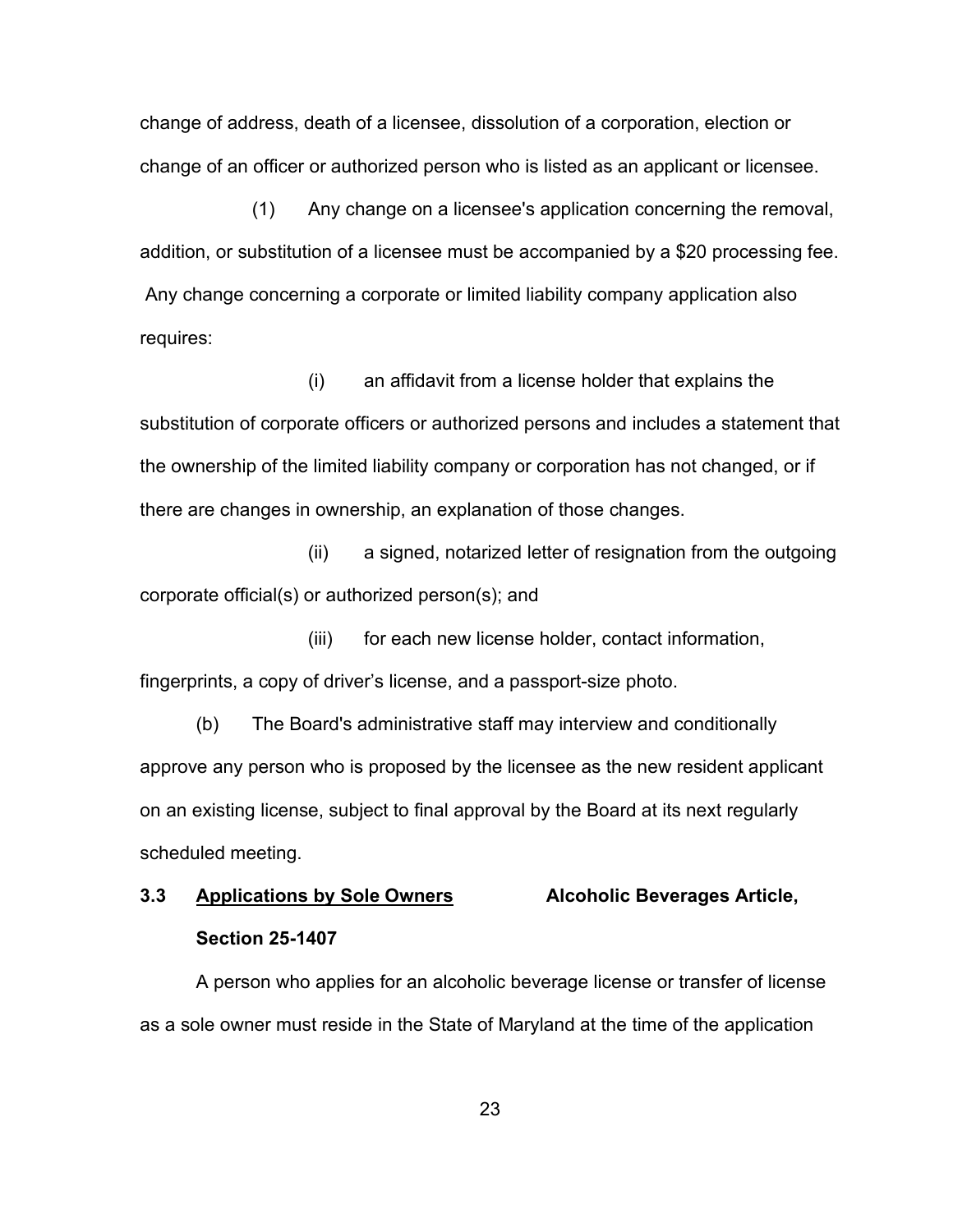for the license, and must continue to reside in the State for the duration of the alcoholic beverage license.

# **3.4 Applications by Partnerships Alcoholic Beverages Article, Section 25-1404**

If an application is made for a partnership, the license must be applied for by and issued to at least two (2) general partners as individuals, at least one (1) of whom must reside in the State of Maryland at the time of the application, and must continue to reside in the State as long as the licensee holds the alcoholic beverage license. If there is only one (1) general partner, the license shall be issued to that partner as an individual, if that individual has resided in the State of Maryland for at least two (2) years prior to the application for the license, and continues to reside in the State as long as the licensee holds the alcoholic beverage license.

## **3.5 Applications by Corporations or Clubs Alcoholic Beverages Article, Section 25-1405**

If an application is made for a corporation, or a club, whether incorporated or unincorporated, the license must be applied for by, and be issued to, three (3) of the officers of that corporation or club, as individuals, for the use of the corporation or club, and at least one (1) of the individuals must reside in the State of Maryland at the time of the application, and must continue to reside in the State as long as the licensee holds the alcoholic beverage license. The application must set forth the names and addresses of all officers of the corporation or club, and must be signed by the president or vice-president as well as by the three (3) officers to whom the license will be issued. In the case of a corporation where there are less than three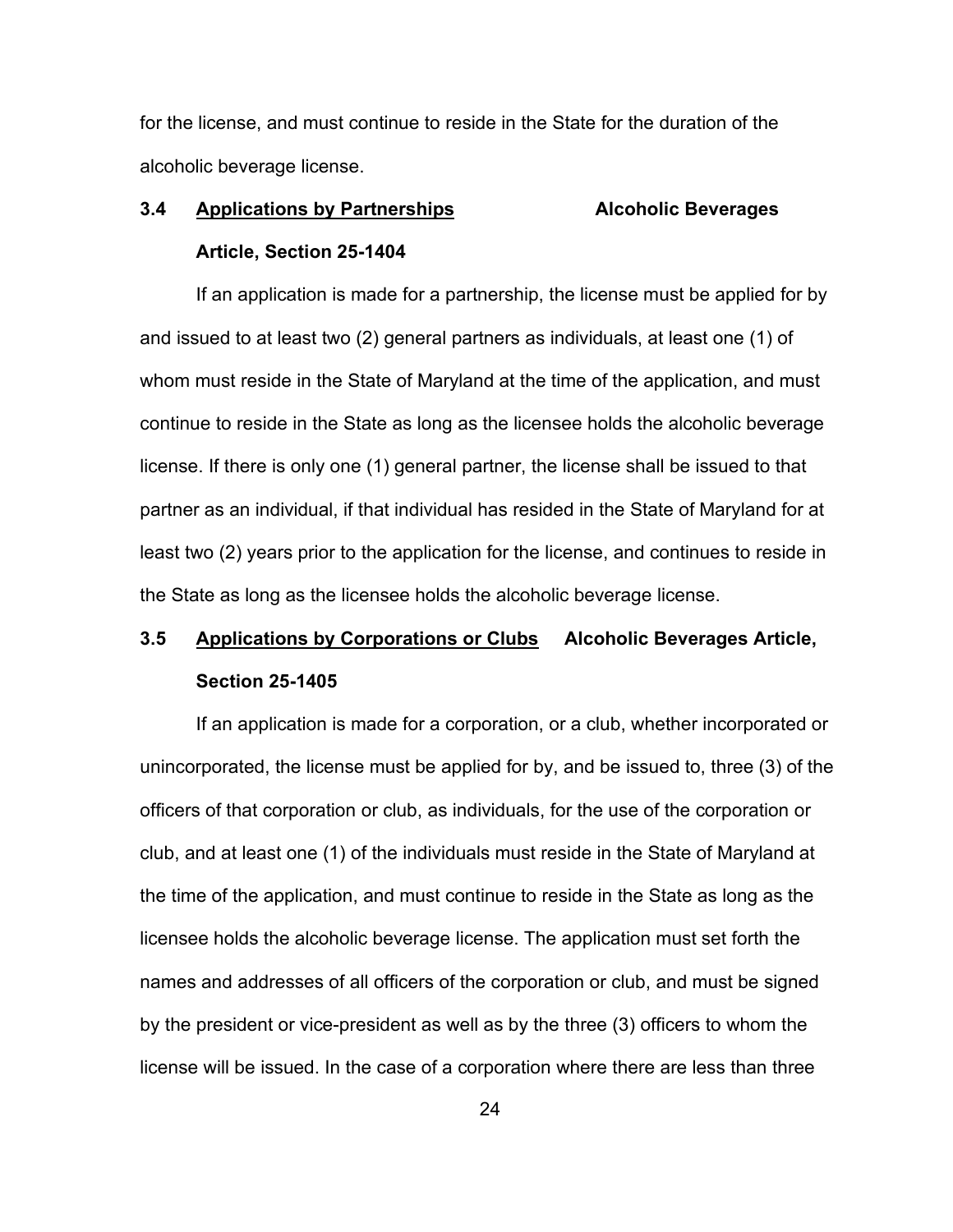(3) officers or directors of the corporation, all officers or directors must make the application as provided in this section. In the event that there are no officers or directors of a closed corporation, at least one (1) stockholder may make the application as provided in this section, if there is an affirmative vote of the stockholders holding a majority of the stock.

# **3.6 Applications by Limited Liability Companies Alcoholic Beverages Article, Section 25-1406**

If an application is made for a limited liability company, the license must be applied for by, and issued to, three of the authorized persons of that limited liability company, as individuals, and at least one of these authorized persons must reside in the State of Maryland at the time of the application, and must continue to reside in the State as long as the licensee holds the alcoholic beverage license. If the limited liability company has less than three authorized persons, then all of the authorized persons must make the application.

### **3.7 Interest in More than One License**

#### **Alcoholic Beverages Article, Sections 25-1613, 25-1614, and 25-1615**

A licensee holding a Class B (on sale - hotels/restaurants or hotels/motels) beer, wine, and liquor license may apply for an additional license or licenses subject to the provisions and limitations set forth in the Alcoholic Beverages Article, Sections 25-1614 and 25-1615. When a Class B-BWL license holder applies for more than one license under this provision, one of the multiple licenses may be a Class BD-BWL license.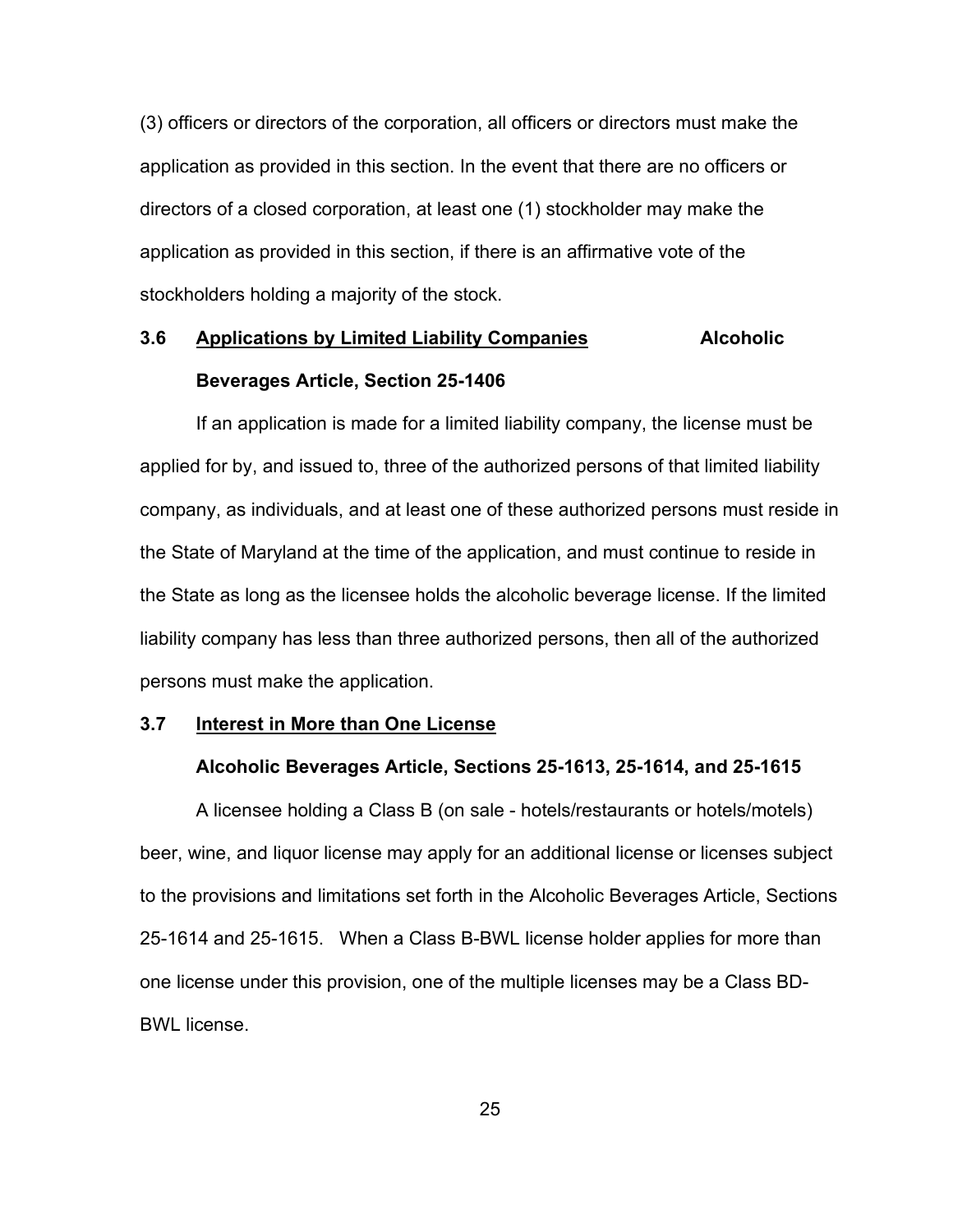## **3.8 Issuance of a License Alcoholic Beverages**

## **Article, Section 3-301 and 4-304**

Before any new license, transfer of an existing license, extension of the premises of an existing licensed premise, or renewal of an existing license is issued, the licensee(s) must comply with:

(i) the requirements of the Alcoholic Beverages Article of the Annotated Code of Maryland, including obtaining a Bulk Transfer Permit and paying all personal property, retail sales, and withholding taxes, if required;

(ii) the Rules and Regulations of all State and County agencies; and

(iii) any other conditions or restrictions placed upon the issuance of the license by the Board.

## **3.9 Renewal of a License Alcoholic Beverages Article, Section 25-1801 and 25-1802**

License renewals will be handled in accordance with the provisions of the Alcoholic Beverages Article, Section 25-1801 and 25-1802**,** and as described in this section.

## (a) Applications

(1) Applications for renewal of licenses must be filed between February 1 and March 31 of each year on forms provided by the Board. The Board may receive late applications during April, and may fine the licensee in an amount not to exceed \$50.00 for each day the application is late.

(2) If an expiring license is subject to any restriction or suspension, the new license will be issued subject to the same restriction or suspension.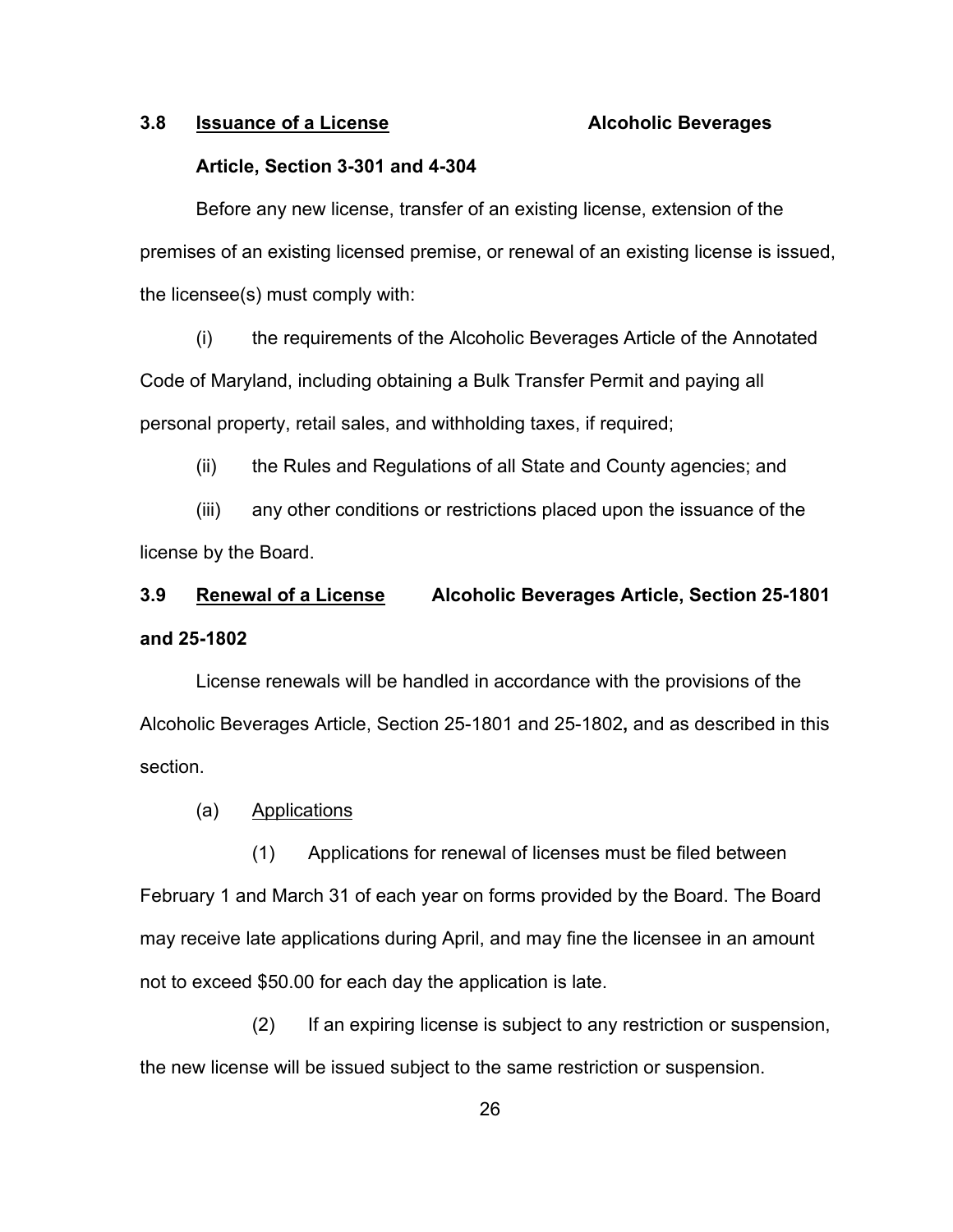(3) A fee of \$100.00 must be paid at the time a renewal application is submitted to cover the cost of processing the application.

(b) Renewal Hearings

(1) A hearing on the renewal application will not be scheduled unless:

(i) a protest against the granting of the renewal is filed no more than ninety (90) days and at least thirty (30) days before the expiration of the license for which renewal is sought, and includes the name and location of the facility, the reason(s) for the protest, the printed name and address of each person signing the protest, the signature and date of each person signing the protest, and is signed by at least ten (10) residents or real estate owners in the immediate vicinity in which the licensee's place of business is located; or

(ii) the Board in its own discretion deems such a hearing is necessary.

(2) All renewal hearings will be heard and determined in the same manner as a case for an original application for a license.

(c) If the Board finds that a licensee is not qualified to obtain a renewal of the expiring license, the Board will not renew the expiring license, but may issue instead a renewal of the class or type of license for which the Board finds the licensee to be qualified.

(d) Criminal Convictions

(1) The Board will not renew the license of any person who during the license year has been convicted of any offense against the laws of a State or the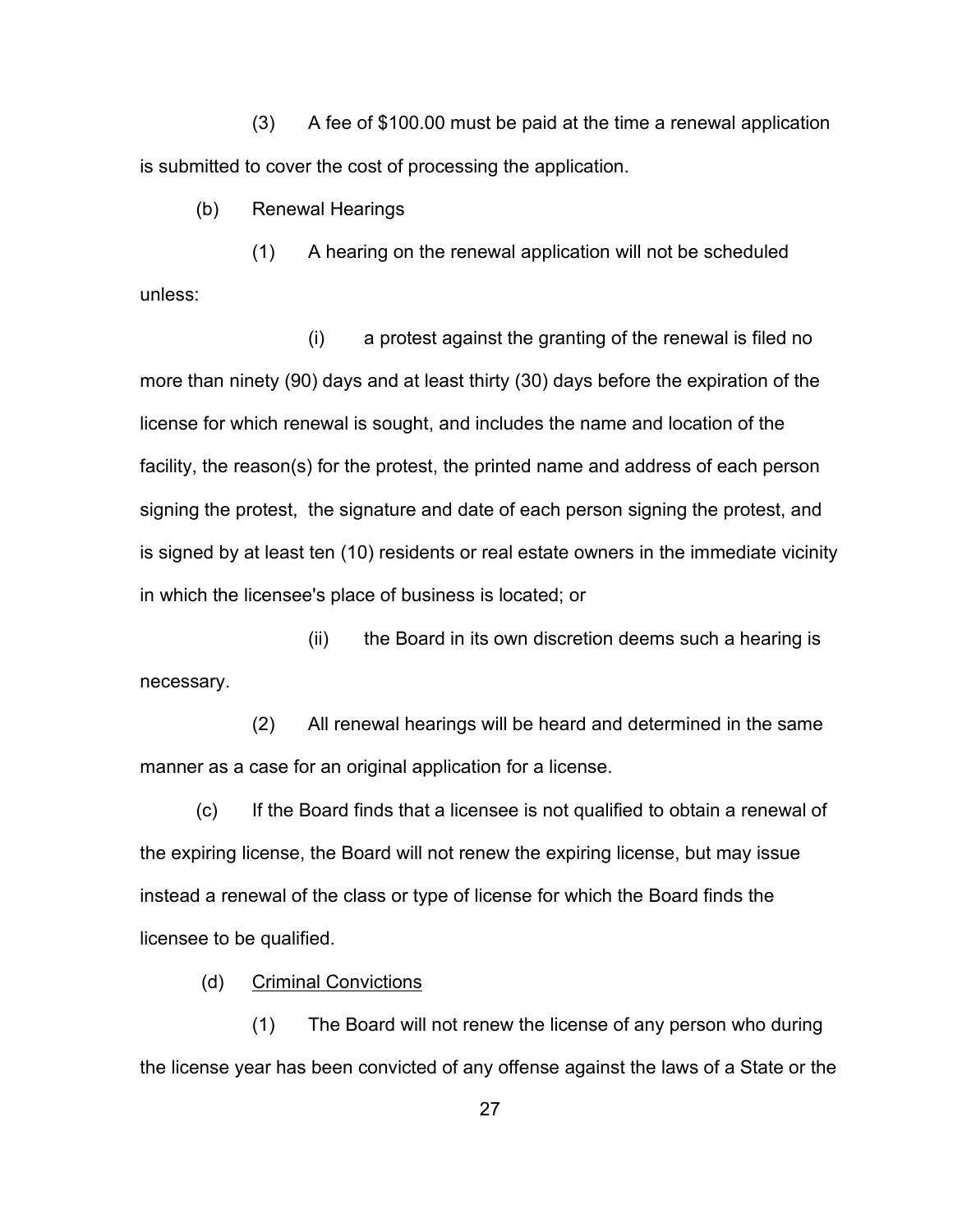United States which in the judgment of the Board is of such a nature as to render the licensee unfit or unqualified to obtain a renewal of the license.

(2) In all cases where a renewal may be denied on the basis of a criminal conviction, the Board will hold a public hearing at which all relevant facts and circumstances of the offense may be inquired into, before the Board renders a decision regarding renewal.

(e) Any licensee who fails to have the renewed license on the licensed premises by opening of business on May 1st may be charged with a violation of the provision regarding display of licenses.

## **Alcoholic Beverages Article, Section 3-507**

## **3.10 Transfer of a License Alcoholic Beverages Article, Section 25-1701**

 $(a)$  If holder(s) of a license transfer less than 51% of the ownership interest in the licensed premises, the holder(s) must notify the Board of the change in ownership interest.

(b) Holder(s) of a license may transfer 51% or more of the ownership interest in the licensed premises only if:

(1) a completed written alcoholic beverage license transfer application is filed with the Board before the proposed transferee begins operation of the business. With the completed transfer application, the holder(s) must file a Transfer Permission Form which must be signed by all current licensees of record.

(2) All state taxes and local taxes owed by the transferor have been paid. No transfer of any license under the jurisdiction of the Board will be issued while there is outstanding any monies owed by the transferor to Montgomery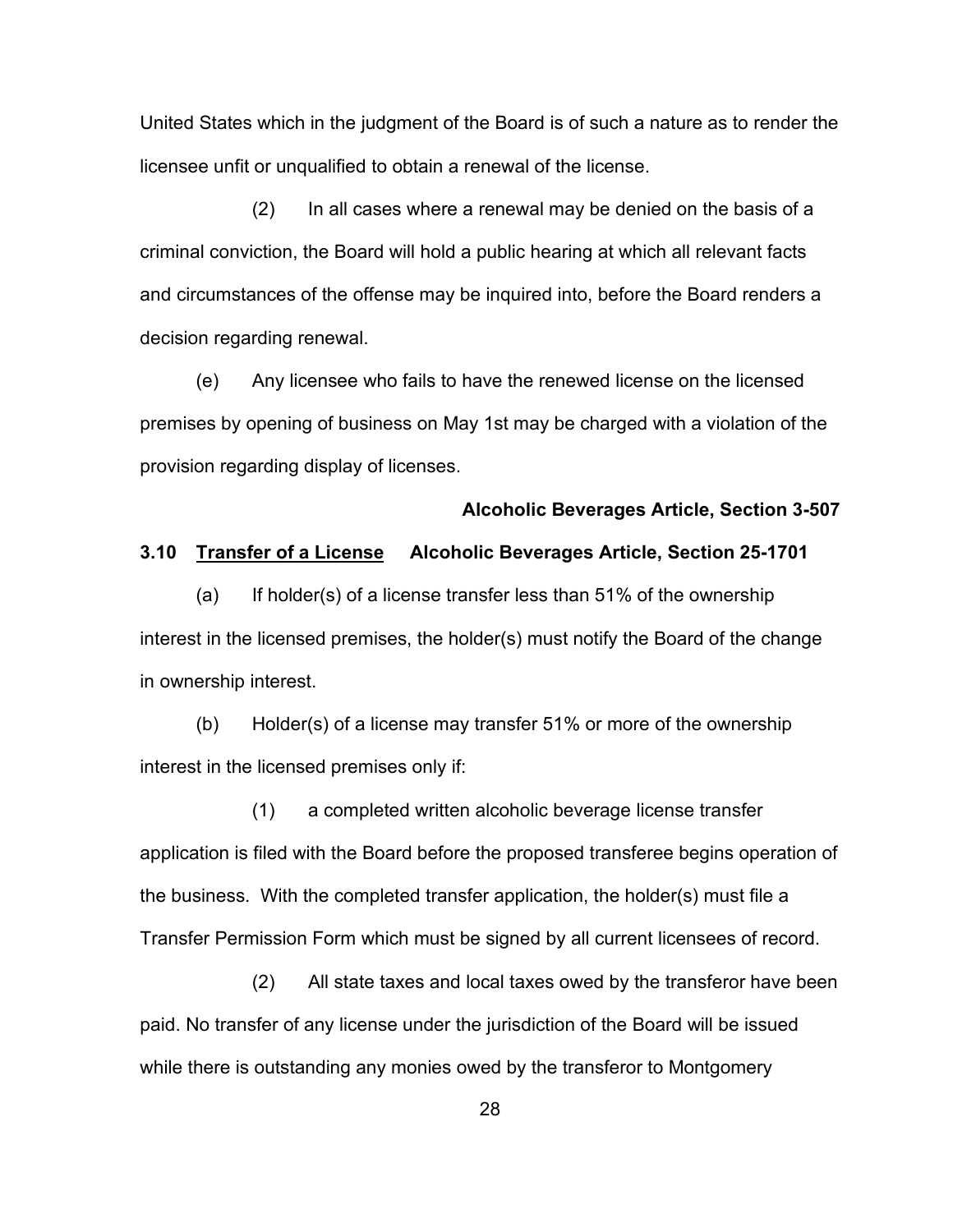County, the Alcohol Beverage Services, the Board of License Commissioners, or the Comptroller's Office of the State of Maryland; however, where the transferee gives the Board written certification, under oath subject to penalties of perjury, and attested to by a Notary Republic, that he or she assumes the debt of the transferor, the Board may approve the transfer application contingent upon payment of the debt on or before a date that the Board deems appropriate.

(3) The Board approves the transfer application after public notice and hearing using the same criteria as used in a case of a new application.

(c) No application for a transfer of license which is to become effective prior to May 1st of the year in which the transfer is to take place will be processed by the Board after April 1st of that year.

(d) Upon receipt of notice of the Board's approval of a transfer of license, the transferee must within thirty (30) days of the date of said notice:

- (1) obtain a State food license;
- (2) obtain a valid use and occupancy permit;
- (3) obtain an approved bulk transfer permit;
- (4) have all State taxes transferred to the transferee's name; and

(5) have the alcoholic beverage license transferred to the

transferee's name.

(e) In the event a transfer application is denied, the existing license must immediately be returned to the Board, and the licensee and transferee must make arrangements for the removal of all alcoholic beverages from the premises, unless the licensee agrees to resume operations within ten (10) days after the denial.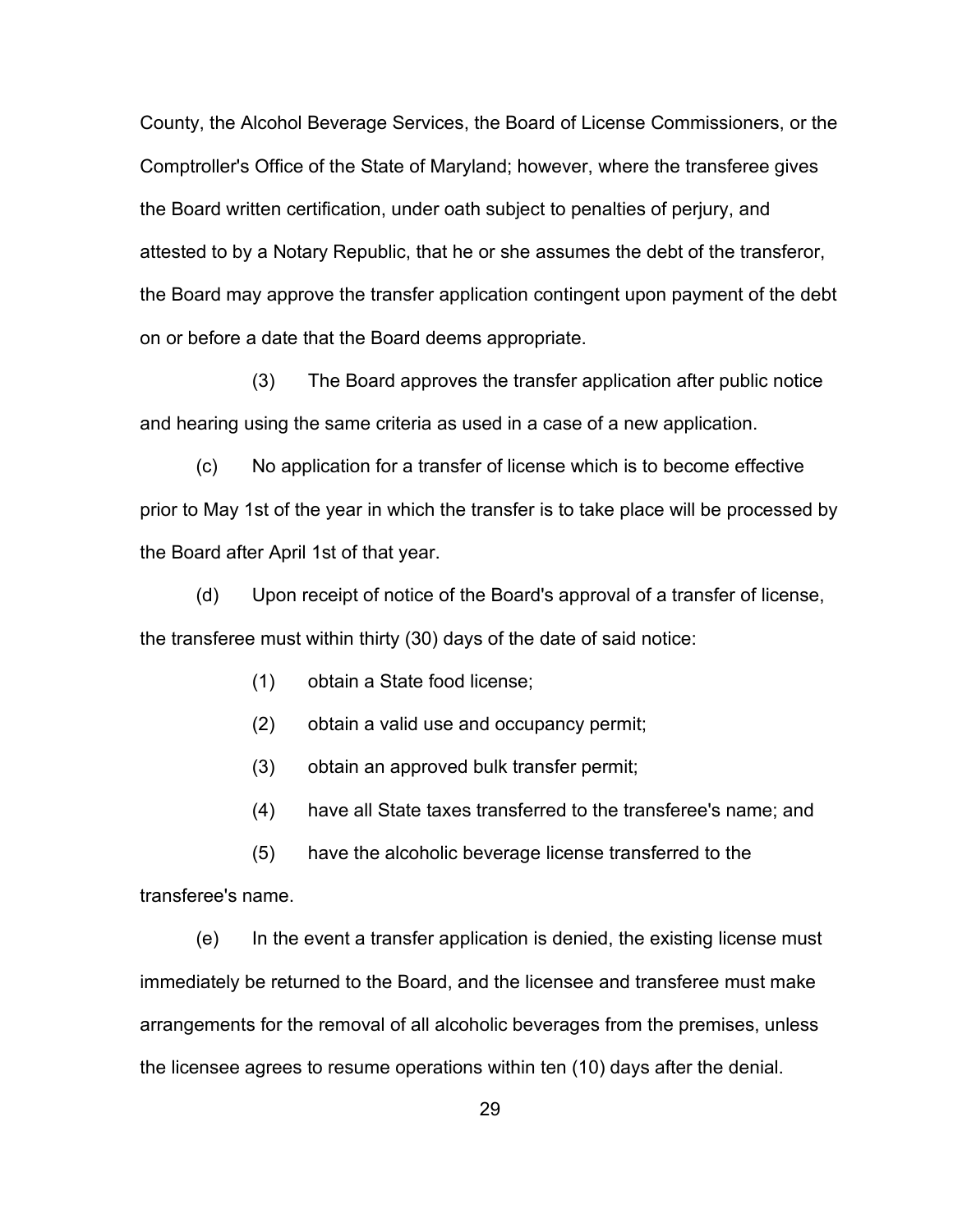(f) If the transferee, while operating the licensed premises under the transferor's alcoholic beverage license, fails to file a completed alcoholic beverage transfer application with the Board, a 48-hour notice to file a transfer application may be issued. If the completed transfer application is not filed within the 48-hour time period, a cease alcoholic beverage sales order may be issued to the facility. The cease sales order will remain in effect until a completed transfer application is filed.

 $(q)$  If a licensee is charged with a violation during the transfer interim period (after a new owner/transferee has taken over the business but before the scheduled date for the hearing on the transfer application**)**, a cease alcoholic beverage sales order may be issued by the Board to remain in effect until a show cause hearing on the violation is held, the transfer hearing is held, or the Board rescinds the cease sales order.

# **3.11 Construction, Expansion, or Alteration of Premises**

(a) A license issued contingent upon the construction of a facility in which the license is to be used will expire twenty-four (24) months after the date of approval, unless the license is issued, or an extension is approved by the Board.

(b) A licensee must not make any installation or structural alteration or addition, other than cosmetic changes such as paint, wallpaper, furnishings, carpet, etc., to the licensed premises, or change the manner in which alcoholic beverages are dispensed, without first obtaining permission from the Board.

(c) A licensee must not make any such installations, alterations, or additions to the licensed premises until the appropriate public authorities of the State of Maryland, Montgomery County, or local government have issued the required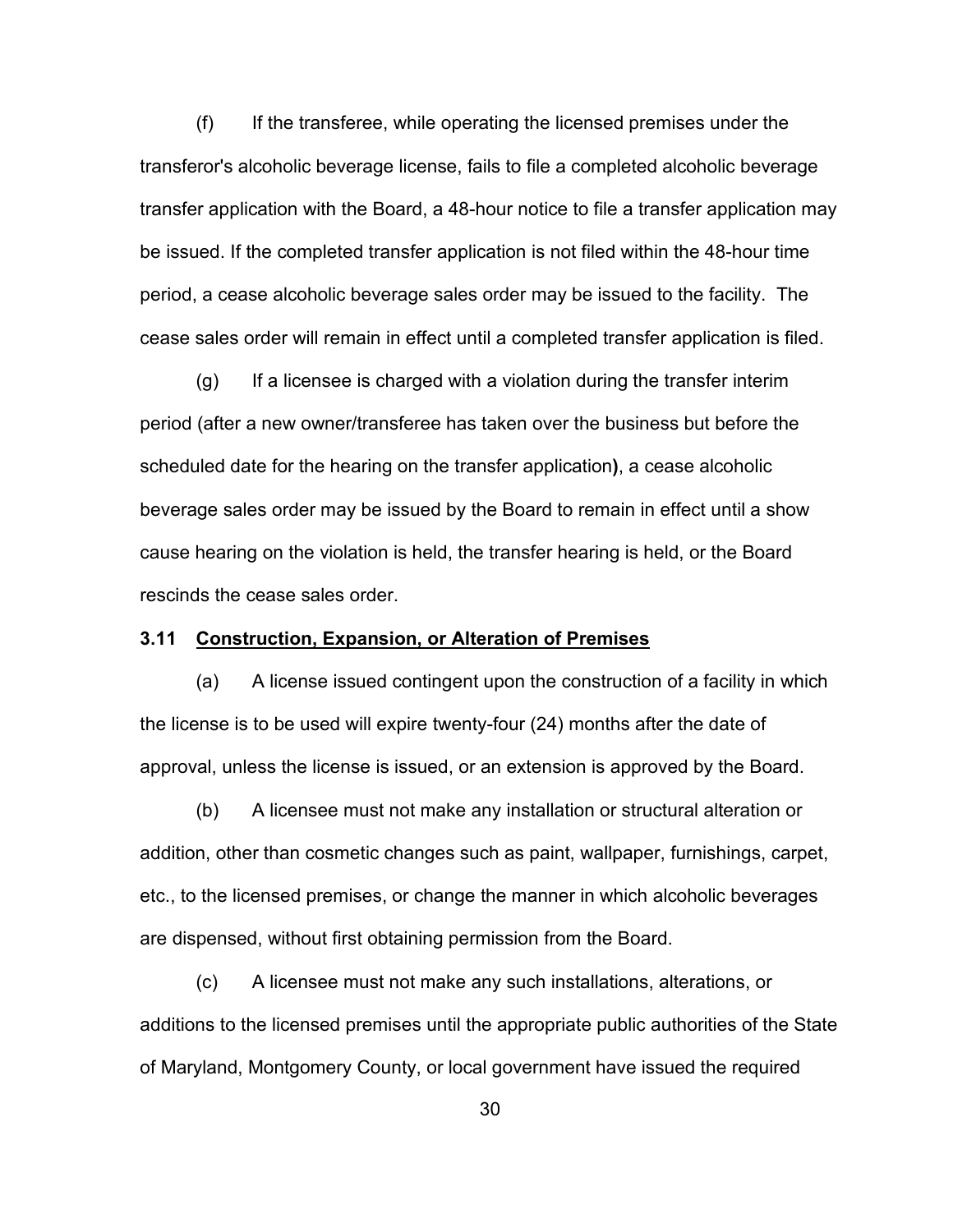permits or approval necessary to make the installations or alterations. This section requires that licensees first obtain a building permit from the Montgomery County Department of Environmental Protection, and secure approval from the Montgomery County Department of Health and Department of Fire and Rescue Services, where such approval is required.

(d) All installations, alterations, and additions approved by the Board must be completed by the licensee within the time period directed by the Board, not to exceed twenty-four (24) months from the date of approval, unless an extension of time is approved by the Board. Failure to do so may cause the Board to rescind the approval previously granted.

(e) Every licensed premise is required to have at least one plain/clear window or door so as to allow a person standing outside of the licensed premise a clear view inside to observe the interior of the premise at all hours. Further, no curtain, blind, screen, advertising material, tinting (no more than 15%) or other obstruction shall be permitted before or on such window or door.

Licensees faced with extenuating conditions may petition the Board in writing for a waiver. The Board will respond in writing to the licensee either granting or denying the waiver.

# **3.12 Administrative Fees Alcoholic Beverages Article, Sections 4-213, 4-305, and 25-1701**

An administrative fee of \$20 will be charged for issuing the alcoholic beverage license for a transfer, transfer of location, reclassification, or any other change on the license. The administrative fee to replace a lost license is one dollar.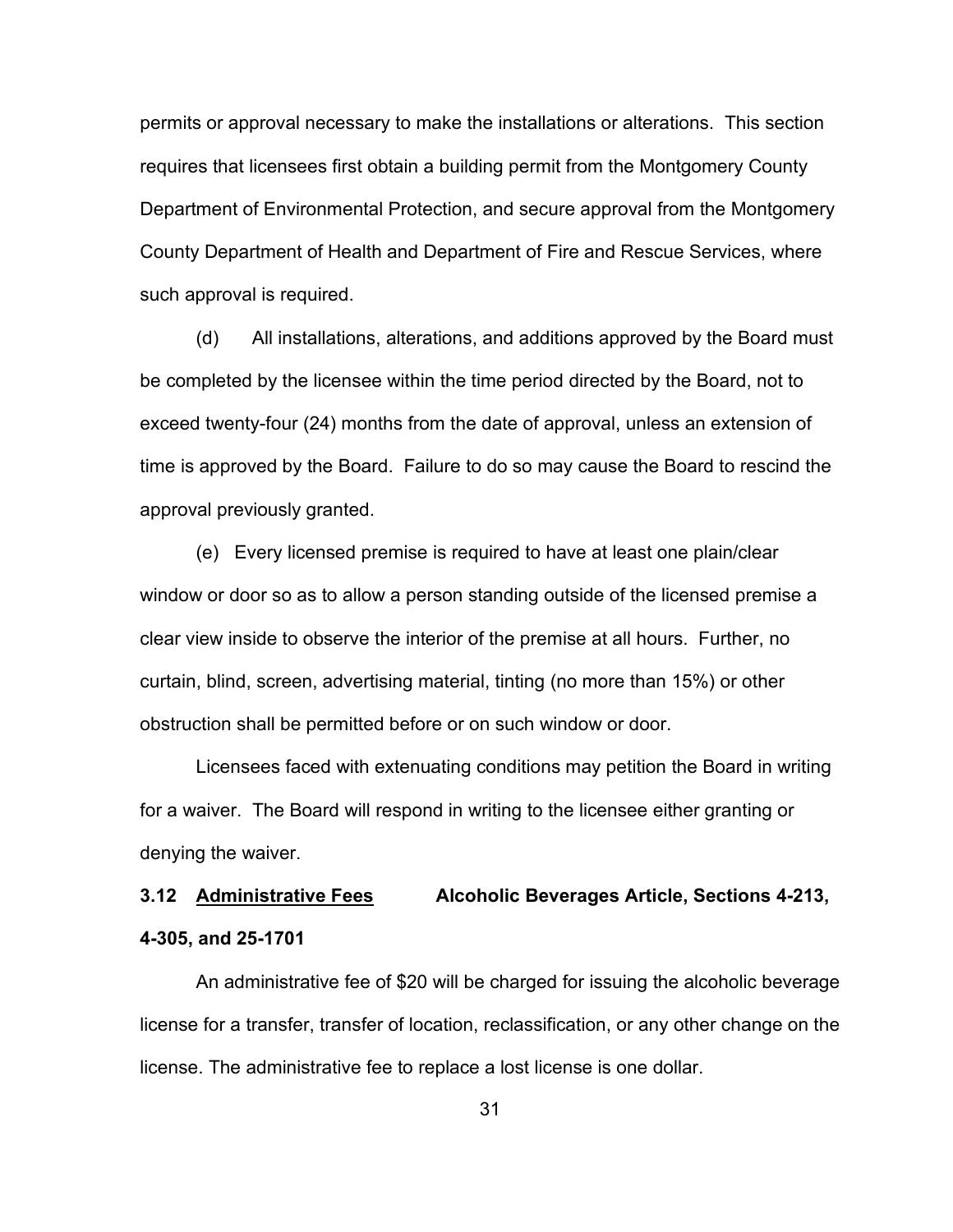#### **3.13 Drive - Through Sales**

The Board will not issue, transfer, or approve any application for an off-sale alcoholic beverage license of any class for use in a business that is intended to be operated as a drive-through purchase facility where alcoholic beverages are to be sold at retail and dispensed through a window or door to a purchaser in or on a motor vehicle for off premises consumption.

#### **3.14 Exception - License Issued to an Operator**

In an application for a Class B Beer, Wine and Liquor License for a hotel or restaurant, the Board of License Commissioners for Montgomery County, may issue the license to an owner or operator.

#### **Alcoholic Beverages Article, Section 25-902**

#### **3.15 Refund of License Fee**

If a license holder voluntarily surrenders the license at least six (6) months before the license expiration date, the license holder is entitled to a refund of the unearned portion of the license fee.

#### **Alcoholic Beverages Article, Section 25-1411**

# **CHAPTER 4**

# **HEARINGS AND RULES OF PROCEDURE**

### **4.0 Hearings**

The Board must hold hearings concerning the applications for licenses, renewals of licenses, transfers of licenses, and show cause hearings authorized under the Alcoholic Beverages Article of the Annotated Code of Maryland. At all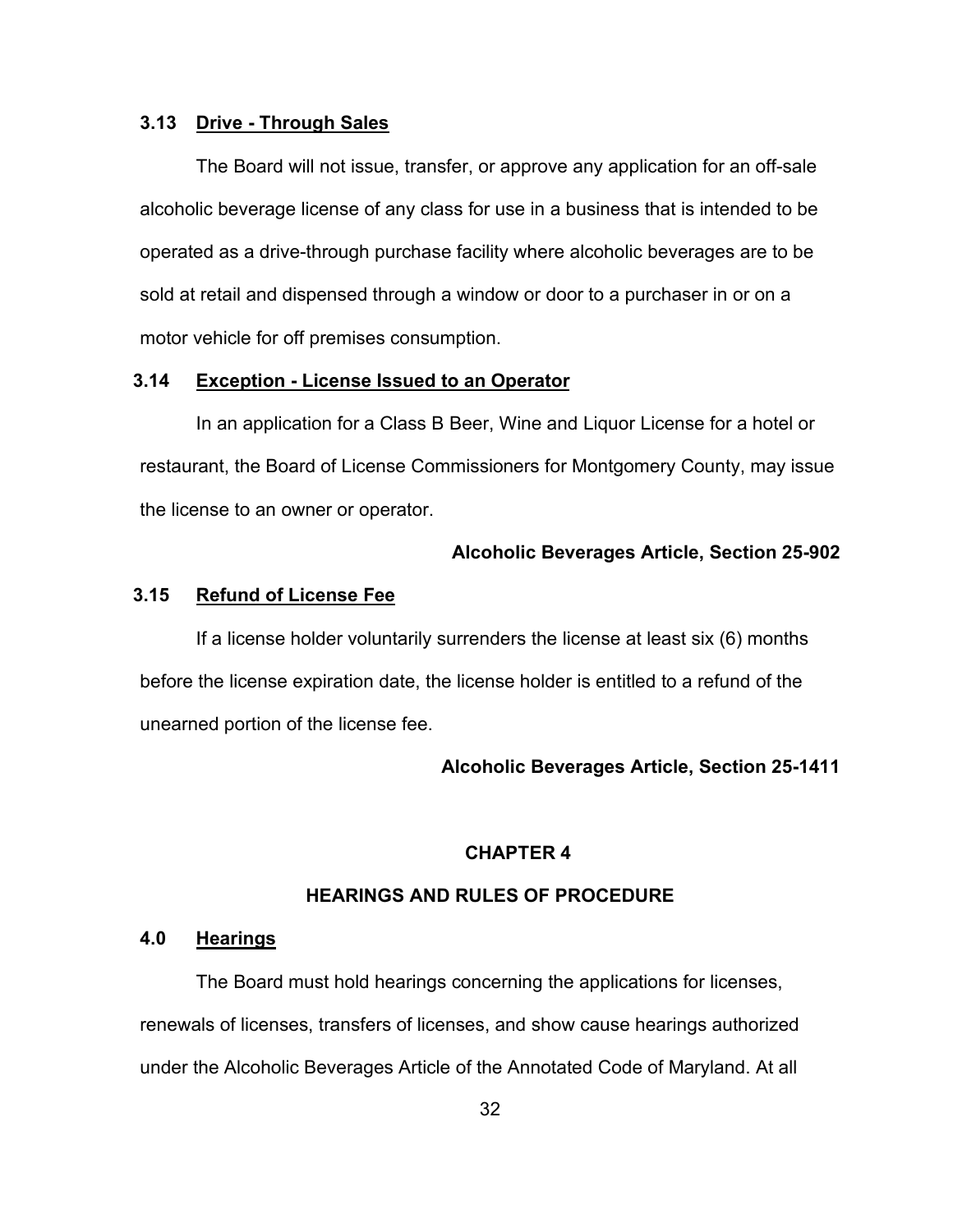such hearings, at least three (3) members of the Board must be present to constitute a quorum for the transaction of the Board's business.

#### **4.1 Definitions**

(a) Board: The Montgomery County Board of License Commissioners.

(b) License hearing: A hearing held before the Board pursuant to the Alcoholic Beverages Article, Sections 4-209, 4-210 and 25-1501 of the Annotated Code of Maryland, for the purpose of deciding whether to issue, deny, renew, reclassify, or transfer the license of an applicant.

(c) Show cause hearing: A hearing held before the Board pursuant to the Alcoholic Beverages Article of the Annotated Code of Maryland and/or these Rules and Regulations for the purpose of deciding whether to suspend or revoke the license of a licensee, or to impose a fine in lieu of suspension or revocation.

# **4.2 Notice of Hearing**

(a) New, transfer, transfer of location, or reclassification of license applications.

(1) Publication - Before the Board will approve any new, transfer, transfer of location, or reclassification license application, it must publish a notice of such application two (2) times in two (2) successive weeks in each of two (2) newspapers of general circulation in the County. The notice must specify the name of each applicant for the license, the kind of license applied for, the location of the place of business proposed to be licensed, and the time and place fixed by the Board for hearing on the application. The hearing on the application must take place not less than 7 nor more than 30 days after the last date of publication.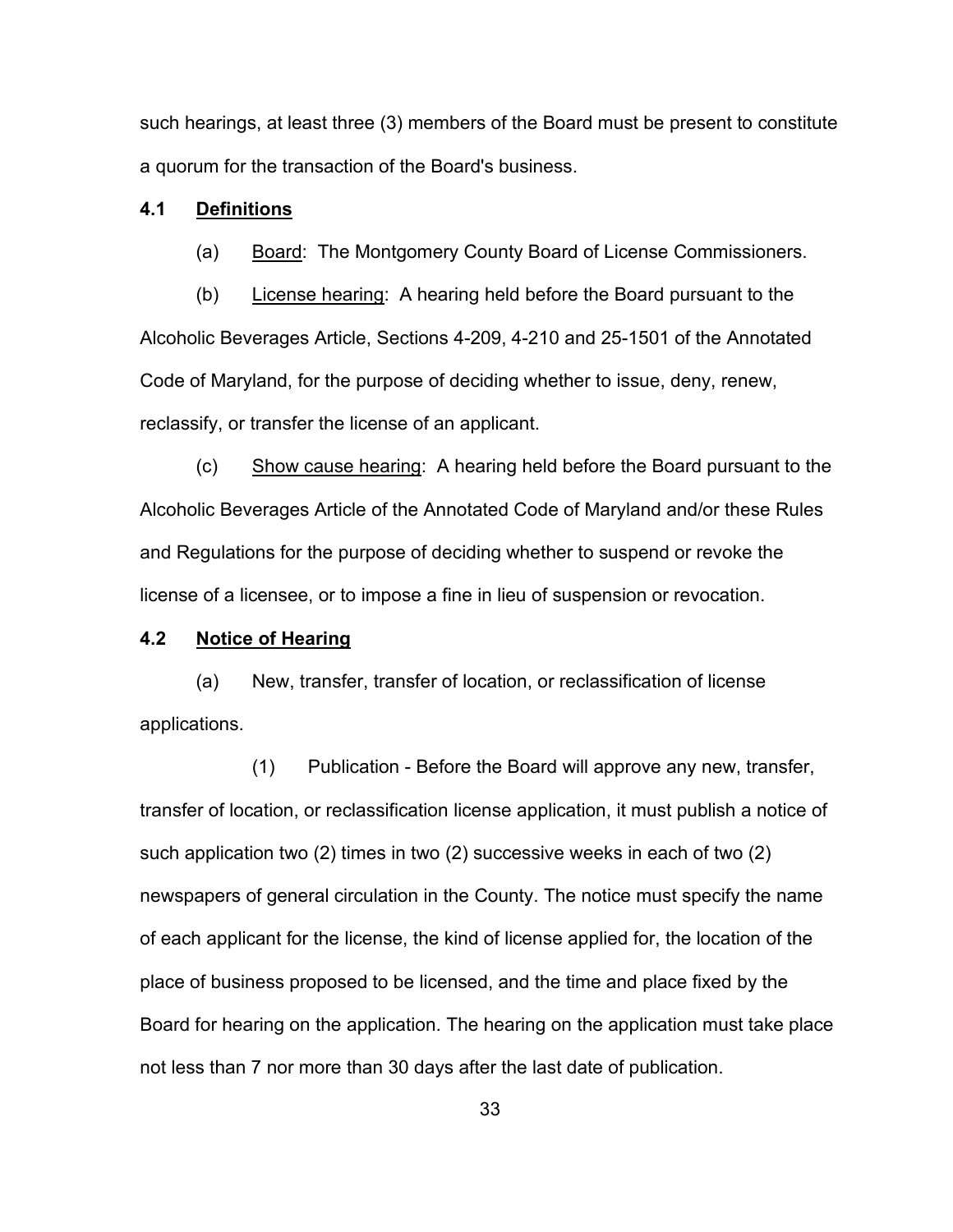#### **Alcoholic Beverages Article, § 4-208**

(2) The Board may fulfill the publication notice requirement by posting online a completed application at least 14 days before the hearing date.

# **Alcoholic Beverages Article, § 25-1506**

(3) Posting - In addition to the publication requirement of Section 4.2(a)(1) or (a)(2), the Board requires for all new, transfer, transfer of location, or reclassification licensure applications that a suitable sign or notice be posted at least 30 days before the hearing. This notice must be posted in a conspicuous place on the premises described in the application. The notice must specify the class of the license applied for and the time and place fixed for a hearing on the application.

(b) Show cause hearing - The Board must notify a licensee at least ten (10) days before the date of a show cause hearing where the licensee is required by law to show cause why the license should not be suspended or revoked. The notice must specify the charges against the licensee and the time and place of the hearing. The notice must be in writing and may be:

(1) hand-delivered; or

(2) sent by both email and, and first class mail, postage prepaid to the licensee and the licensed establishment.

# **4.3 Rules of Procedure**

The Board shall adopt rules of procedure, subject to the approval of the County Council, under the Alcoholic Beverages Article, § 25-1502(c).

Rule 1: Time and place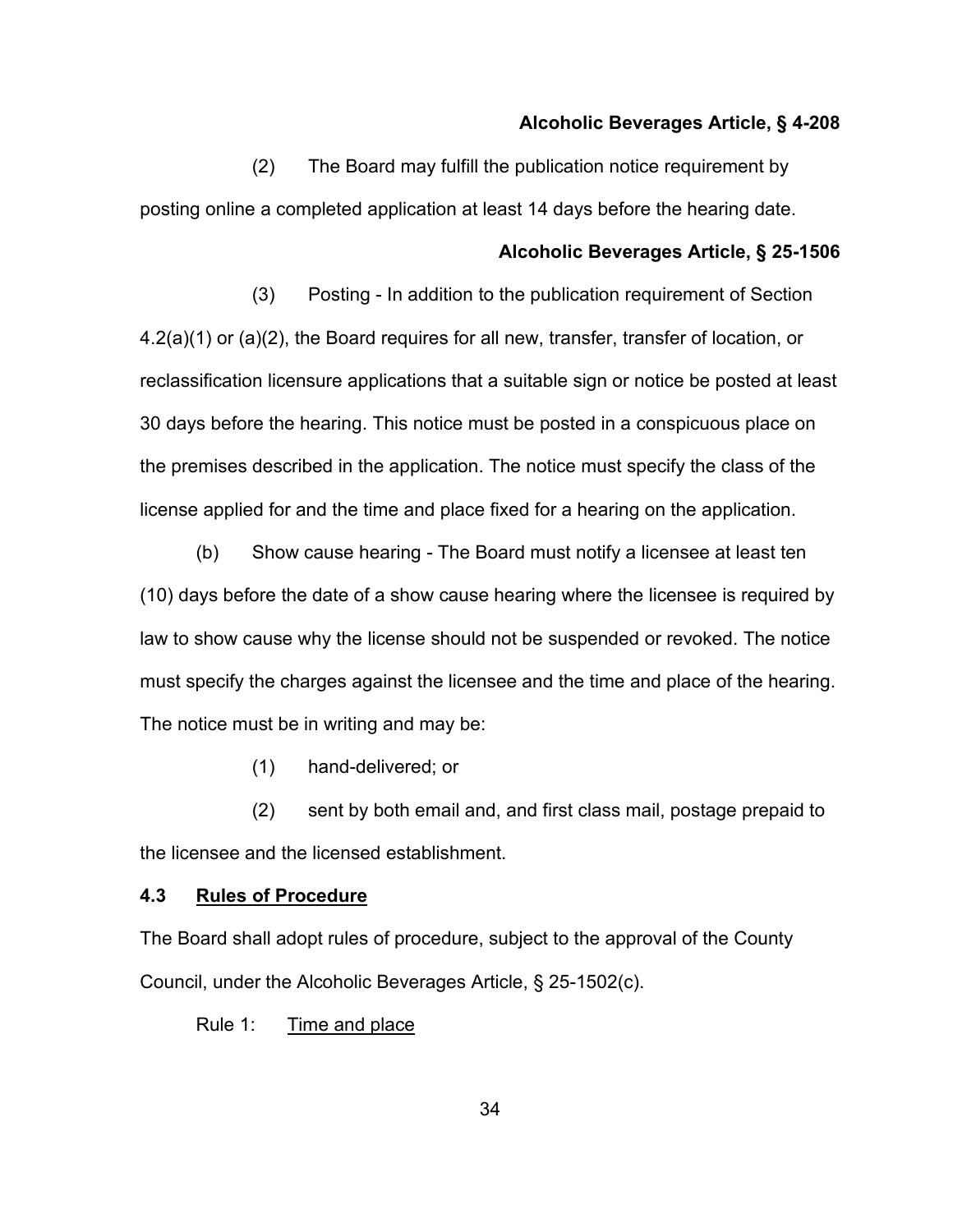Hearings before the Board must be held at the time and place as designated in the notice, except for hearings which are continued. All hearings are open to the public, in accordance with the open meetings law.

# Rule 2: Official record

The Board must prepare, maintain, and supervise the custody of an official record in each case which must include a verbatim transcript, if one is prepared, and exhibits, if any, which have been submitted during the hearing and at such time as the record may be open for such purposes. Documentary evidence may be received in the form of copies, excerpts, photographic reproductions or by incorporation by reference.

#### Rule 3: Ex parte communication

(a) This Rule applies to any ex parte or private communication, written or oral, received by a member of the Board, if:

(1) The communication relates to a contested matter before the Board;

(2) All appellate rights regarding the contested matter have not been exhausted; and

(3) The Board is required by law to make a decision on the matter based on the record before it.

(b) This Rule does not apply to:

(1) legal advice from its attorney or technical advice rendered by an employee of the Board at the Board's request, or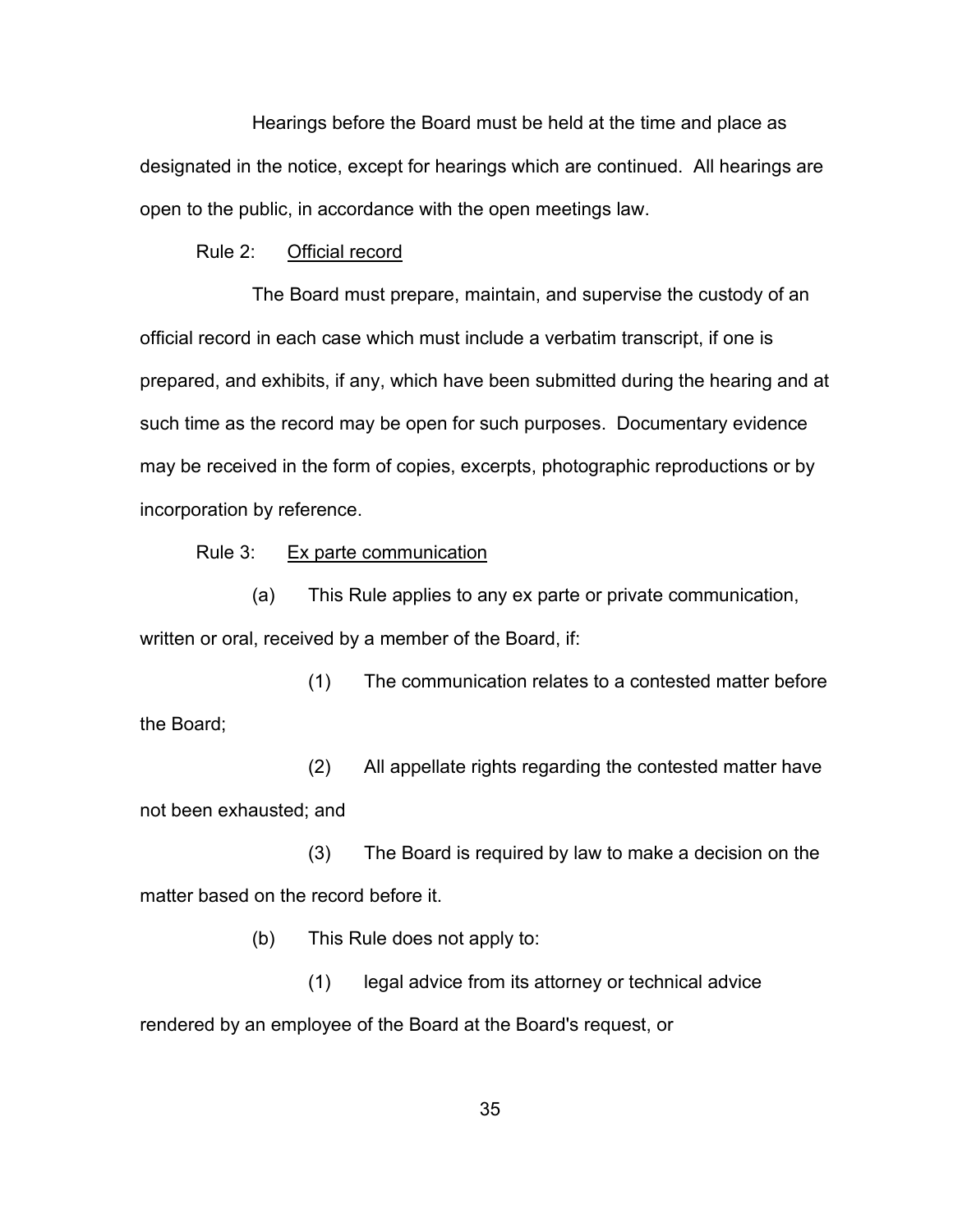(2) any communication about the status or procedure of a pending matter.

(c) If a member of the Board receives an oral ex parte or private communication, that member must reduce the substance of the communication to writing within reasonable time after receipt of the communication.

(d) The Board must send a written notice to all parties that:

(1) discloses the content of the ex parte or private communication, and

(2) tells whether the Board will consider the ex parte or private communication as a basis for its decision, in accordance with paragraphs (e)(1) and (e)(2).

(e) The Board must include the ex parte or private communication in the record and may:

(1) consider the communication as a basis for its decision after giving all parties an opportunity to respond to the communication; or

(2) decide the matter if the Board expressly finds that it has not considered the communication as a basis for its decision.

Rule 4: Evidence

The Board may admit and give appropriate weight to evidence which possesses probative value commonly accepted by reasonable and prudent persons in the conduct of their affairs, including hearsay evidence which appears to be reliable in nature. The Board may exclude incompetent, unreliable, irrelevant, or unduly repetitious evidence, or produce evidence at its own request. The Board may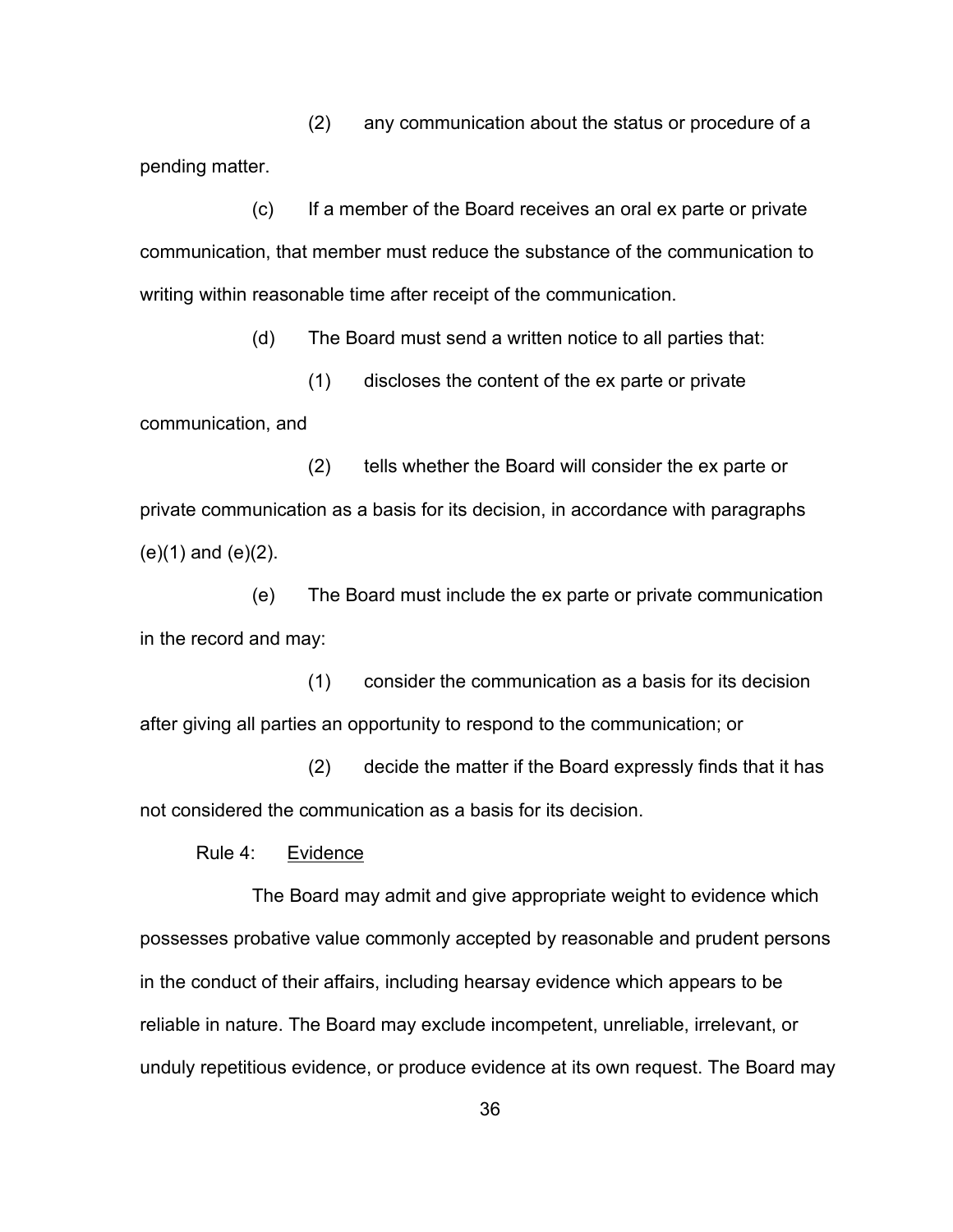take official notice of commonly cognizable facts, facts within its particular realm of administrative expertise, and documents or matters of public record.

#### Rule 5: Cross-examination

Each party has the right of reasonable cross-examination of witnesses who testify, and may submit rebuttal evidence. Repetitious questions and examination on irrelevant matters is not permitted. Cross-examination is subject to reasonable regulation by the Board including designation of specific persons to conduct cross-examination on behalf of other individuals.

### Rule 6: Right to counsel

In any case governed by these procedures, all parties have the right to be represented by themselves or by an attorney of their choice. Within 48 hours after being retained by a party, counsel must file a written notice of appearance with the Board and send copies of the notice to all other parties of record.

#### Rule 7: Powers of the Board in conducting a hearing

In addition to any of the powers granted to the Board by the Alcoholic Beverages Article of the Annotated Code of Maryland, the Board is empowered to:

(a) Require witnesses to be sworn;

(b) Rule upon motions, offers of proof and receive relevant and probative evidence, exclude incompetent, irrelevant, immaterial or unduly repetitious evidence and give effect to the rules of privilege recognized by law;

(c) Regulate the course of the hearing and allow the record in hearings to remain open;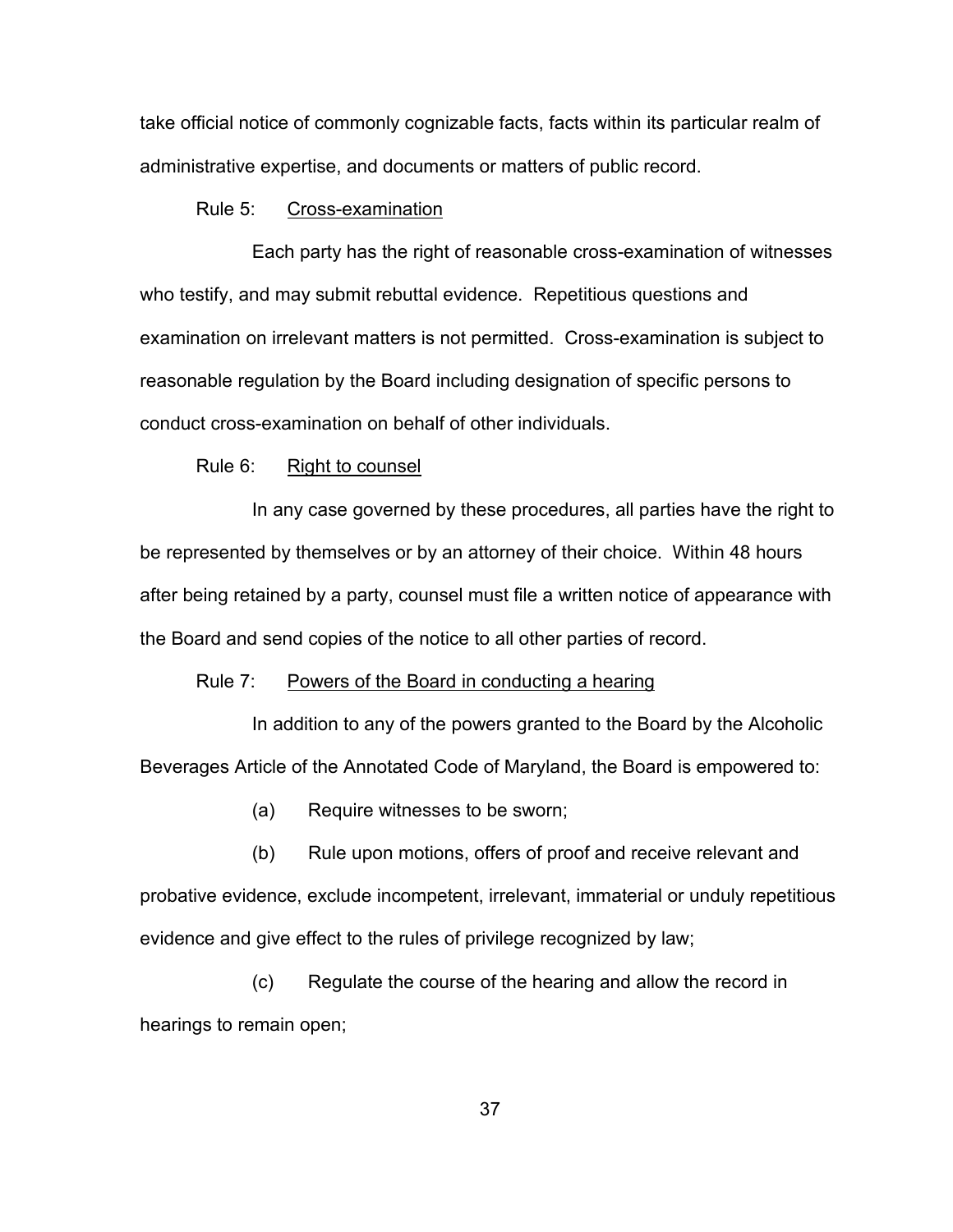(d) Dispose of procedural requests or similar matters, including requests for a continuance;

(e) Call, examine, and cross-examine witnesses and obtain and introduce into the record documentary or other evidence;

(f) Request the parties at any time during the hearing to state their respective positions or theory concerning any issues in the case;

(g) Take any action authorized by law or necessary to a fair disposition of a case;

(h) Accept evidence by stipulation of facts;

(i) Schedule, suspend, or continue hearings to a time and date certain with notification to all parties;

(j) Upon its own motion or at the request of an affected party, order that witnesses other than a party be excluded from the hearing room until called to testify; and

(k) Permit additional parties to participate in a hearing as justice may require.

### Rule 8: Offer and compromise

When a licensee is notified to appear before the Board for a show cause hearing, the Board or the Board through its staff, may make an offer and recommendation or compromise by which the licensee voluntarily waives the right to the show cause hearing, admits the violation as charged, and agrees to pay a monetary fine, or elects to have its alcoholic beverage license suspended for a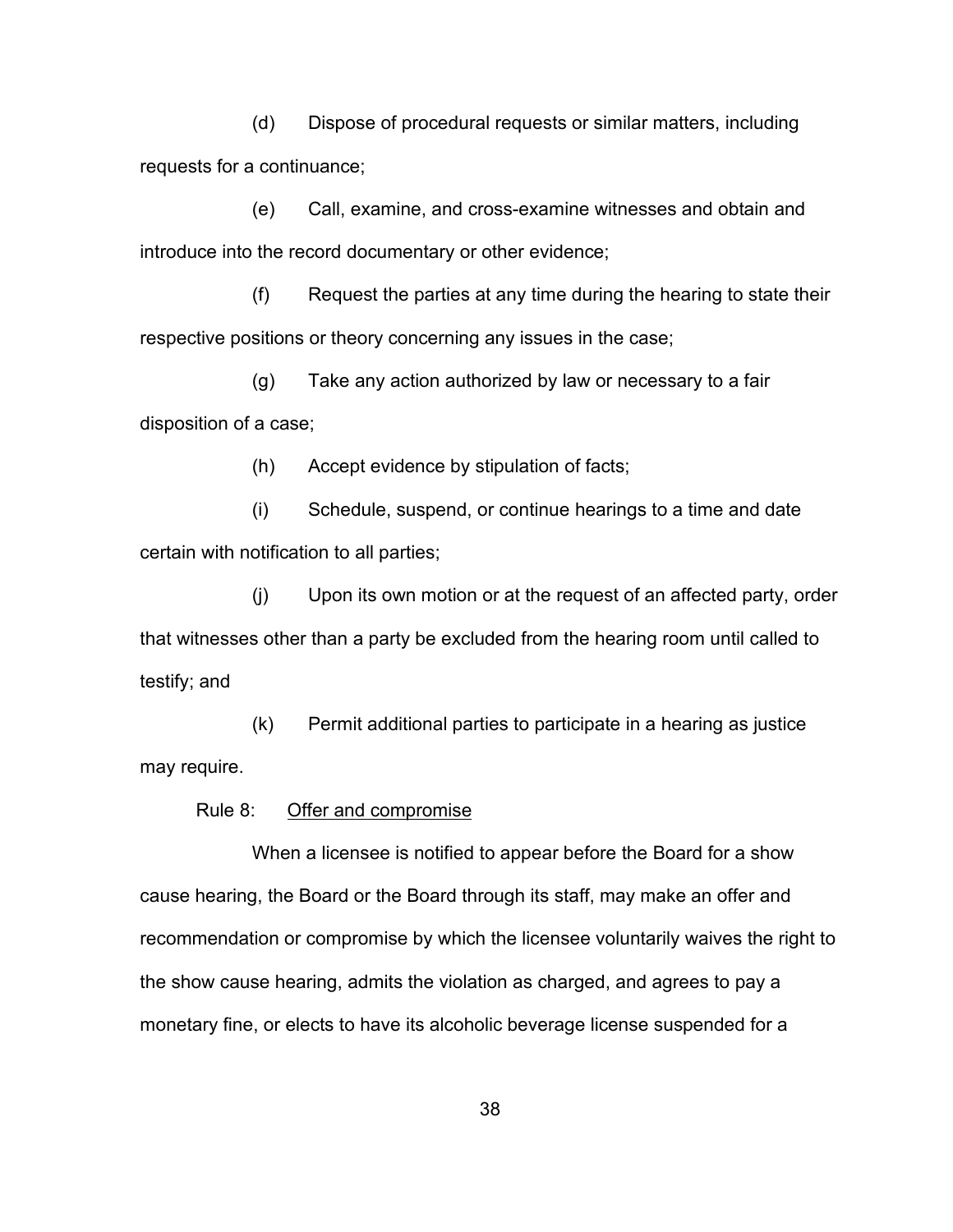specified period, as determined by the Board. All such agreements of offer and compromise must be recorded on a form provided by the Board.

### Rule 9: Conduct of show cause hearing

Unless otherwise provided by law, the ordinary but not mandatory protocol for the conduct of a show cause hearing before the Board is as follows:

(a) Disposition of all outstanding preliminary motions and matters;

(b) Opening statements of the parties;

(c) Presentation of factual case of the complaining party; crossexamination of all witnesses;

(d) Presentation of factual case of the responding party; crossexamination of all witnesses;

(e) Presentation of factual case of any other interested party; crossexamination of all witnesses;

(f) Rebuttal evidence of the complaining party; cross-examination of all witnesses;

(g) Surrebuttal evidence of the responding party; cross-examination of all witnesses;

(h) Closing arguments.

Any decision by the Board to follow a protocol other than the ordinary protocol must be given to all parties to the show cause hearing at least 2 weeks before the date of the hearing.

Rule 10: Failure to appear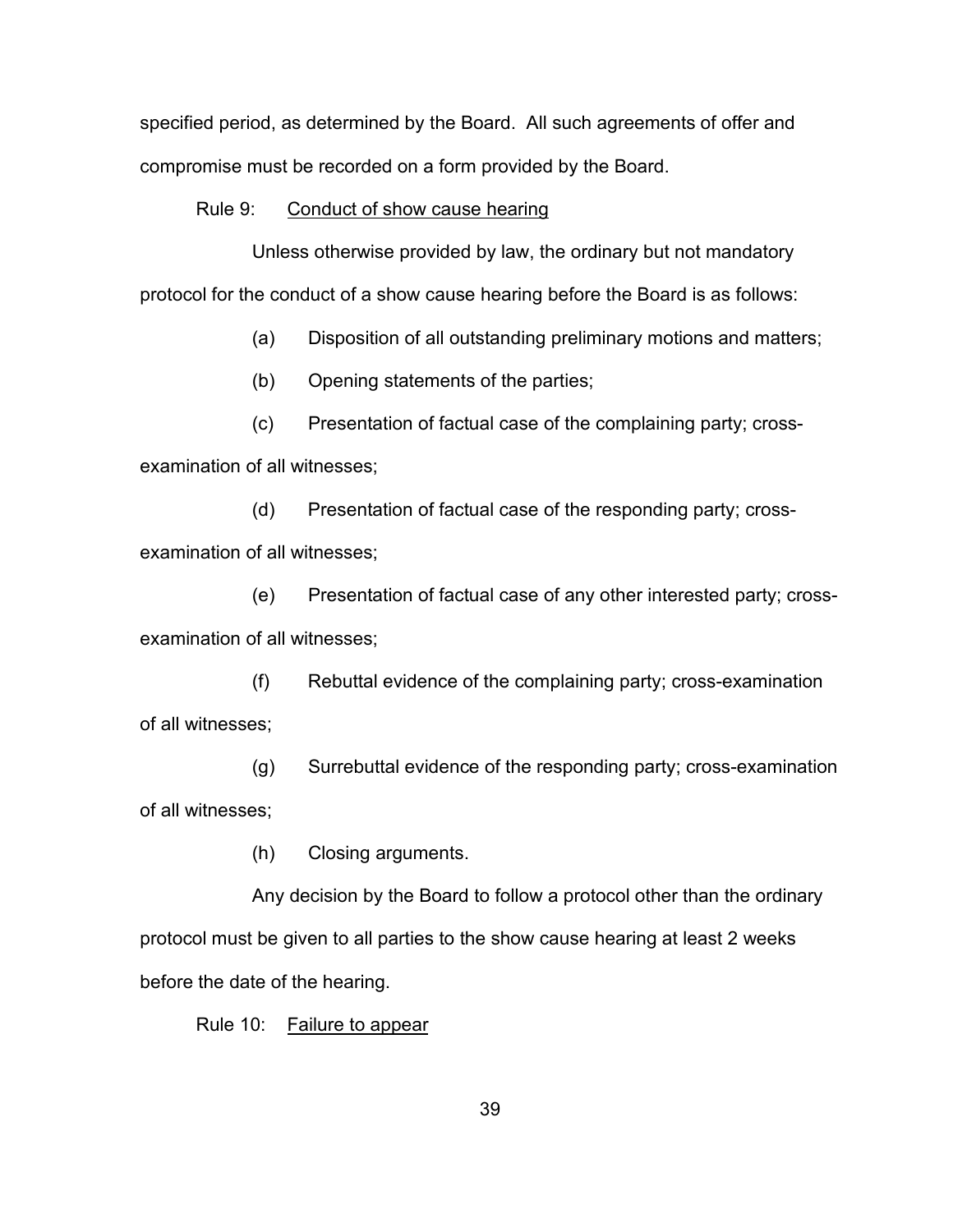Upon the failure or refusal of a responding party to appear at a hearing, and upon finding that such party had timely legal or actual notice of the hearing, the Board may receive evidence from the complaining party and decide the case as if all parties were present.

# Rule 11: Decisions

(a) The decision of the Board must be made on the basis of all evidence of record. The Board must prepare and issue a written resolution which contains a detailed statement of the grounds and findings forming the basis for the decision and conclusions of law, and the vote of each member of the Board on the decision.

(b) A copy of the resolution must be forwarded to the applicant or licensee and to all persons who request one in writing or on the record. The resolution will be hand-delivered; or sent by both certified mail, return receipt requested, and first class mail, postage prepaid. In the case of a denial, suspension or revocation, or fine in lieu of suspension or revocation, of a license, the Board must inform the applicant or licensee in writing of the procedures for an appeal.

# Rule 12: Suspension/Revocation Notices, Posting Of - Other Closing Notices Prohibited

If the Board suspends or revokes the license of any retail licensee, the Board must post a notice on the date the suspension or revocation takes effect in a conspicuous place on the licensed premises in a form prescribed by the Board. The notice must indicate that the license has been suspended or revoked by order of the Board, and must include any specific violation of the Maryland State Alcoholic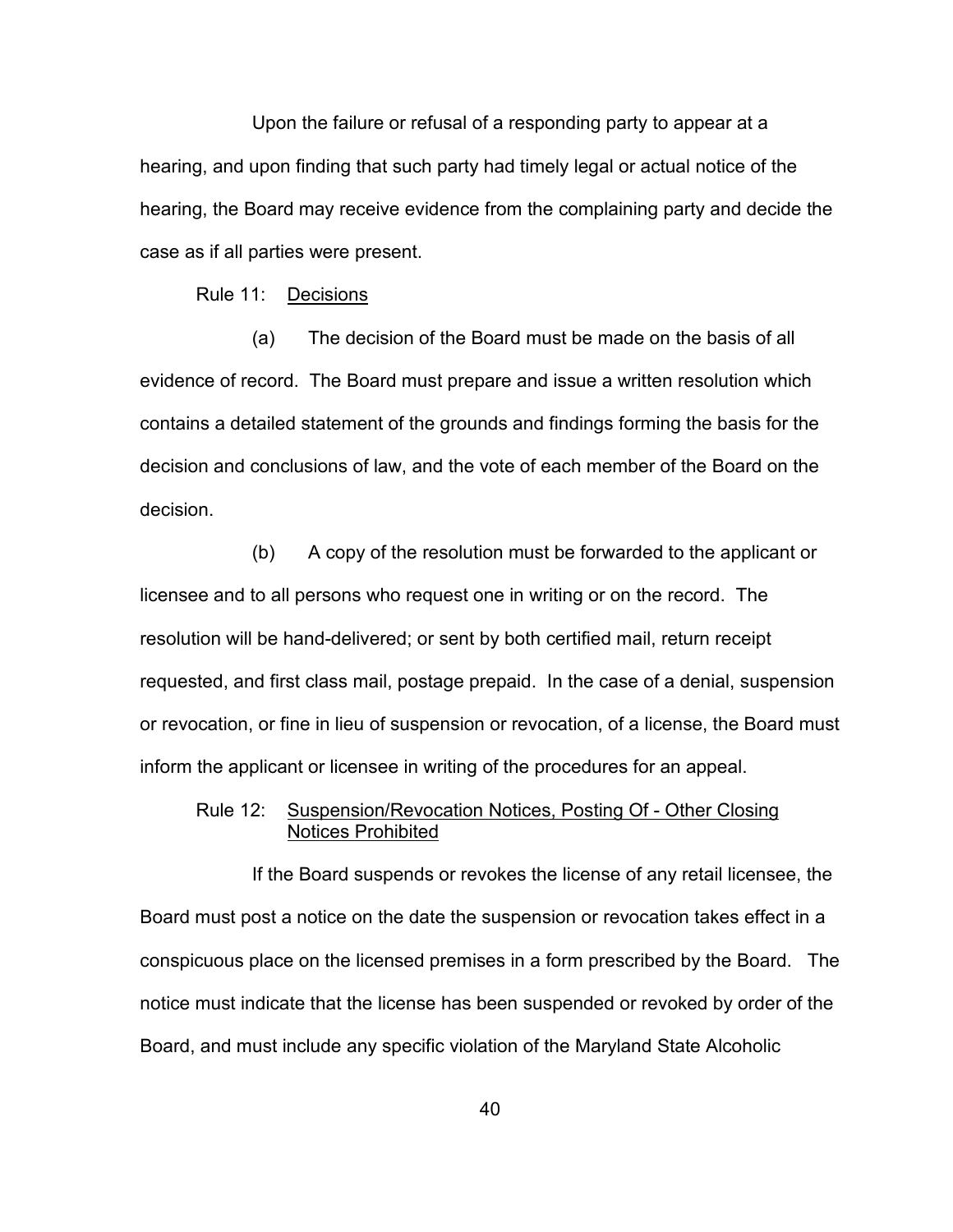Beverage Laws, and Rules and Regulations of the Board of License Commissioners. A person must not remove or alter the notice until the suspension period has expired, nor shall any notice of any kind be placed in, or about the premises indicating that the same has been closed for any other reason. The Board must have the premises inspected regularly during the suspension period for compliance with this regulation.

Rule 13: Fine in lieu of suspension or revocation

(a) In lieu of suspending or revoking an alcoholic beverage license for any cause for which the Board is permitted but not required to suspend or revoke a license pursuant to the provisions of the Alcoholic Beverages Article, Section 4- 604 of the Annotated Code of Maryland, the Board may impose a fine for any such violation, subject to the following conditions:

(1) The Board determines that the public welfare and morals would not be impaired by allowing the licensee to operate during the suspension period, and that the payment of the fine will achieve the desired disciplinary purposes;

(2) The fine assessed does not exceed \$20,000.00 as allowed by the Alcoholic Beverages Article, Section 25-2802, for each case; and

(3) All fines collected under this provision must be deposited into the Montgomery County general fund.

(b) The Board, when it acts to impose a fine on the licensee, must prepare and issue a written resolution which must contain a statement of the facts and findings forming the basis for the decision, the vote of each member of the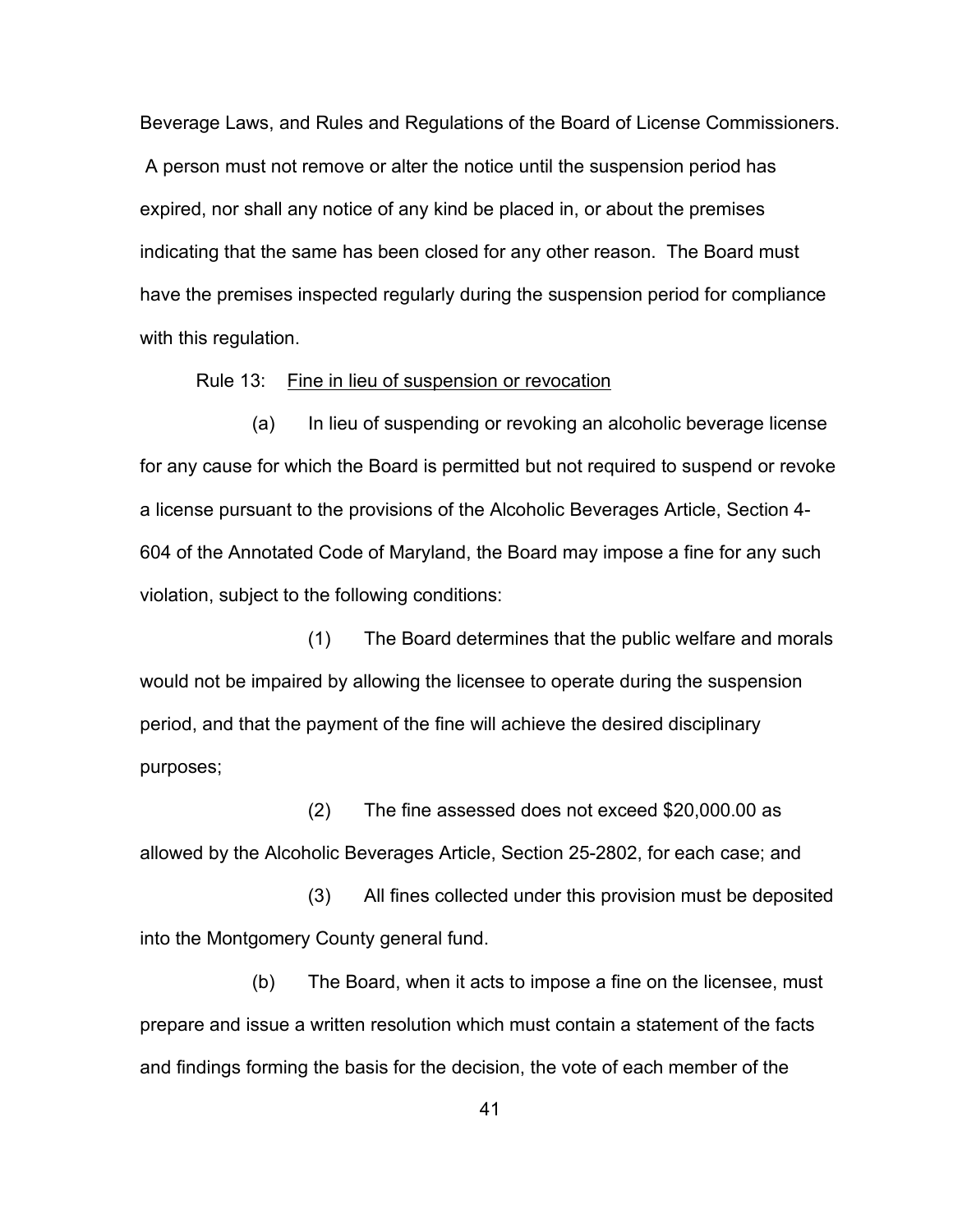Board on the decision, and information on how to appeal the decision. A copy of the resolution must be hand-delivered; or sent by both certified mail, return receipt requested, and first class mail, postage prepaid to the licensee.

(c) The Board must issue a notice to stop selling alcoholic beverages to any licensed facility which does not pay the fine assessed by the due date in the show cause resolution. This notice remains in effect until the fine is paid in full or, at the Board's discretion, the notice is rescinded.

Rule 14: Motion for reconsideration

(a) Within ten (10) days after the Board issues a written decision on an application for an alcoholic beverage license or on a matter concerning a licensed premises, an applicant or a licensee may file a motion for reconsideration with the Board.

(b) The Board must at its next session decide by majority vote whether to grant or deny the motion for reconsideration.

(1) If the Board denies the motion for reconsideration, the Board's original decision remains in effect.

(2) If the Board grants the motion for reconsideration, the case is reopened and the Board may:

(i) order that another hearing on the case be

scheduled;

(ii) issue a new decision amending its prior decision;

or

(iii) retain its original decision.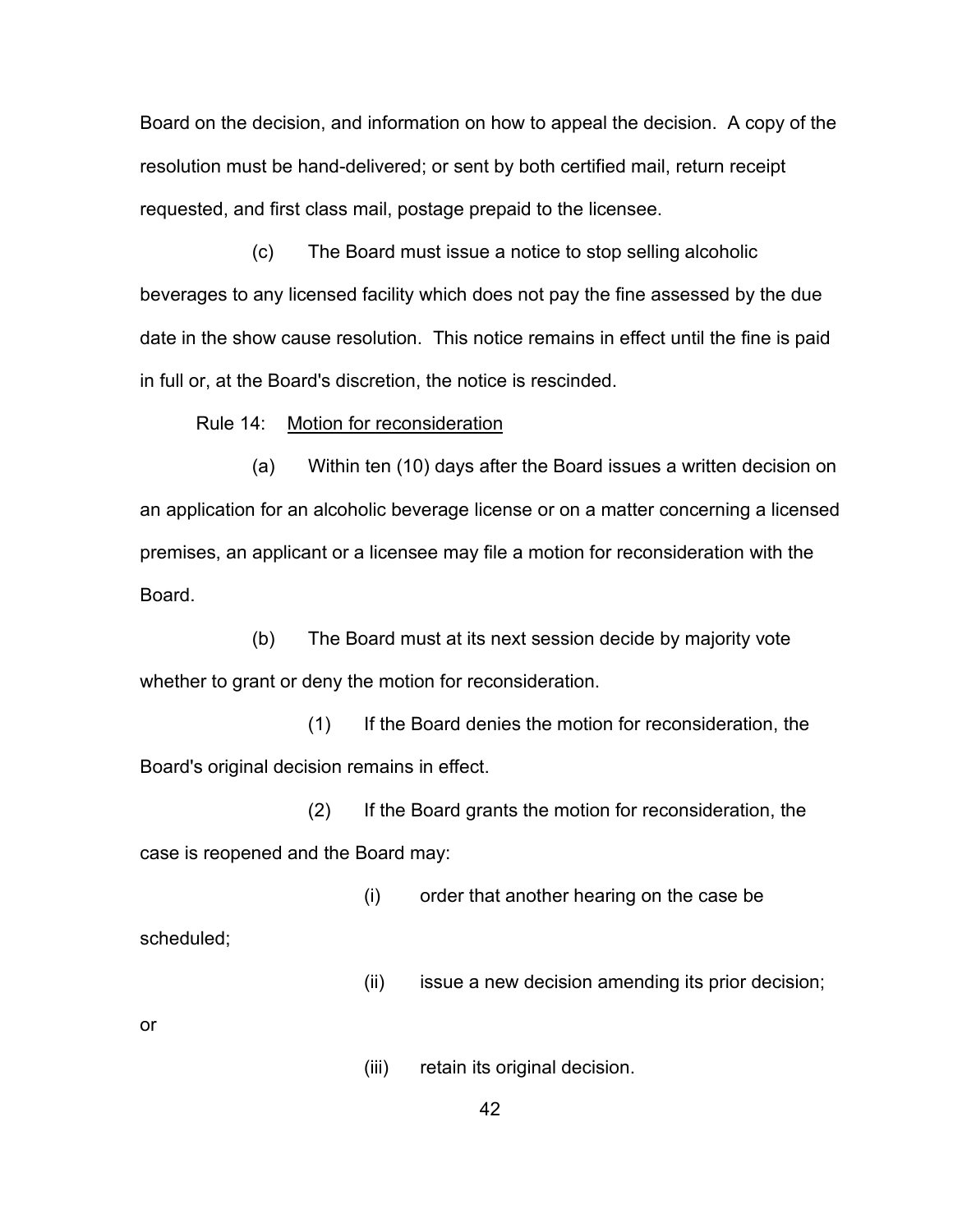(c) The filer of the motion for reconsideration must mail or otherwise deliver a copy of the motion to all parties of record.

(d) A motion for reconsideration does not stay the effect of the Board's decision unless the Board orders otherwise.

Rule 15: Appeals

A final decision by the Board on an application for an alcoholic beverage license or on a matter concerning a licensed premises may be appealed to the Circuit Court for Montgomery County, under the applicable Maryland Rules of Procedure governing administrative appeals. An appeal does not stay the effect of the Board's decision.

Rule 16: Stay pending appeal

(a) Upon the filing of an appeal and where there would be no immediate danger to the public health, safety, or welfare, the Board may stay the effect of its decision pending a final determination on appeal.

(b) A written application for a stay of the Board's decision must be filed, by the licensee, no later than 10 days after the date of the decision.

(1) The Board must take up a timely filed written application for a stay of the Board's decision at its next regularly scheduled meeting and issue its decision on the stay in writing within 5 business days thereafter. Notice of the Board's decision must be either hand-delivered or sent by both certified mail, return receipt requested, and first class mail, postage prepaid to the licensee.

# **4.4 Open Meetings**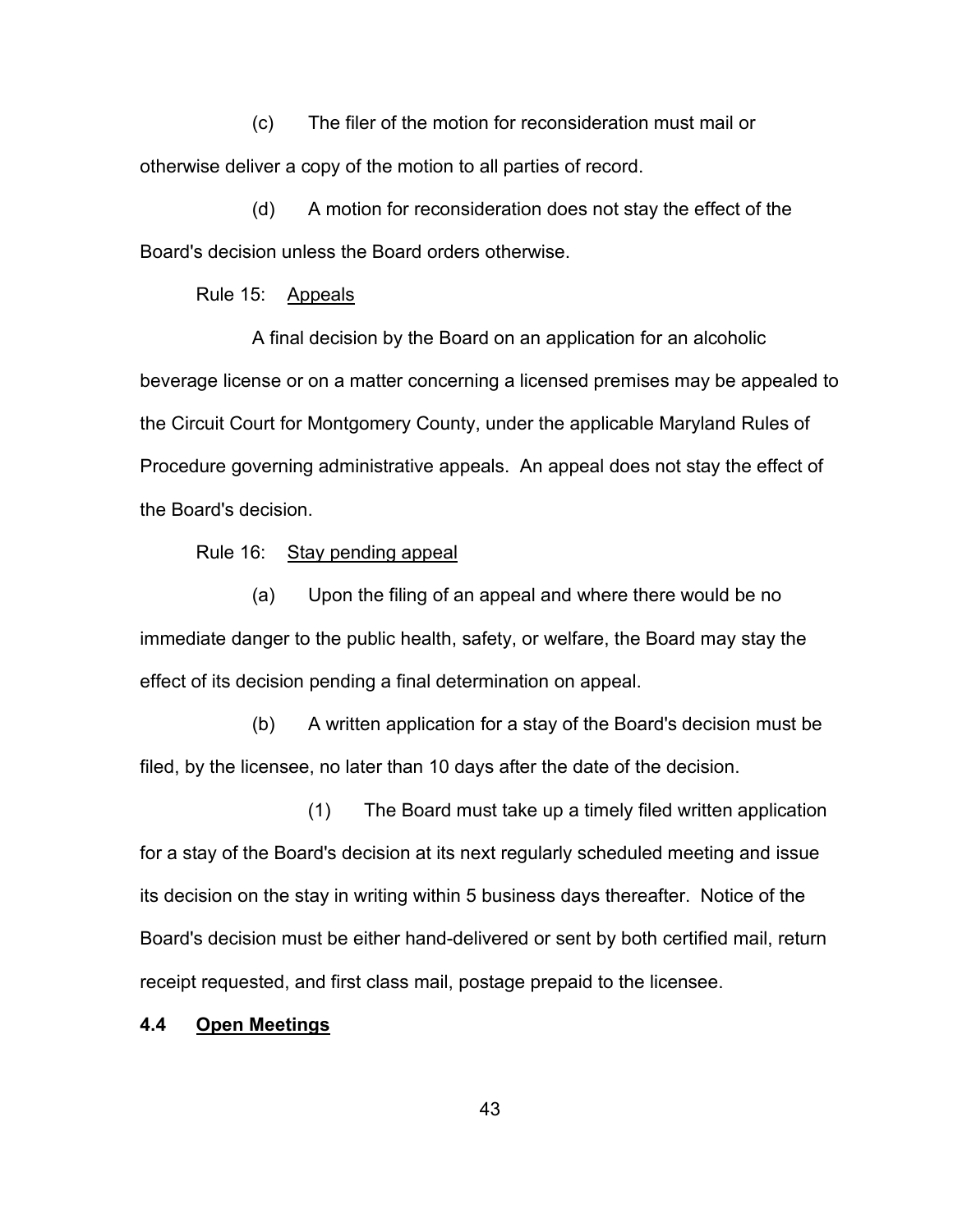(a) Notice of Meetings: The Board must give reasonable advance notice of meetings that are subject to the Open Meetings Law pursuant to the provisions of that law (General Provisions Article, §§ 3-201 to 3-206, Annotated Code of Maryland). All advance notice must comply with the sign posting and advertising requirements of the Alcoholic Beverages Article, Section 25-1506 of the Annotated Code of Maryland.

(b) Public Attendance:

(1) At any open session of the Board of License Commissioners, the general public may attend and observe.

(2) Except when the Board expressly invites public testimony, questions, comments, or other forms of public participation, or when public participation is otherwise authorized by law, no member of the public attending an open session may participate in the session.

(c) Disruptive Conduct:

(1) A person attending an open session of the Board must not engage in any conduct, including visual demonstrations such as the waving of placards, signs, or banners that disrupts the session or that interferes with the right of members of the public to attend and observe the session.

(2) The presiding officer may order any person who persists in conduct prohibited by subsection (a) or who violates any other regulation concerning the conduct of the open session to be removed from the session, and may request police assistance to restore order. The presiding officer may recess the session until order is restored.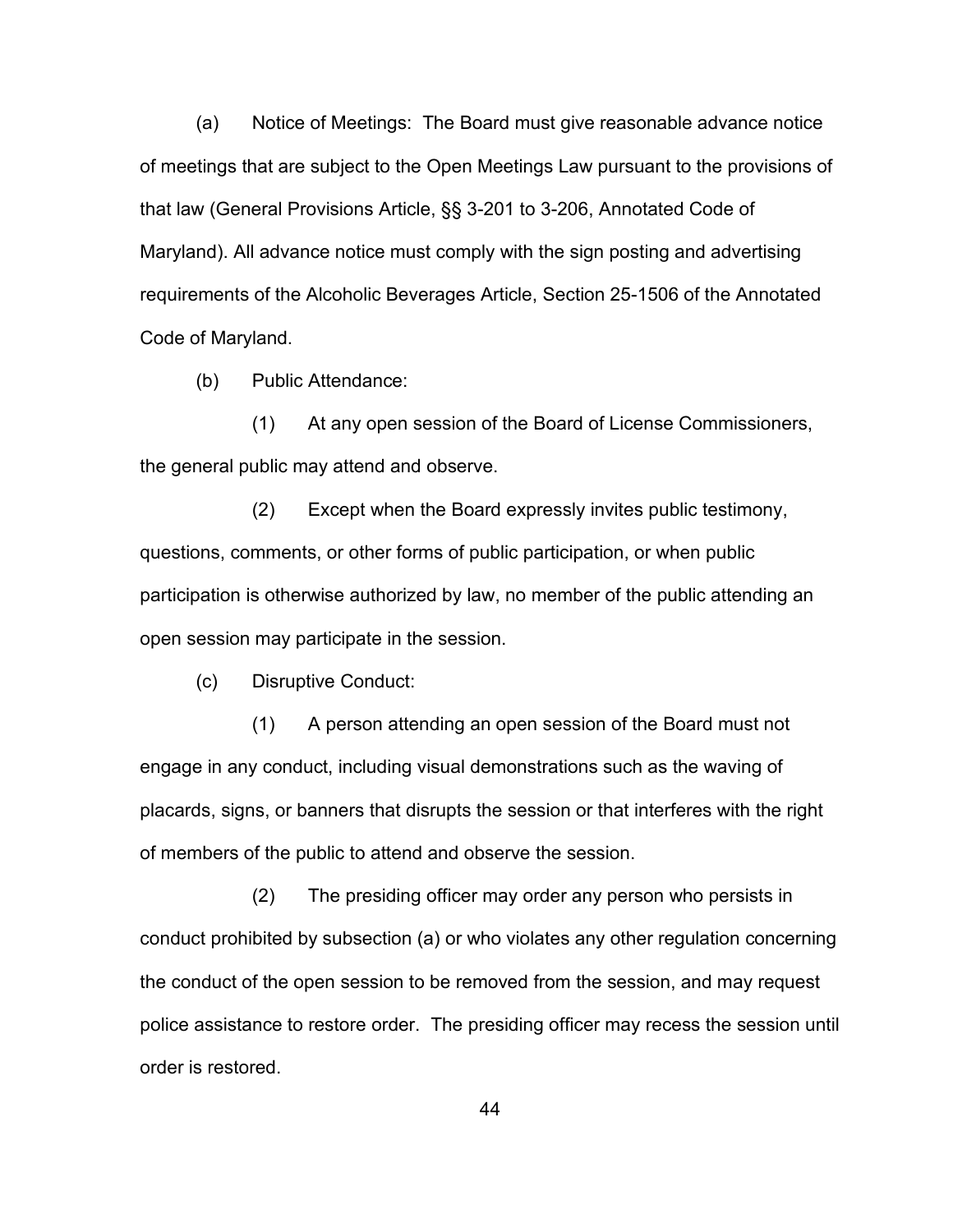(d) Recording, Photographing, and Broadcasting of Open Sessions.

(1) A member of the public including any representative of the news media, may record discussions of the Board of License Commissioners at an open session by means of a tape recorder or any other recording device if the device does not create an excessive noise which disturbs members of the Board or other persons attending the session.

(2) A member of the public, including any representative of the news media, may photograph or videotape the proceedings of the Board at an open session by means of any type of camera if the camera:

 $(i)$  is operated without excessively bright artificial light which disturbs members of the Board or other persons attending the session;

(ii) does not create an excessive noise which disturbs members of the Board or other persons attending the session.

(3) A representative of the news media may broadcast or televise the proceedings of the Board at an open session if the equipment used:

(i) is operated without excessively bright artificial light which disturbs members of the Board or other persons attending the session;

(ii) does not create an excessive noise which disturbs members of the Board or other persons attending the session.

(4) The presiding officer may restrict the movement of a person who is using a recording device, camera, or broadcasting or televising equipment, if that restriction is necessary to maintain the orderly conduct of the session.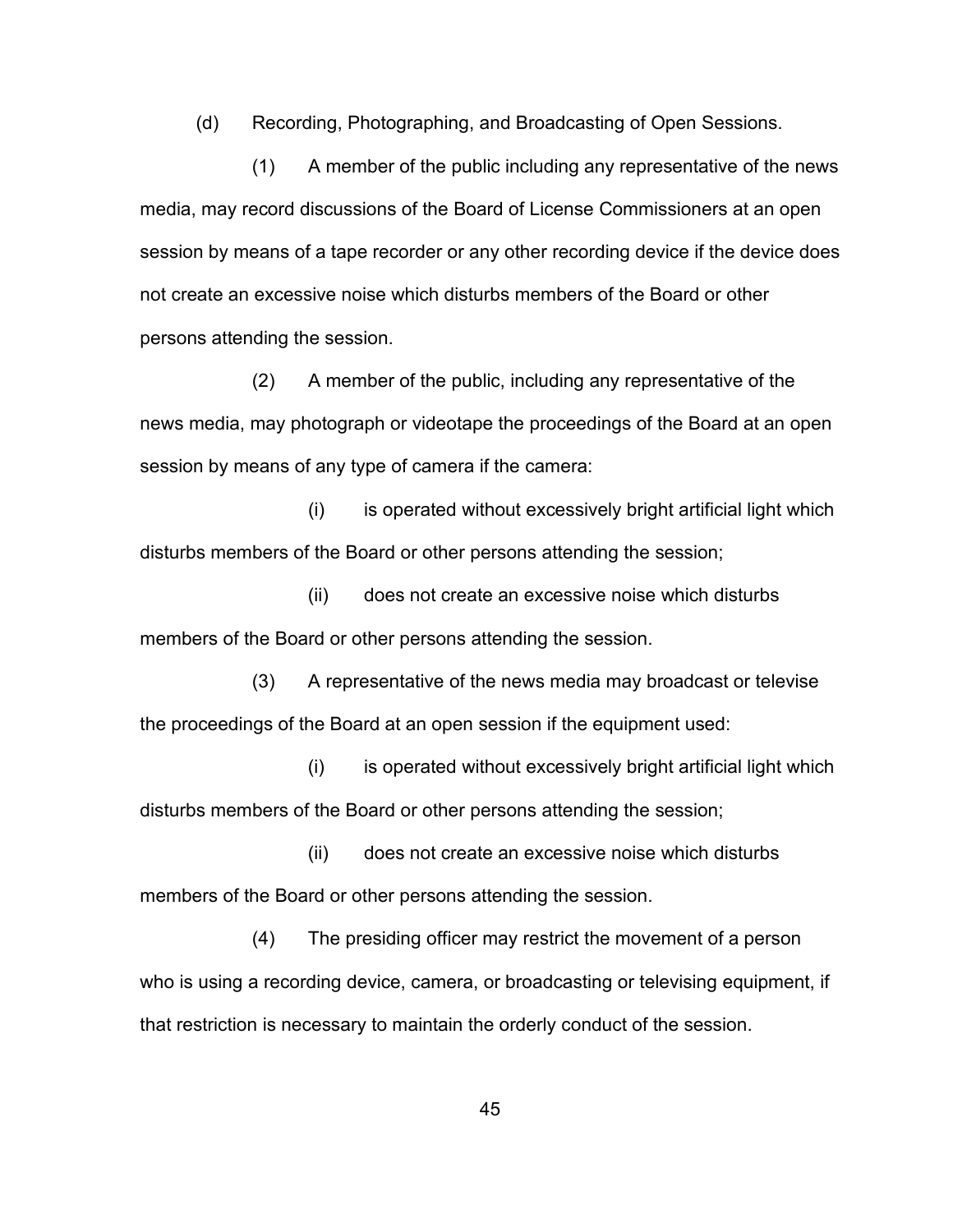(e) Recordings Not Part of Record: A recording of an open session made by a representative of the news media or other member of the public, or any transcript derived from such a recording, must not be deemed a part of the record of any proceeding of the Board.

(f) Closed Meetings:

(1) The Board may hold closed meetings as allowed by the Maryland Annotated Code, General Provisions Article, Section 3-305. The Board must approve the closed meeting by a majority vote. The Board must take the vote before the closed meeting and must make a written statement of the reason for the closed meeting, including a citation of the authority under State law that justifies closing the meeting. If a person objects to the closed meeting, the Board must send a copy of the written statement to the Open Meetings Compliance Board.

(2) Minutes must be taken of the closed meeting that include a list of the topics discussed, the persons present, and each action taken during the closed meeting. The minutes must be carefully worded to avoid disclosing information that would negate the purpose of closing the meeting.

# **CHAPTER 5**

# **STANDARDS OF OPERATIONS**

#### **5.0 Compliance with Laws and Regulations**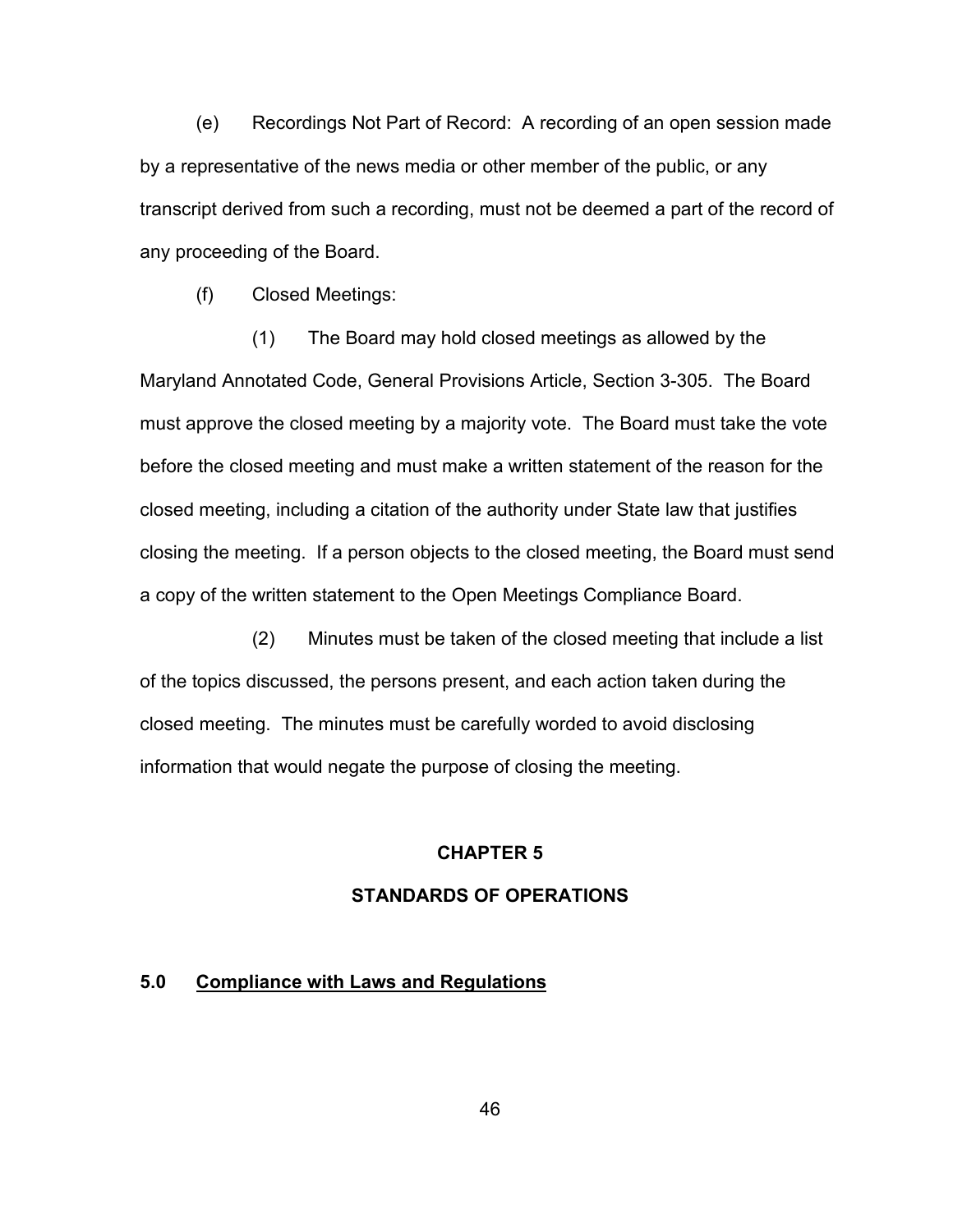Licensees must operate their establishments at all times in accordance with the requirements of all federal, state, and local laws, and the Board's Rules and Regulations.

# **5.1 Licensee's Responsibility**

Each licensee is personally responsible for the operation of the licensed premises, and is responsible for any violation of the Alcoholic Beverages Article of the Annotated Code of Maryland and/or these Rules and Regulations committed not only by the licensee but also by any other licensees, and by the licensees' agents, employees, and operators.

# **5.2 Changes in Licensing Information**

Before making any changes to the licensing information as reflected in the licensee's original license application or in any renewal thereof, the licensee must first notify the Board in writing.

# **5.3 Inspections Alcoholic Beverages Article, Sections 25-902, 25-903, and 25-906**

(a) All licensed facilities will be inspected at least twice during each fiscal year.

(b) All newly issued or transferred licenses will be subject to at least quarterly inspections and/or audits during the first year of operation after issuance of the license.

# **5.4 Alcohol Awareness Certification Alcoholic Beverages Article,**

# **Section 25-1903**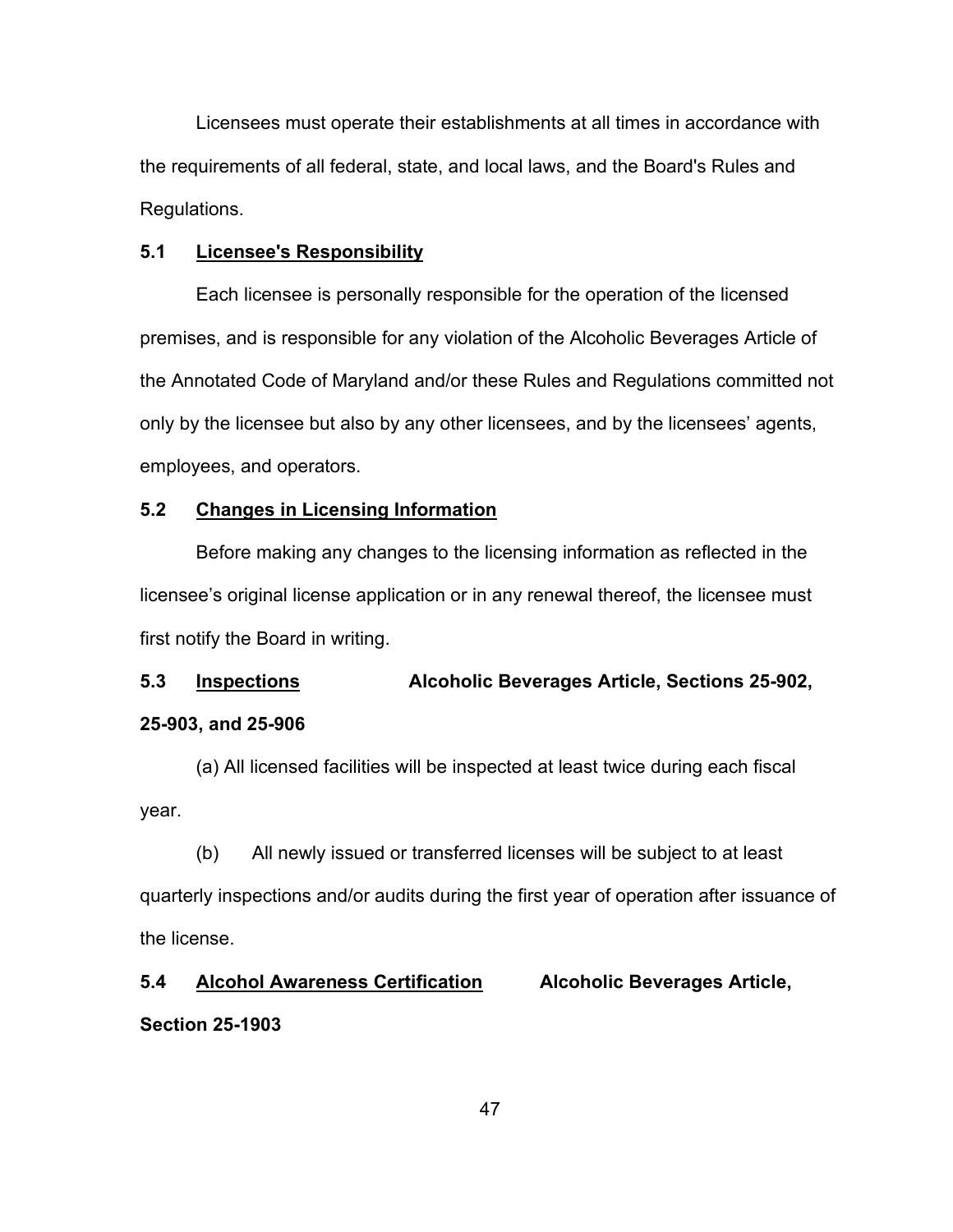(a) A holder of any class of retail alcoholic beverage license or an employee designated by the holder must complete training in an approved alcohol awareness program. The training should be valid for a period of 4 years, and the holder must complete retraining in an approved program for each successive 4-year period.

(b) Approved alcohol awareness programs are programs that are approved and certified by the State Comptroller and have been issued an alcohol awareness program permit by the State Comptroller. These programs must include instruction on how alcohol affects a person's body and behavior; provide education on the dangers of drinking and driving; define effective methods for serving customers to minimize the chance of intoxication, include instruction on ceasing service before customers become intoxicated; and instruction on determining if a customer is under 21 years of age.

(c) A person who is certified by an approved alcohol awareness program must be present on the licensed premises, during the hours in which alcohol may be sold. This person may be either the licensee or a person who is employed by the licensee in a supervisory capacity**.**

(d) An up-to-date valid certificate from an approved alcohol awareness program must be presented to the proper authority upon request.

(e) The penalty imposed for failure to have a person who has been certified by an approved alcohol awareness program on the licensed premises during the hours in which alcohol may be sold is as follows**:** First offense \$100 fine;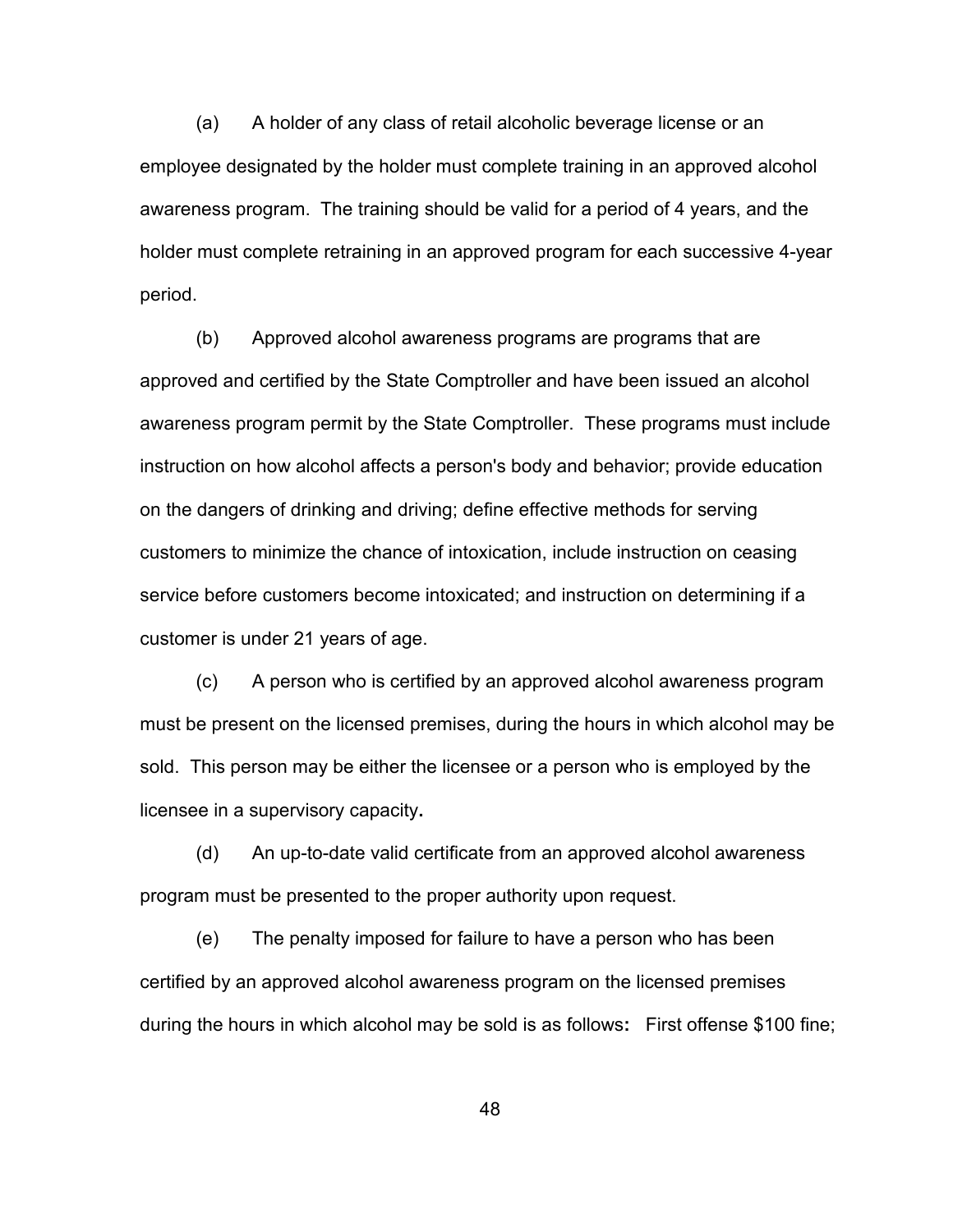for each subsequent offense, a fine not to exceed \$500 or a suspension or revocation of the license, or both.

# **5.5 Records Alcoholic Beverages Article, Section 1-408**

(a) Alcoholic Beverage Purchases**.** Licensees must keep accurate records of all purchases of alcoholic beverages for a period of two (2) years from the date of each purchase. These records must include the date of each purchase, the quantity purchased, and the name and address of the seller. These records must be maintained on the licensed premises and must be available for inspection and produced upon request at all times by all duly authorized representatives of the Board. Records maintained may be in paper or electronic format.

(b) Current and Past Employees**.** Licensees must keep on their licensed premises records either in paper format or digitally, containing the legal names, addresses, contact information including phone and e-mail address and dates of birth of all persons currently employed by the licensee on the licensee's establishment, and of all persons so employed in the preceding twelve (12) month period. Records for current employees must be available at all times for inspection by a duly authorized representative of the Board or a sworn police officer. All records on former employees must be made available, upon request, within a reasonable period of time. Licensees with multiple locations may maintain such records in a central location, but must still produce such records on demand by copy or in electronic format.

# **5.6 Ratio Accounting Procedures Alcoholic Beverages Article, Sections 25-902, 25-903, and 25-906.**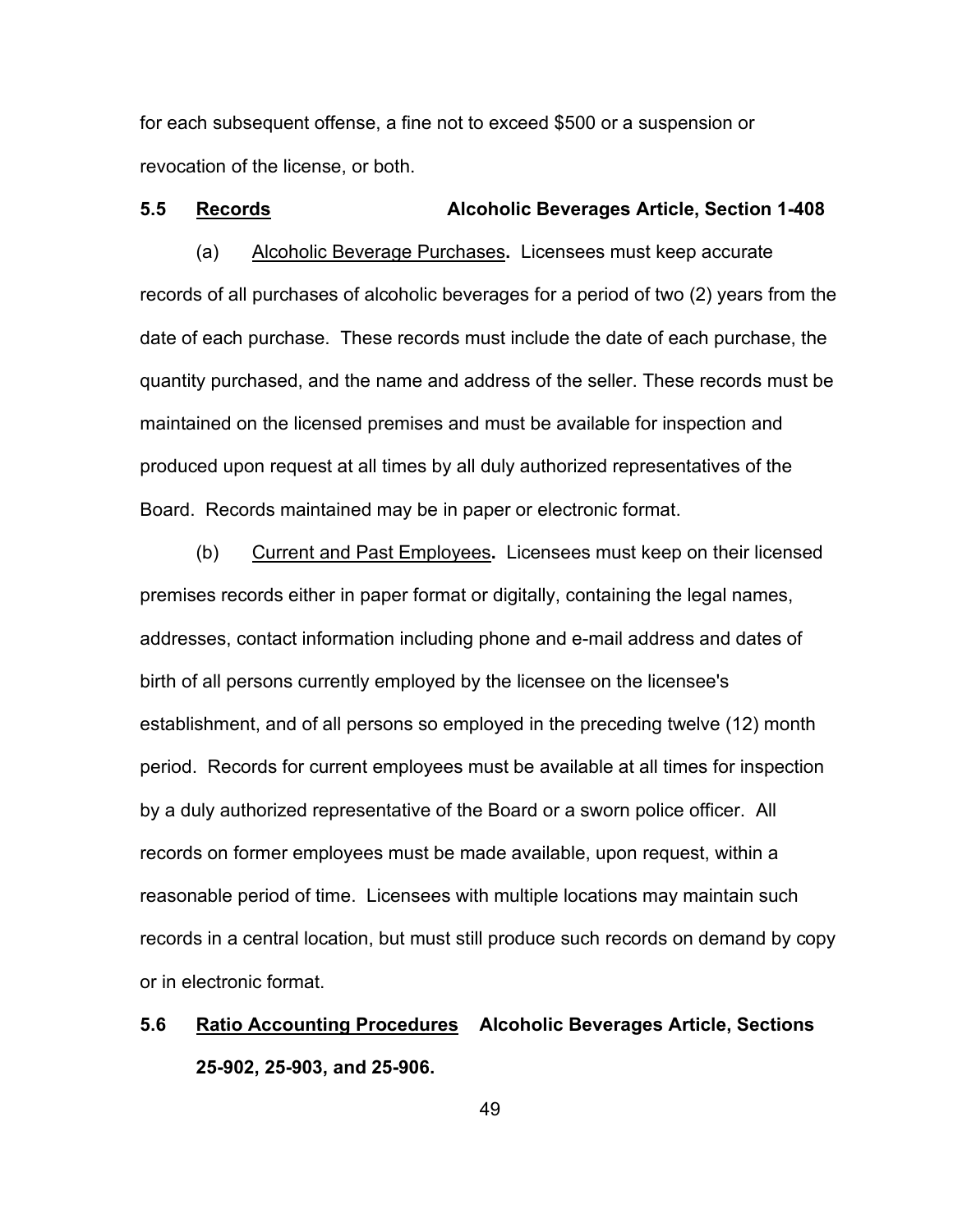(a) Licensees holding a Class B, BWL license (on-sale) and Class BK, BWL (on sale), must ensure that the gross receipts from food sales are at least 40% of the gross receipts from the sale of food and alcoholic beverages. In the case of a class D, BWL (on-sale) and a Class BD, BWL (beer and wine on/off sale; liquor on sale only), the ratio of food to alcohol applies only to sales prior to 9 PM seven days a week. In the case of a Class BD, BWL license, the ratio of food to alcohol applies only to sales of alcoholic beverages for on premise consumption.

(b) Receipts from Sale of Food – In calculating the gross receipts from the sale of food, any food stuff, soft drink or other non-alcoholic beverage contained in any mixed drink must not be included in the calculation. The entire price of a mixed drink must be contained in the licensee's calculation of the gross receipts from the sale of alcohol.

(c) A cover charge cannot be used in calculating food or alcohol ratios. For purposes of this section, a cover charge means any charge that a licensee requires a patron to pay before the patron will be admitted to the licensed premises which does not include an identified alcoholic beverage or item of food to be served to the patron.

(d) Licensees holding a Class BD, BWL (beer and wine on/off sale; liquor on sale only) and a Class D, BWL (on sale) must ensure that food will be available for sale for on-premises consumption during the hours that alcoholic beverages are permitted to be served.

(e) The Board may conduct, as needed, an audit of the licensee's records to determine the ratio of gross receipts from the sale of food to gross receipts from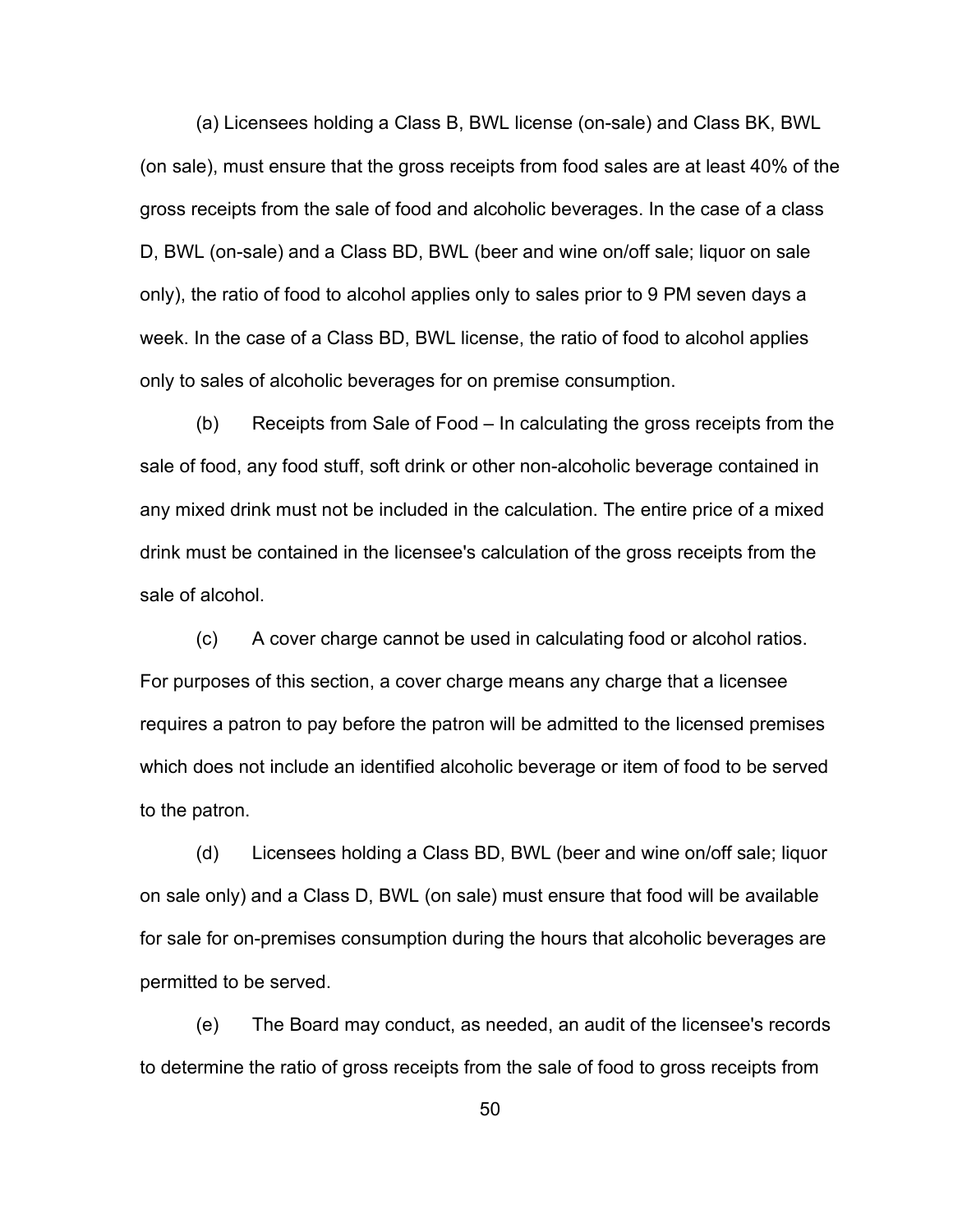the sale of alcoholic beverages. The Board may require any licensee to provide supporting data which the Board, in its discretion, deems necessary to establish that the ratio requirements have been met.

 $(f)$  In the event that a licensee fails to maintain the sales ratio requirement, the Board may, in its discretion, revoke the license.

### **5.7 Display of Licenses Alcoholic Beverages Article, Section 3-507**

Each licensee must place the alcoholic beverage license issued by the Board in a frame, under glass, and must place the license so that it is clearly visible and easily read in the licensee's place of business.

#### **5.8 Availability of Food**

All Class B and H, on-sale, or on/off sale, and class D beer, wine and liquor on sale licensed establishments must have food for sale during all hours in which alcoholic beverages may be offered for sale. Food must consist of a variety of hot and cold meals that are offered on a printed menu and are available to patrons. It is permissible to offer a limited "late night" menu offering such items as soup, salad, sandwiches, appetizers, etc. Peanuts, popcorn, potato chips do not meet the availability of food requirement of this section.

# **5.9 Retail Delivery (off premises) Alcoholic Beverages Article, Section 25-1904**

(a) Retail deliveries are only permitted if the licensee obtains a letter of authorization from the Board of License Commissioners to make deliveries, and complies with all the provisions regarding delivery contained in this regulation.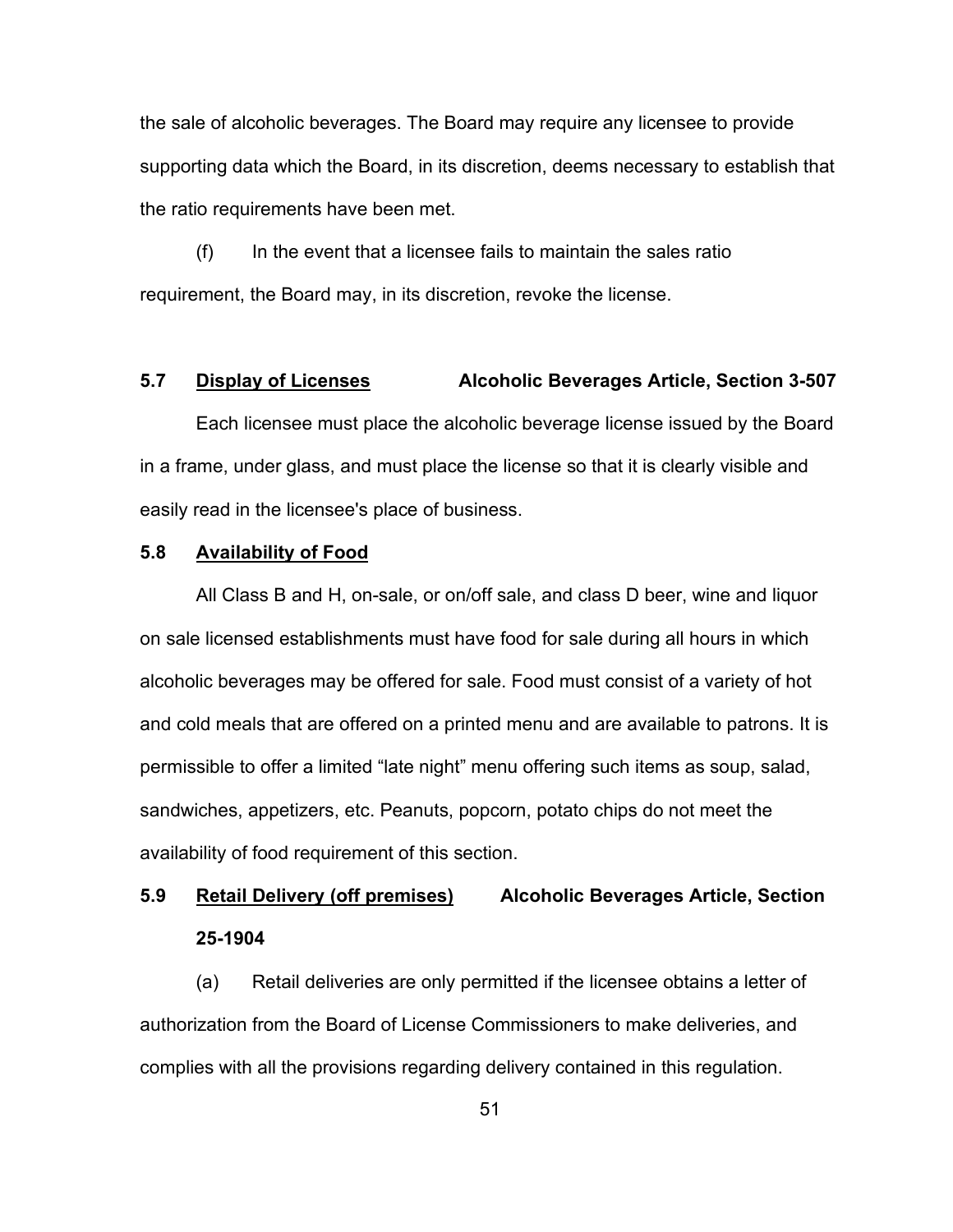(b) Licensees are prohibited from contracting out for the off-premises delivery of alcoholic beverages to an independent delivery or courier service.

(c) The delivery must be made from the licensed premises and may only be made within Montgomery County.

(d) The licensee or the licensee's agent making the delivery must be twenty-one years old; or eighteen (18) years of age and accompanied by a supervisor who is at least 21 years old.

(e) The licensee or the licensee's agent making the delivery can only deliver the alcoholic beverages to an individual who is twenty-one (21) years of age or older, after the person taking possession of the alcohol presents the deliverer with a valid identification showing the individual's photograph and date of birth.

(f) The person taking possession of the alcoholic beverages must sign a written certification as set forth in the Alcoholic Beverages Article, Section 4-506, detailing the valid form of identification presented to the deliverer.

(g) The licensee must retain all written certifications on the licensed premises for at least one (1) year, and must make the certifications available for inspection by an authorized representative of the Board of License Commissioners during regular business hours.

(h) Restaurants, bard, or taverns and others holding BWL licenses are subject to the same Retail Delivery requirements as off-premises retail license holders and are subject to the following: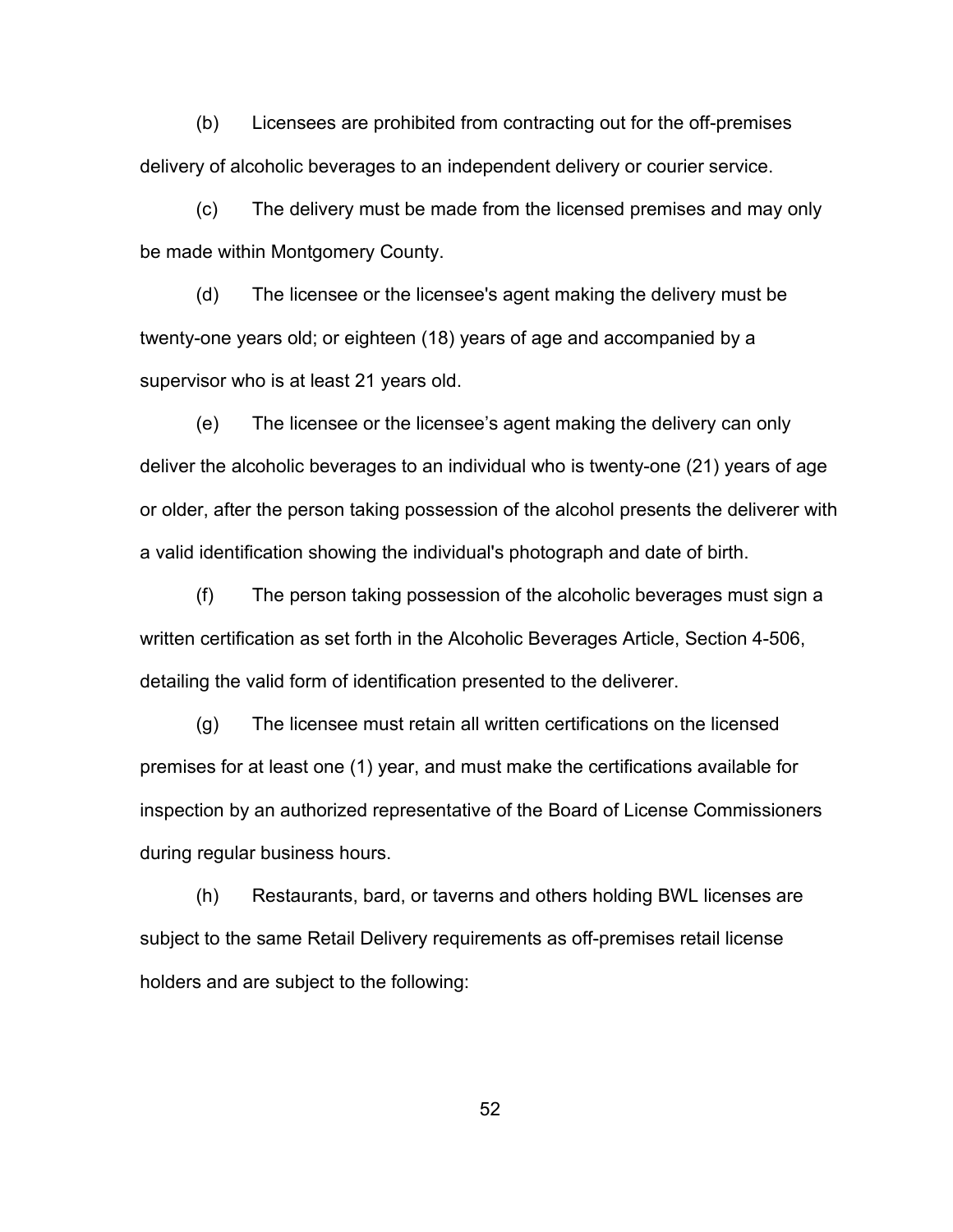(1) No more than one (1) six-pack of beer, two bottles of wine, or two missed drinks or cocktails may be sold to an individual along with prepared food for each individual transaction.

(2) Sales and retail delivery to a resident only in Montgomery County, carryout and curbside must occur no later than 11:00 p.m. daily.

(3) Draft beer sold to an individual along with prepared food for offpremises consumption must be in a sealed, tamper-proof container no larger than 16 fluid ounces per transaction.

(4) Wine sold to an individual along with prepared food for offpremises consumption must be in a sealed, tamper-proof container no larger than 8 fluid ounces per transaction.

(5) Mixed drinks or cocktails sold to an individual along with prepared food for off-premises consumption must be in a sealed, tamper-proof container and must contain no more than 2 ounces of spirits per container per transaction.

(6) Growlers may not be sold to an individual along with prepared food for off-premises consumption.

(7) Sealed bottles of spirits may not be sold for off-premises consumption.

(8) All of the above specified container sizes must comply with the Board of License Commissioner' Regulation 5.10 Dispensing of Liquor, "sold by the drink."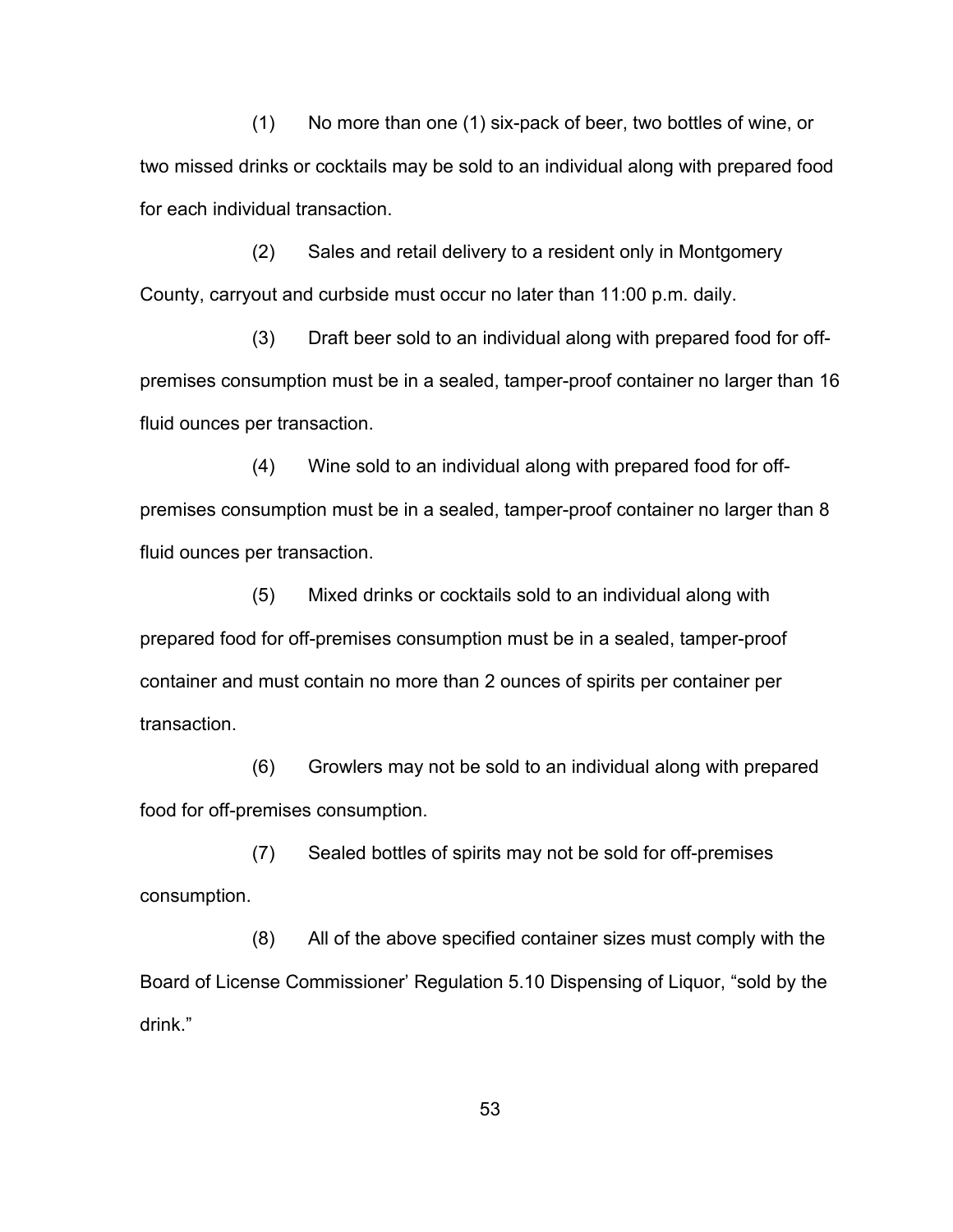(9) Prepared food is defined under Regulation 5.8 of the Board of License Commissioners' Rules and Regulations and must be more substantial than snack food items such as peanuts, popcorn, and potato chips. A limited "late night" menu offering, for example soup, salad, sandwiches, appetizers, etc., is permitted.

(10) License holders must comply with additional regulations contained in SB 205. In addition, license holders are subject to all alcoholic beverage laws, rules and regulations, including but not limited to legal sales hours, minimum age to purchase alcoholic beverages, and sales to intoxicated persons.

#### **5.10 Dispensing of Liquor**

A licensee, his or her agent(s} and/or employee(s} must not sell, serve, or furnish any Liquor/Spirits by the bottle for consumption on the premises. Bottled beer and wine are permitted for consumption on the licensed premises or facilities licensed to sell and serve beer and wine. Liquor/Spirits must be sold by the drink except Class B BWL, Class BK BWL, Class BD BWL, Class D BWL, and Class C BWL licenses serving alcoholic beverages to patrons in rented or leased private rooms. Liquor/Spirits bottled miniatures are permitted for consumption on the licensed premises for facilities licensed to sell and serve Beer, Wine and Liquor.

A rented room and/or leased room must have a signed, dated written agreement made in advance between the license holder and consumer where a documented payment is made for the legal temporary use of a room on the licensed premises not to exceed 8 hours on any given day. The rental or lease agreement and method of payment must be maintained for a year after the event on the licensed premises, and must be available for inspection and produced upon request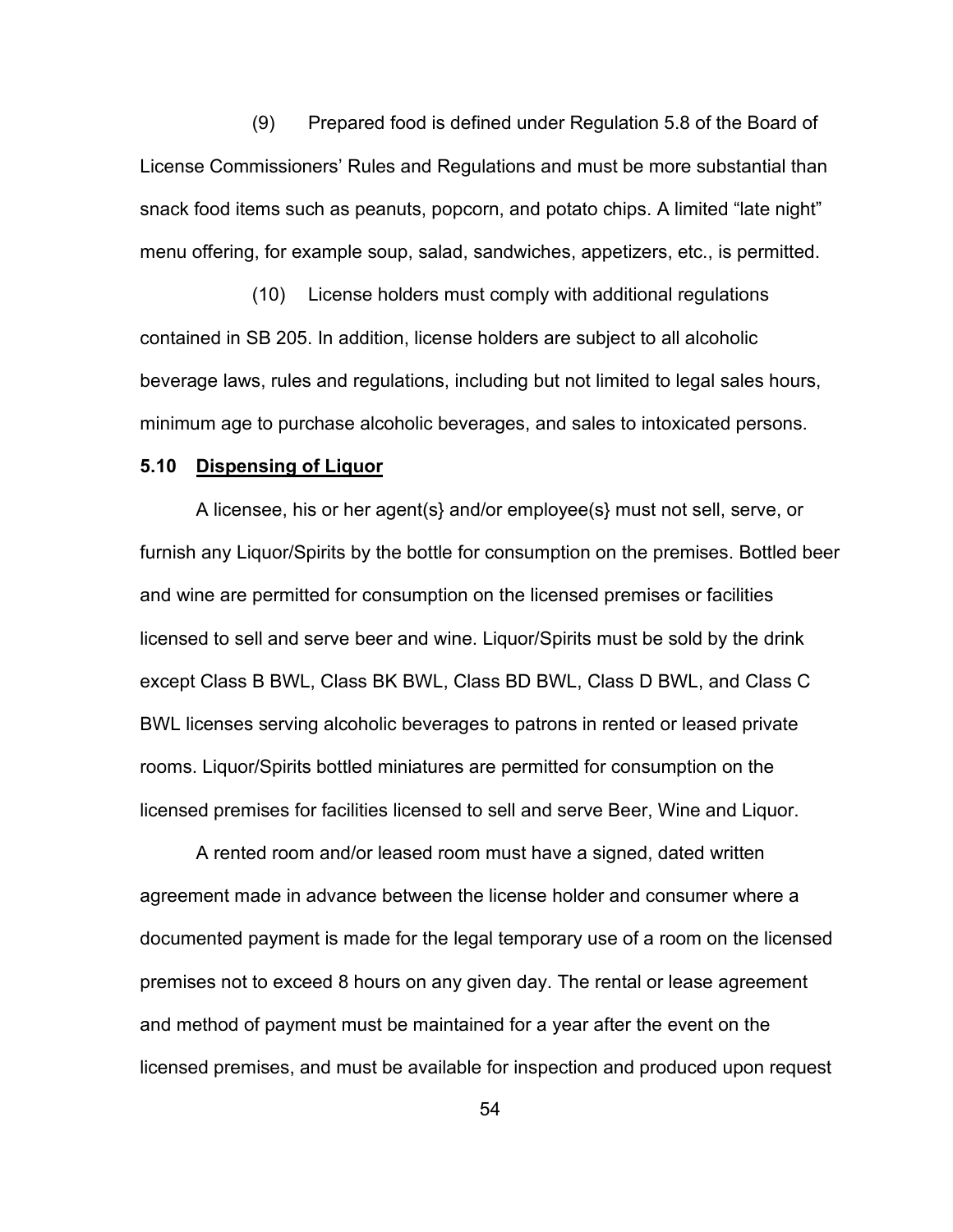at all times by a duly authorized representative of the Board of License Commissioners and the police.

Generally, rooms are rented or leased to accommodate such private events as wedding receptions, birthday parties, anniversary parties, business luncheons, meetings, etc., and are closed to the public. License holders that rent or lease their entire restaurant for private events must realize the alcoholic beverage license granted by the Board and issued to their business is a public license; and as such the licensed premises may not be closed to the public.

A room is defined as a space that can be occupied or where something can be done; a part or division of the licensed premises enclosed by four walls floor to ceiling, a door and adequate lighting. A sectioned off area with a temporary barrier commonly referred to as a VIP section is not considered a room. For the purpose of this regulation a roof top, or upper floors of the licensed premises, or a mezzanine which is a clearly defined area separate and apart from the main dining area, can be considered rented rooms as long as they are covered by the rental agreement in their entirety.

The room must allow an individual standing outside the room a clear view inside to observe the interior of the room at all hours the room is rented or leased. No curtain, blind, screen, advertising material, tinting or other obstruction shall be permitted on the window.

Adequate wait staff must be assigned to the room for the duration of the rental or lease agreement to ensure responsible service of alcoholic beverages and food during legal sales hours.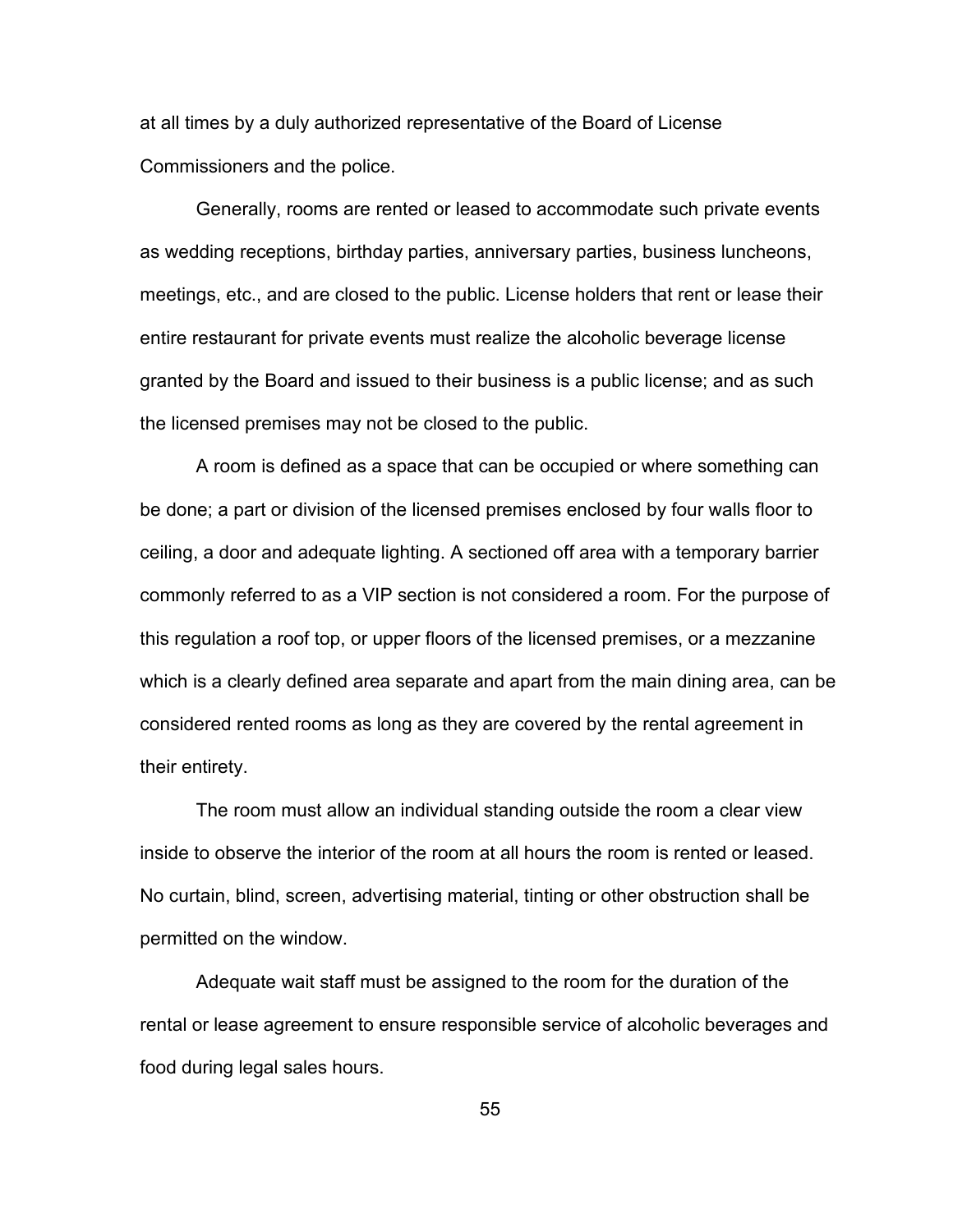A room must comply with all County and State building codes, regulations, and occupancy requirements.

# **5.11 Beverages from Faucets, Spigots, etc./Labeling Alcoholic Beverages Article, Section 6-315**

A licensee, his or her agent(s) and/or employee(s) must not furnish or serve any beer, wine, or liquor from any bottle, faucet, spigot, or other dispensing apparatus unless the trade name or the brand name of the products served appears in full sight of the customer in legible lettering upon the bottle or dispensing apparatus.

# **5.12 Beer Keg Registration Alcoholic Beverage Article, Section 5-303**

Any licensee who sells or offers for sale kegs or other containers holding 4 gallons or more of beer to consumers for off-premises consumption must require the purchaser to:

(a) provide a valid form of identification as defined in §1.7 of the Rules and Regulations of the Board of License Commissioners;

(b) complete and sign a keg registration form.

(1) The keg registration form provided and distributed by the State Comptroller's Office must be properly completed by both the licensee and purchaser, and be affixed to the keg by the licensee before the keg is taken off the licensed premises.

(2) The purchaser must provide on the keg registration form the purchaser's name, address, and signature.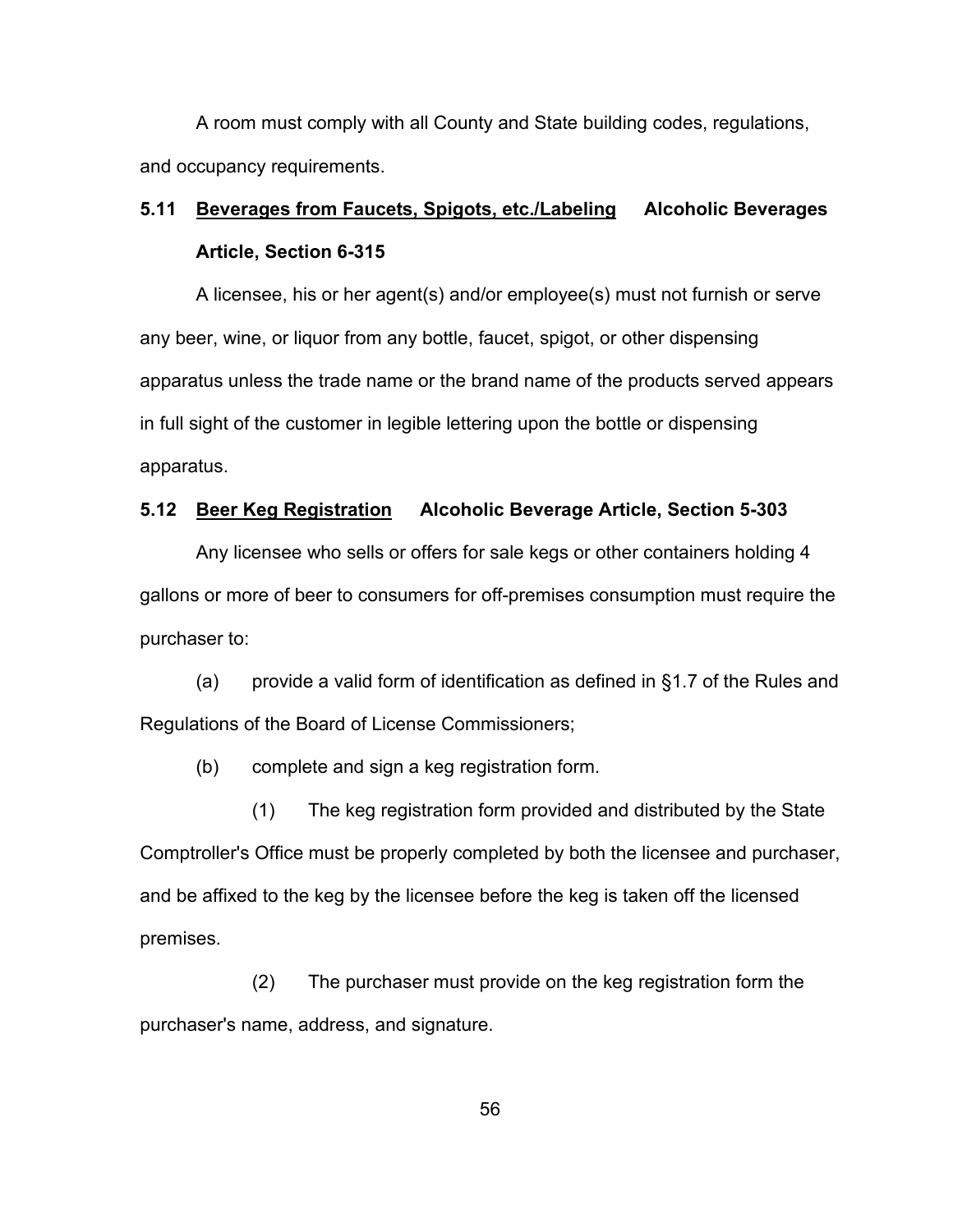(3) Where the purchaser obtains more than one keg for offpremises consumption a separate keg registration form must be completed and affixed to each keg purchased.

(4) The licensee must print on the keg registration form the name of the licensed facility, city or town where located, purchase date, date of birth of purchaser, type and number of ID shown, clerk's name, and whether the keg container is disposable.

(5) The licensee must keep a copy of the completed registration form for 30 days on the licensed premises.

(6) The licensees may charge a keg registration fee to the purchaser.

(7) Upon return of a registered keg from the purchaser, the licensee must remove or obliterate the keg registration form affixed to the keg, and that removal and the date of that removal on the copy of the keg registration form must be retained by the licensee on the licensed premises.

(8) If a keg is made of disposable packaging that does not have to be returned to the licensee, the licensee must indicate on the keg registration form that the keg is disposable.

(9) Disposal of empty kegs made of disposable packaging does not constitute obliteration of the keg registration form.

(10) The existence of a completed keg registration form on the licensed premises, signed by the purchaser, creates a presumption that the licensee has complied with the requirements of this section.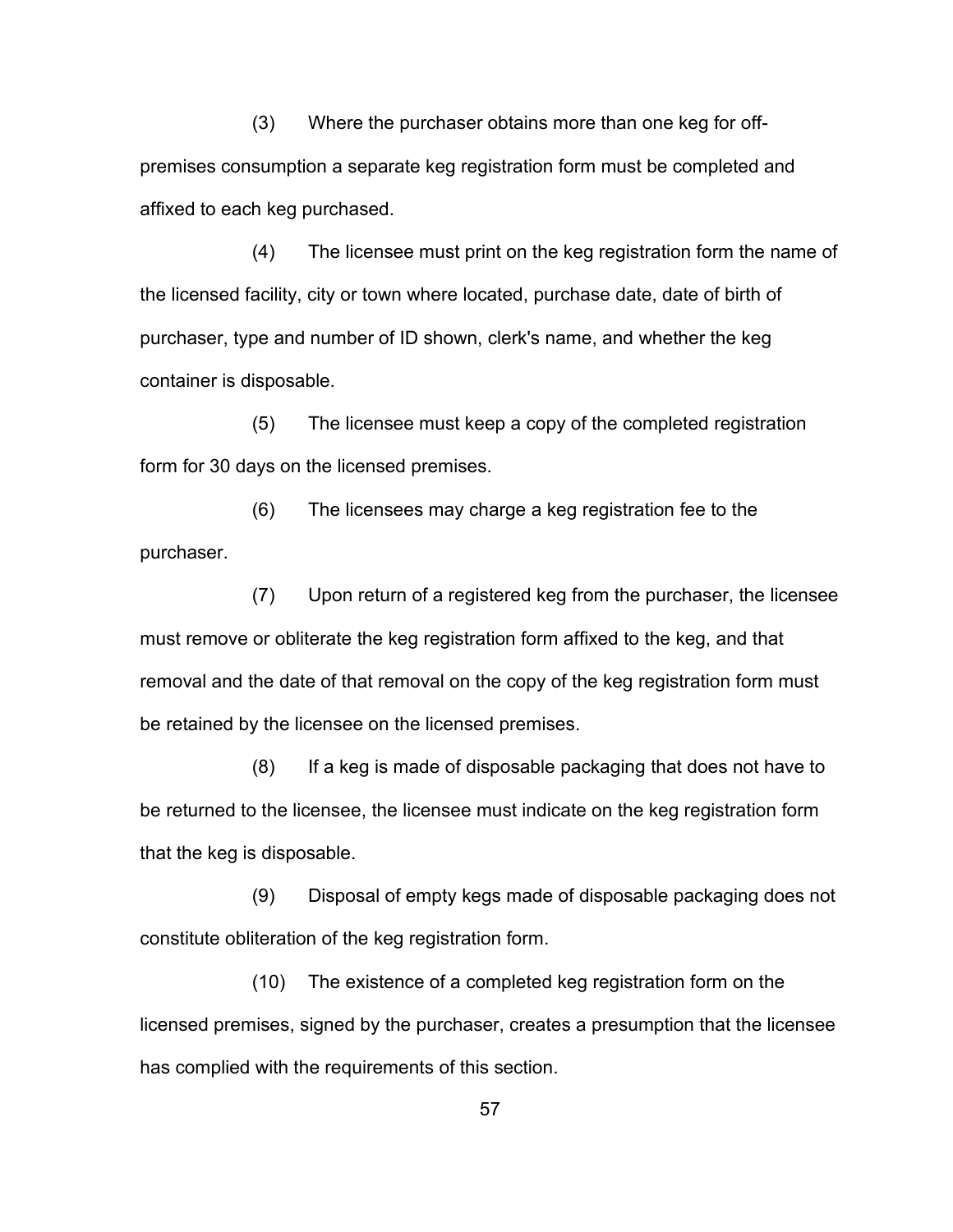(11) Keg registration forms are not transferable and may only be issued from the licensed establishment to which the keg registration forms were assigned. The keg registration forms are assigned by the Maryland State Comptroller's Office.

(c) A licensee who violates any provision of this section is subject to a fine not to exceed \$100 or a suspension or revocation of the alcoholic beverage license; both a fine and suspension or revocation may be imposed.

#### **5.13 Special Class C Licenses – Kegs**

All alcoholic beverages purchased for consumption at events that have been issued a Special Class C temporary alcoholic beverage license must be purchased directly from a Montgomery County retail dealer licensed to sell alcoholic beverages for off-premises consumption, a manufacturer with a self-distribution license, a Montgomery County Alcohol Beverage Services dispensary, or from the Montgomery County Alcohol Beverage Services warehouse.

### **5.14 Outdoor Cafes**

(a) Licensees may operate an outdoor cafe as part of the licensed premises only with the express approval of the Board. The Board may modify, suspend, or revoke the outdoor cafe privilege.

(b) Outdoor cafes approved by the Board must**:** 

(1) be contiguous to the licensed premises, enclosed in a clearly delineated area, and surrounded by a continuous barrier at least 36 inches high at its lowest point with a controlled point of ingress and egress; and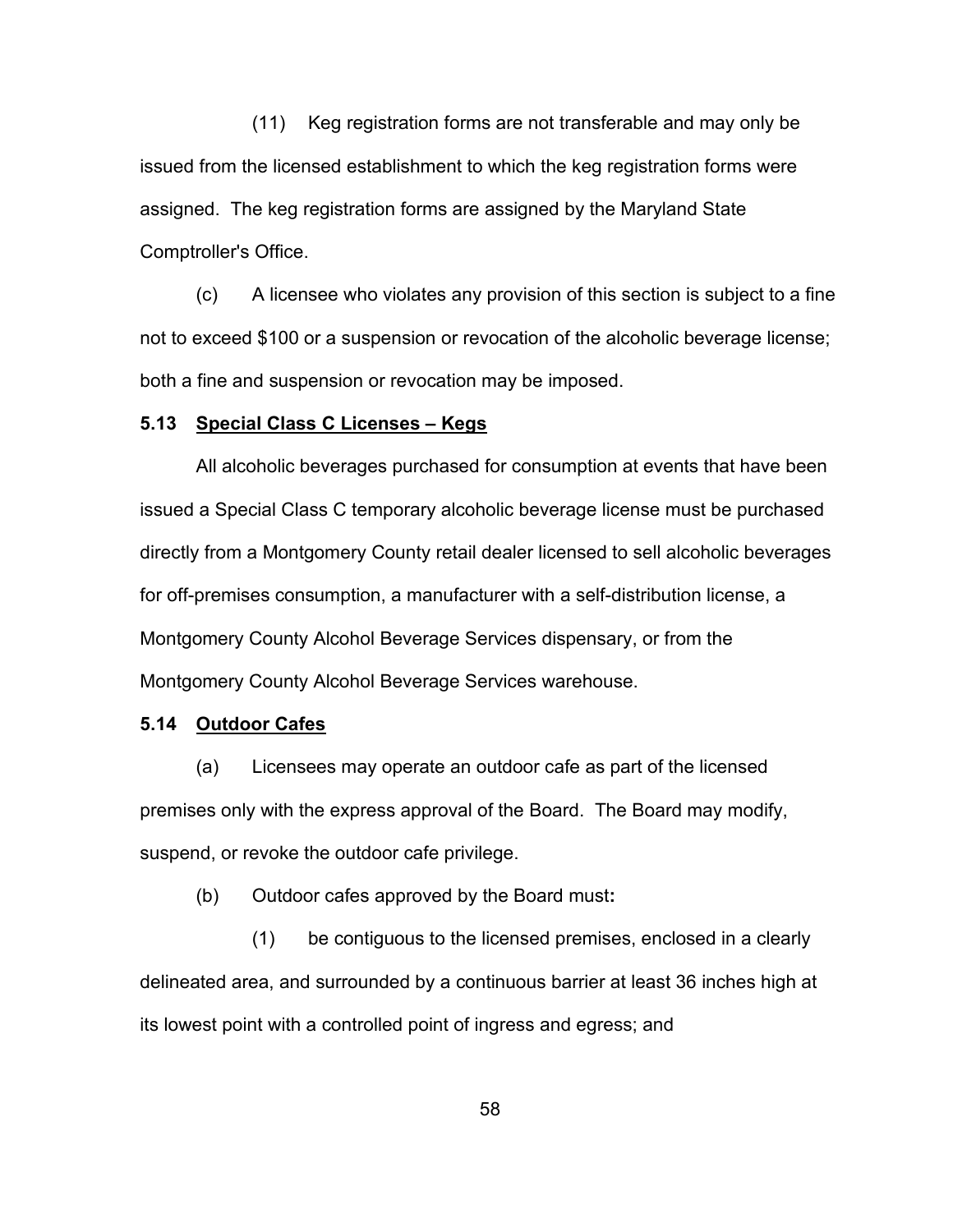(2) not be on public property or on a public right-of-way, without the express written approval of the appropriate State, County, or local government authority.

 $(c)$  Notwithstanding the provisions of subsection  $(b)(1)$  above, a licensee may operate an outdoor cafe that is non-contiguous to the licensed premises as part of the licensed premises, if the non-contiguous outdoor cafe meets the requirements of subsection (b)(2) above and;

(1) is on the same side of the street and extends no more than a combined total of fifty (50) feet beyond the width of the store front of the licensed premises in either direction. "Store front" is defined as that part of the outer wall of any premises which is contiguous to a public sidewalk or right-of-way. If the cafe extends beyond the width of the storefront of the licensed premises, the licensee must obtain written permission to operate the extended portion of the cafe from all adjoining property owners within the extended cafe area. If the Board is notified in writing that permission is rescinded based upon a change of ownership or otherwise, the Board will suspend the extended cafe privilege until written permission is obtained. In addition, the distance between the store front of the licensed premises and the closest point of the cafe area must be no more than twenty-five (25) feet.

(2) is enclosed in a clearly delineated area, and surrounded by a continuous barrier at least 36 inches high at its lowest point with controlled point(s) of ingress and egress.

(3) has wait service.

(d) When a licensed facility is located within a Town Center and the facility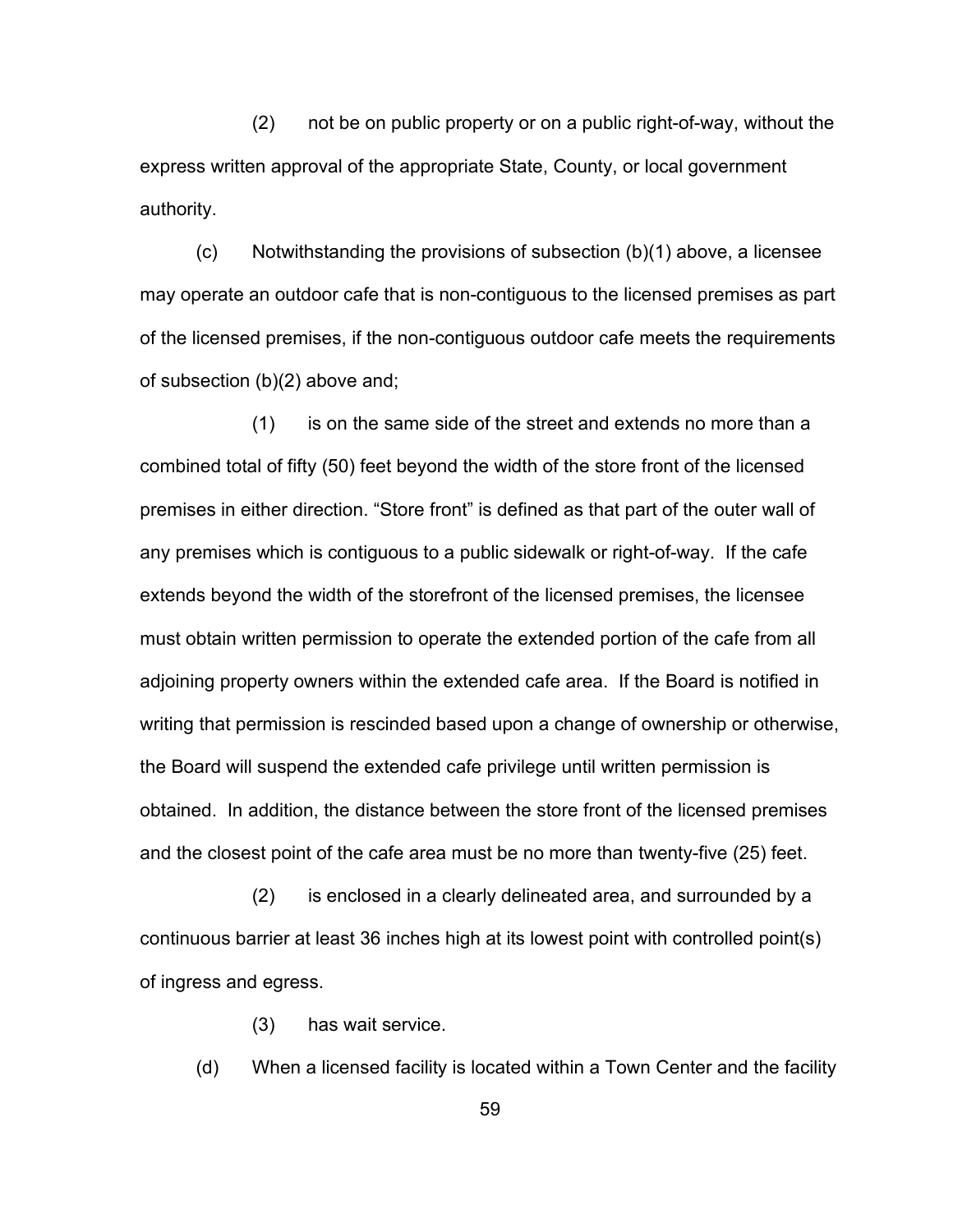has leased space in the Town Center that is non contiguous to the licensed premises and existing outdoor café; and otherwise meets the requirements of this section, the licensees may use this space as an outdoor café area for one-time Town Center events held in the Town Center. A business modification form is required at least 14 days prior to the event.

# **5.15 Closing of Licensed Establishments Alcoholic Beverages Article, Sections 4-802, 4-803, and 4-702**

(a) If a licensee closes the licensed premises for ten days or more, the licensee must inform the Board in writing immediately upon closing, giving the reason for closing, the estimated time the premises will not be operated, and the licensee's future intentions as to the use of the license.

(b) On the tenth day after a licensee has, in the opinion of the Board, ceased operations without notifying the Board that the licensed premises would be closed**,** or been evicted from the premises for which the license was issued, the license shall expire unless an application for approval of a transfer of the license to another location, or to another person, or, following the death of a licensee, an application for a certificate of permission to continue the business for up to 18 months, has been approved or is pending. However, in order to avoid undue hardship**,** the Board may, in its discretion, postpone the expiration for an additional period not exceeding twenty (20) days.

(c) In the event that an emergency situation or other exigent circumstances relating to the public health, safety, or welfare is determined to exist at or in the vicinity of a licensed premises, in which, in the opinion of any federal,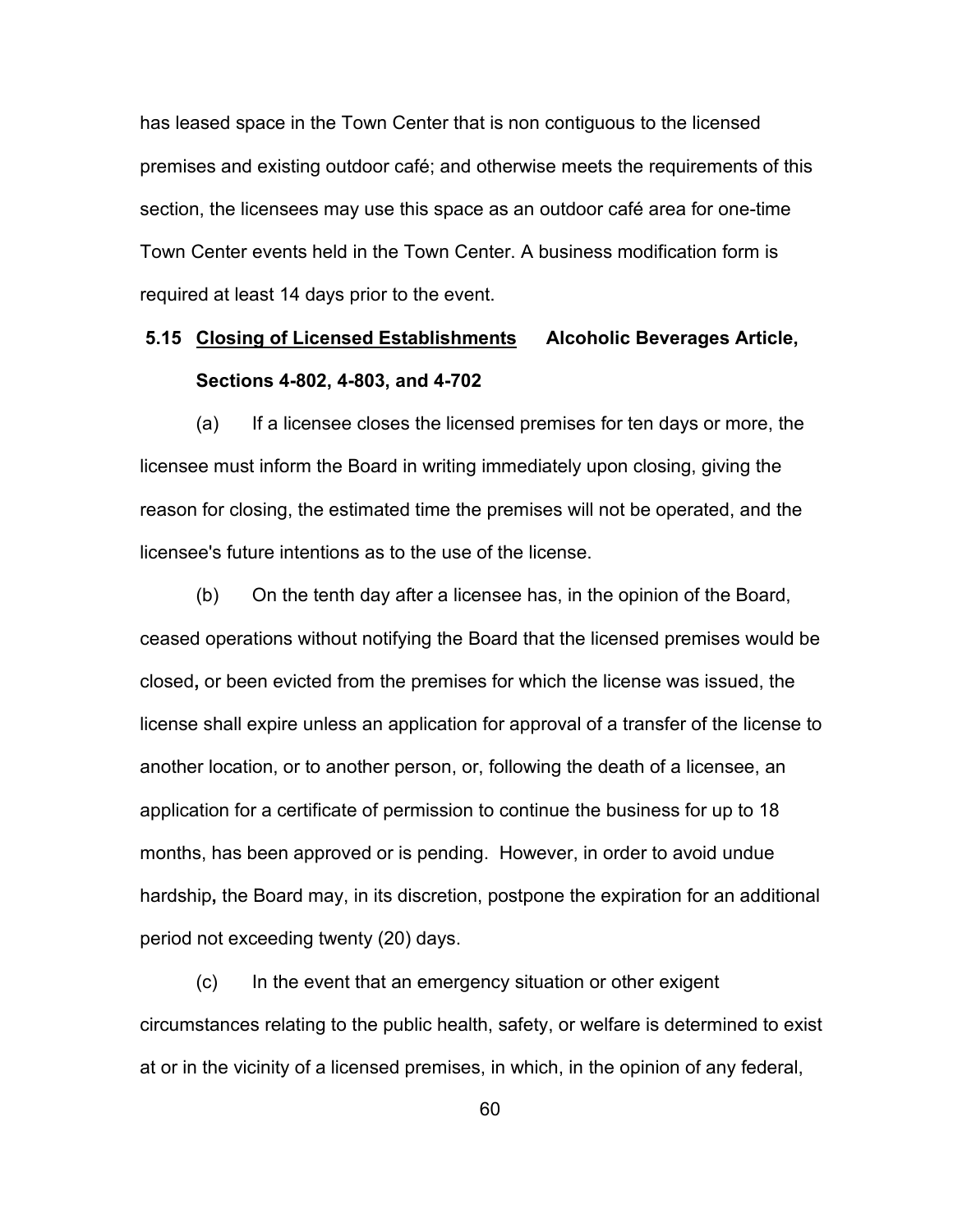state, county, or local municipality, the continued operation of the licensed premises would pose an immediate threat to the peace, safety, or general welfare of the community, the said governmental agency, through its duly authorized representative, will be entitled to order the closure of the licensed premises for the hours remaining prior to legal closing.

# **5.16 Lighting**

Licensees must insure that every portion of the licensed premises which is open to the public is illuminated by sufficient natural or artificial light to insure clear visibility and to allow patrons to read a menu or other printed materials.

#### **5.17 Restroom Facilities**

Every holder of an "On-Sale" license shall provide on the licensed premises adequate and sanitary restroom facilities for all patrons, and shall be in compliance with all applicable State, County, and local Department of Health Laws, Rules, and Regulations.

#### **5.18 Washing Containers**

(a)Licensees must thoroughly wash all containers used for dispensing drinks in a manner that conforms to the regulations of the Montgomery County Department of Health.

 (b) When a refillable container is brought in for refill to a licensee with a refillable container permit, the cleaning of the container is the responsibility of the consumer.

#### **Alcoholic Beverages Article, Section 4-1104 and 4-1105**

### **5.19 Legal Hours Consumption May Occur**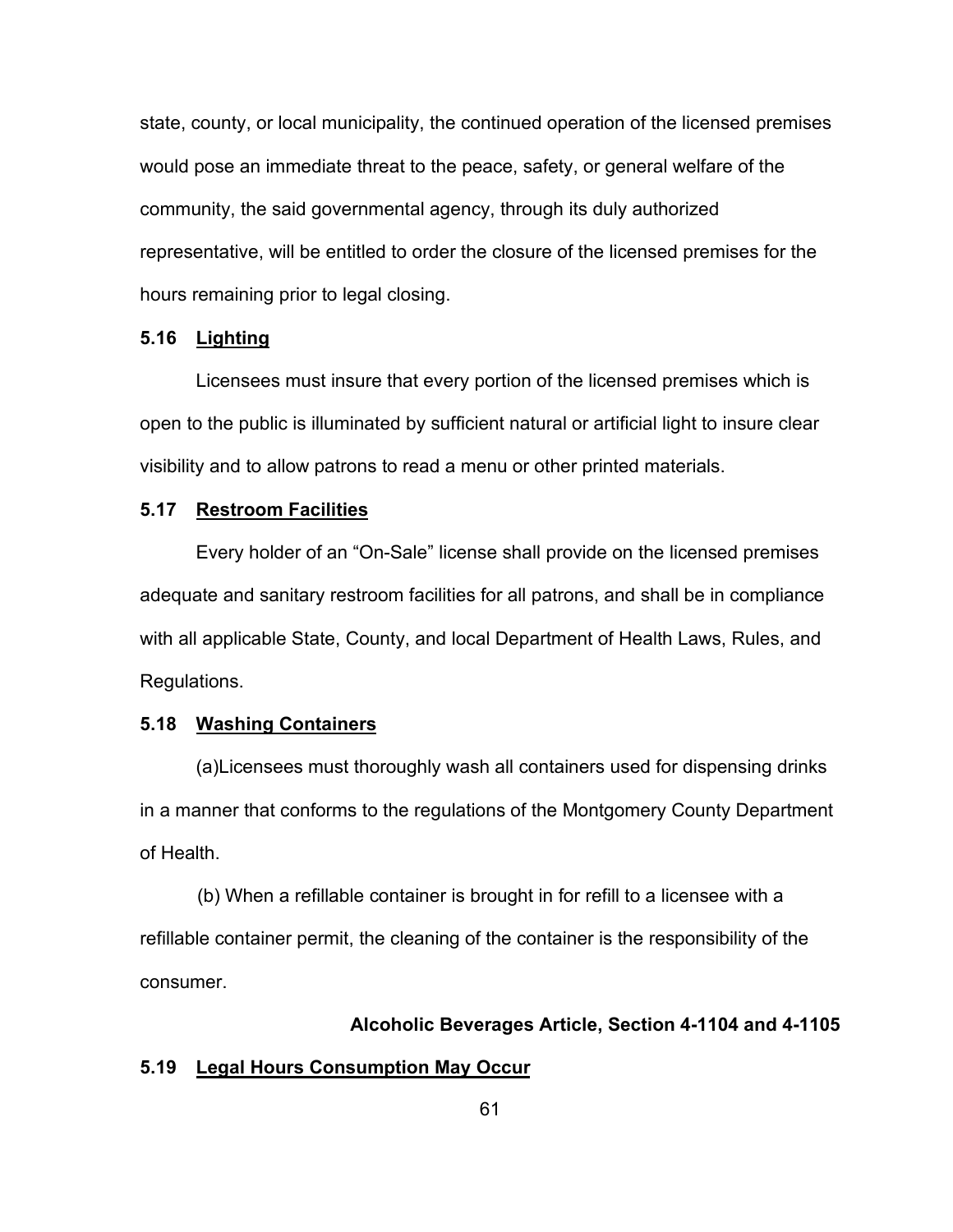(a) An individual of legal age may consume an alcoholic beverage on a licensed premises only during the hours of sale permitted under the license covering the premises.

 (b) A license holder shall remove all containers of alcoholic beverages from the tables and bar service area on the licensed premises at the end of the license holder's permitted hours of sale.

### **Alcoholic Beverages Article, Section 25-2001**

# **CHAPTER 6**

# **PROHIBITED PRACTICES**

# **6.0 Acts Contrary to Law**

A licensee, his or her agent(s) and/or employee(s) must not commit or allow the commission on the licensed premises of any act contrary to any federal, state, county or local law, statute, ordinance, rule or regulation, or of any act against the public peace, safety, health or welfare.

# **6.1 Sales or Service to Minors/Consumption or Possession by Minors Alcoholic Beverages Article, Sections 3-505 and 25-2702**

(a) A licensee, his or her agent(s) and/or employee(s) must not sell or serve any alcoholic beverage to anyone under the age of 21. A licensee, his or her agent(s) and/or employee(s) must not permit anyone under the age of 21 to consume or possess any alcoholic beverage on the licensed premises. The licensee, his or her agent(s) and/or employee(s), must determine that the person to whom the sale or service is made, or who is consuming or possessing an alcoholic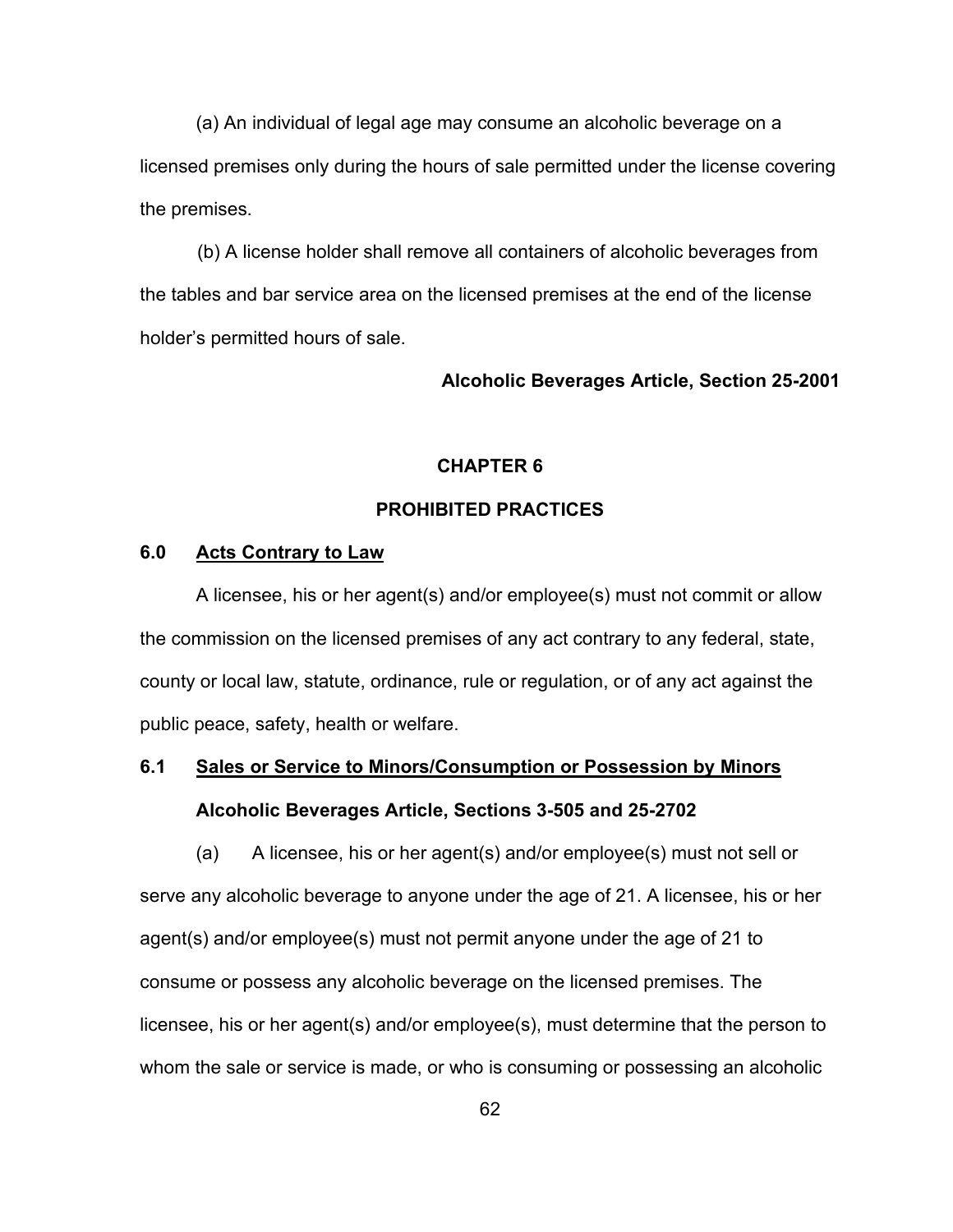beverage on the licensed premises, is at least twenty-one (21) years of age prior to the sale, service, possession, or consumption of any alcoholic beverage. The licensee is responsible for any violation of this section.

(b) Every licensee may keep on the licensed premises and make available for inspection to the Board's duly authorized agent, a book containing the signature of any person who has presented questionable identification in connection with the purchase of alcoholic beverages and who has presented documentary proof to substantiate his or her age. The book may contain copies of the form prescribed by the Alcoholic Beverages Article, Section 3-505 of the Annotated Code of Maryland.

(c) If licensee(s) or their employee(s) are found guilty by the Board of furnishing alcoholic beverages to a minor, and if the license of the licensee(s) is not revoked, the Board, in its discretion, may require the licensee(s), or their employee(s) to take an approved alcohol awareness certification course or the Alcohol Beverage Services Alcohol Law Education and Regulatory Training (ALERT) within 60 days of the date of the Board resolution in which the licensee was found guilty. In the event that there is an appeal of the resolution, the course must be taken within 60 days of the date of final determination of the appeal.

# **6.2 Sales or Service to Intoxicated Persons/Consumption or Possession by Intoxicated Persons Alcoholic Beverages Article, Section 6- 307 and 25-2703**

(a) A licensee, his or her agent(s) and/or employee(s) must not sell or serve any alcoholic beverage to any intoxicated person, or to any person who appears to be under the influence of alcohol and/or drugs, or who is acting in a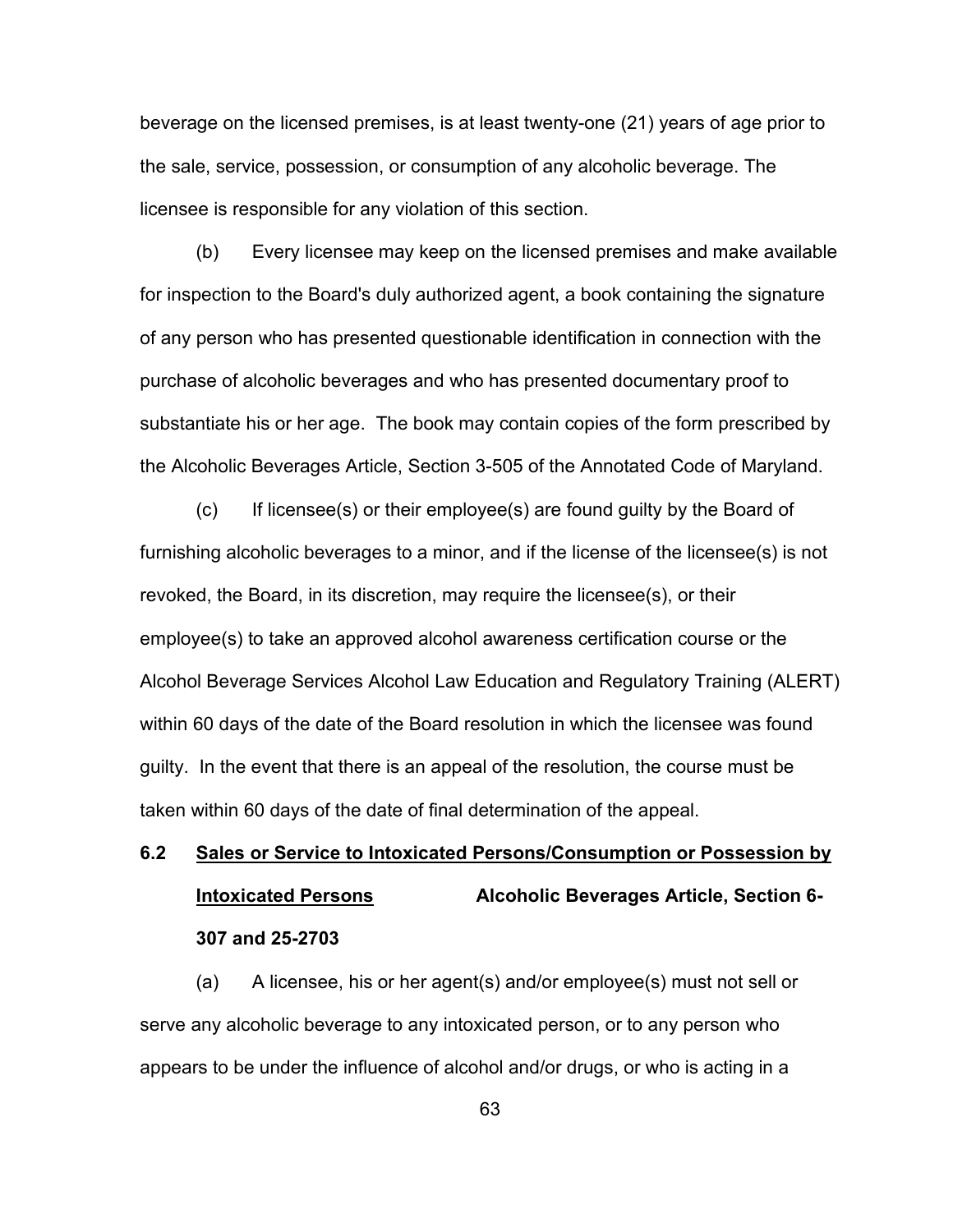disorderly manner. A licensee, his or her agent(s) and/or employee(s) must not permit any intoxicated person, or any person who appears to be under the influence of alcohol and/or drugs, or who is acting in a disorderly manner, to consume or possess any alcoholic beverage on the licensed premises**.** The licensee, his or her agent(s), and/or employee(s) must determine that the person to whom the sale or service is made, or who is consuming or possessing an alcoholic beverage on the licensed premises**,** is not intoxicated, under the influence of alcohol and/or drugs, or acting in a disorderly manner prior to the sale, service, possession or consumption of any alcoholic beverage.

(b) If licensee(s) or their employee(s) are found guilty by the Board of furnishing alcoholic beverages to an intoxicated person, or to a person who appears to be under the influence of alcohol and/or drugs, or who is acting in a disorderly manner, and if the license of the licensee(s) is not revoked, the Board, in its discretion, may require the licensee(s), or their employee(s) to take an approved alcohol awareness certification course within 60 days of the date of the Board resolution in which the licensee was found guilty. In the event that there is an appeal of the resolution, the course must be taken within 60 days of the date of final determination of the appeal.

#### **6.3 Age of Employees Alcoholic Beverages Article, Section 4-504**

(a) Only individuals eighteen (18) years or older are permitted to sell or handle alcoholic beverages.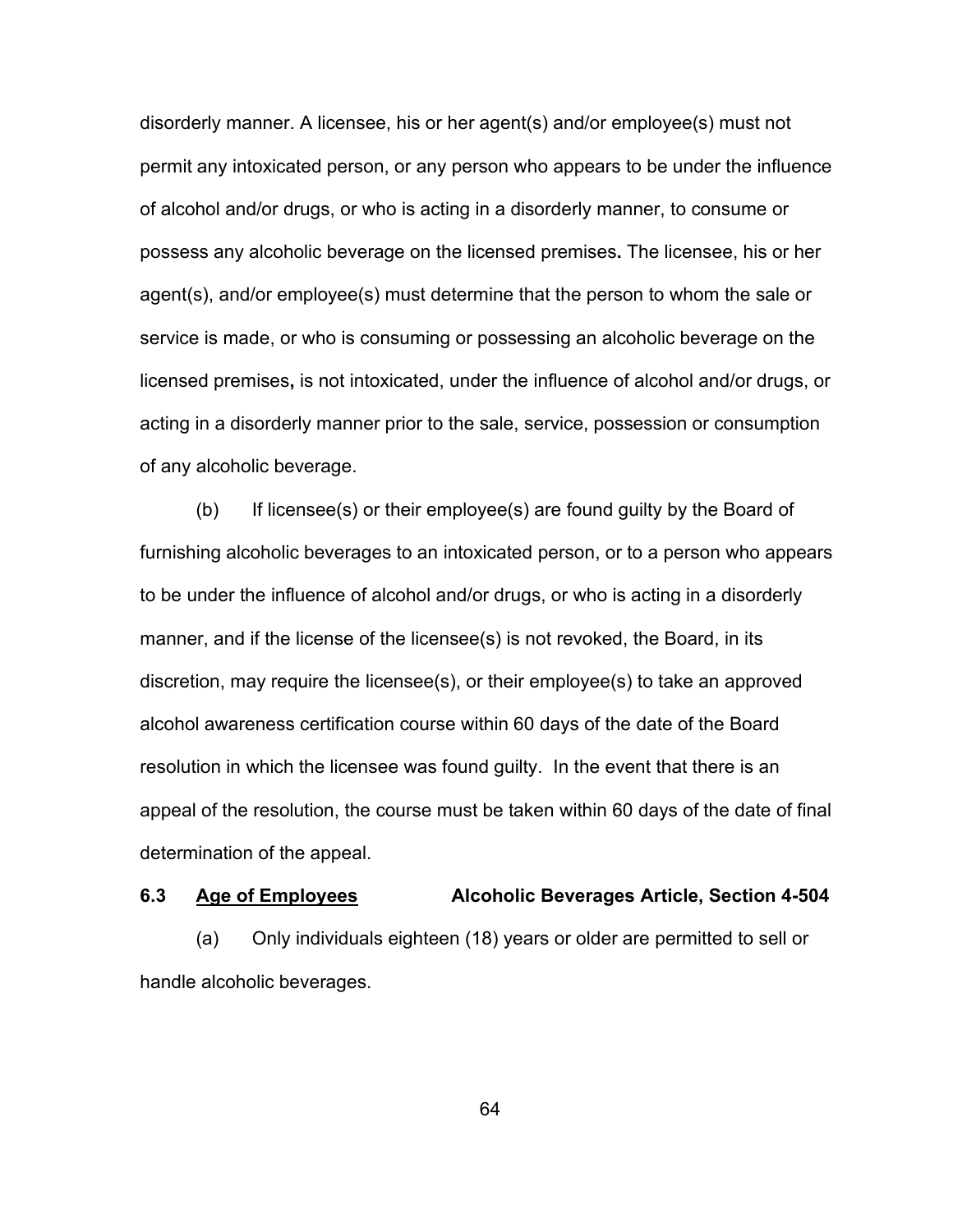(b) This rule will not prohibit the licensee from employing anyone under the age of eighteen (18) for any purpose except the sale or handling of alcoholic beverages. Bussing tables is not considered handling of alcoholic beverages.

#### **6.4 Consumption, Possession, or Sale During Prohibited Hours**

#### **Alcoholic Beverages Article, Sections 25-2007**

No alcoholic beverages may be served, dispensed, consumed, furnished or given away by a licensee, his or her agent(s) and/or employee(s) to anyone on any part of the licensed premises during the hours prohibited by law.

### **6.5 Gambling**

Except when specifically authorized by law, a licensee, his or her agent(s) and/or employee(s) must not allow the licensed premises to be used for the purpose of bookmaking or gambling in any form.

#### **6.6 Narcotic Drugs**

(a) A licensee, his or her agent(s) and/or employee(s) must not permit the licensed premises to be used for the sale, transfer, accommodation for the sale or transfer, or possession of any controlled dangerous substance as defined by the Annotated Code of Maryland.

(b) A licensee, his or her agent(s) and/or employee(s) must not use, possess, sell or allow to be used, dispensed, or sold on the licensed premises any type of illegal drugs or narcotics.

# **6.7 Free Food, Merchandise and Prizes Alcoholic Beverages Article, Section 6-310**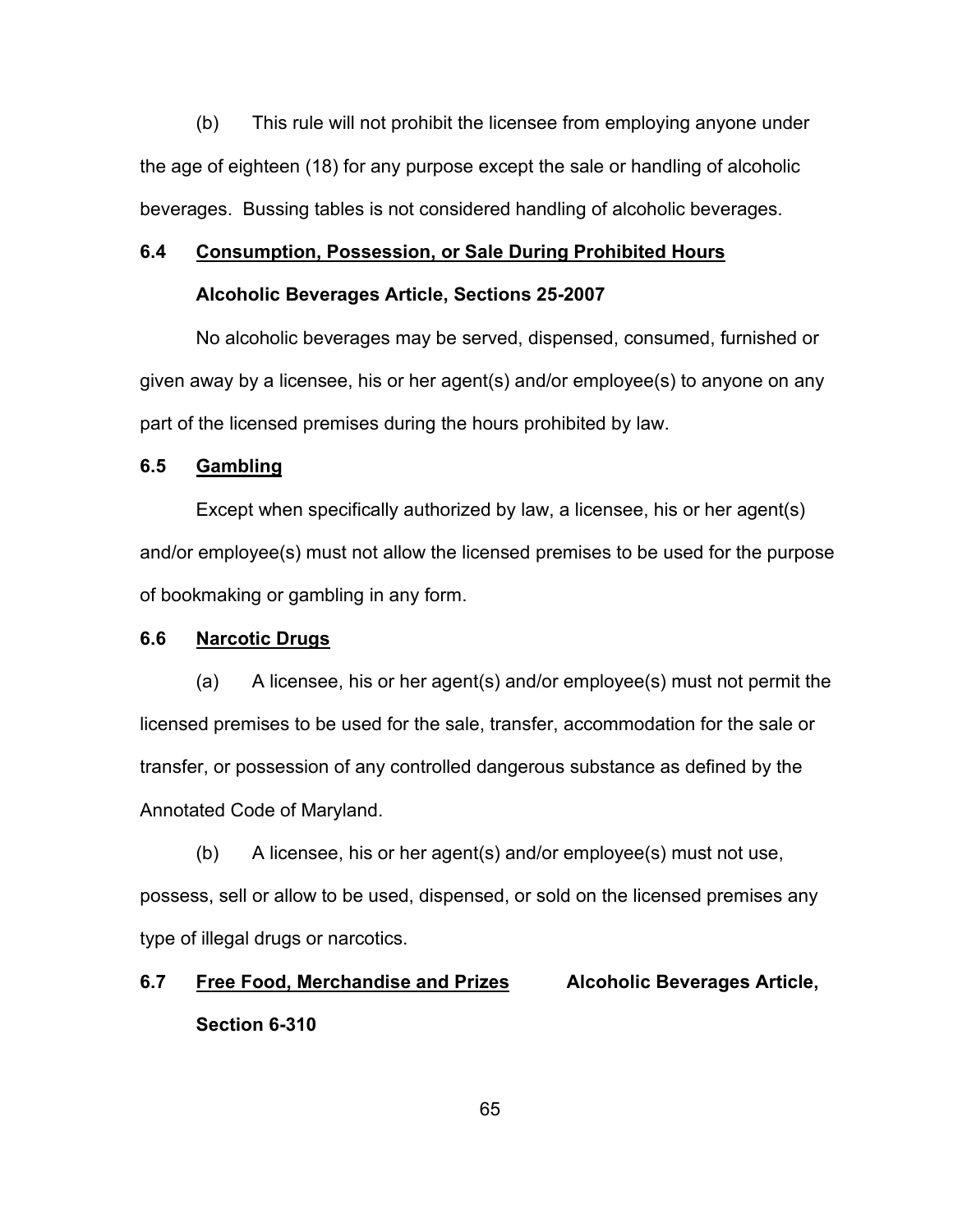License holders must not offer free merchandise to encourage the sale of alcoholic beverages. No alcoholic beverages may be sold or given away as prizes in connection with the playing of any claw, pinball, slot machine, or other similar devices such as punch cards, etc., provided, however, that all persons holding "onsale" licenses may offer any of the following free of charge in connection with the consumption of alcoholic beverages on the premises such as: pretzels, potato chips, peanuts, cheese, crackers, hors d'oeuvres.

# **6.8 Alcoholic Beverage Containers - Refilling/Tampering Alcoholic Beverages Article, Section 6-313**

(a) A licensee, his or her agent(s) and/or employee(s) must not re-use or refill any bottle or other container of alcoholic beverages.

(b) License holders with a refillable container permit may refill containers as authorized under the Alcoholic Beverages Article, Sections 25-1103 and 25-1104.

(c) A licensee, his or her agent(s) and/or employee(s) must not tamper with the contents of any bottle or container of alcoholic beverages, by, for example, adulterating, diluting, fortifying or in any other way changing the contents of the container in any manner.

## **6.9 Storage Alcoholic Beverages Article, Sections 1-401, 3-501, 4-502, 25-1905, and 25-307**

(a) License holders must not sell, store, or keep any alcoholic beverages on the licensed premises other that those purchased from the Montgomery County Alcohol Beverage Services. License holders may purchase, store and sell beer and wine as authorized under the Alcoholic Beverages Article, Section 25-307, which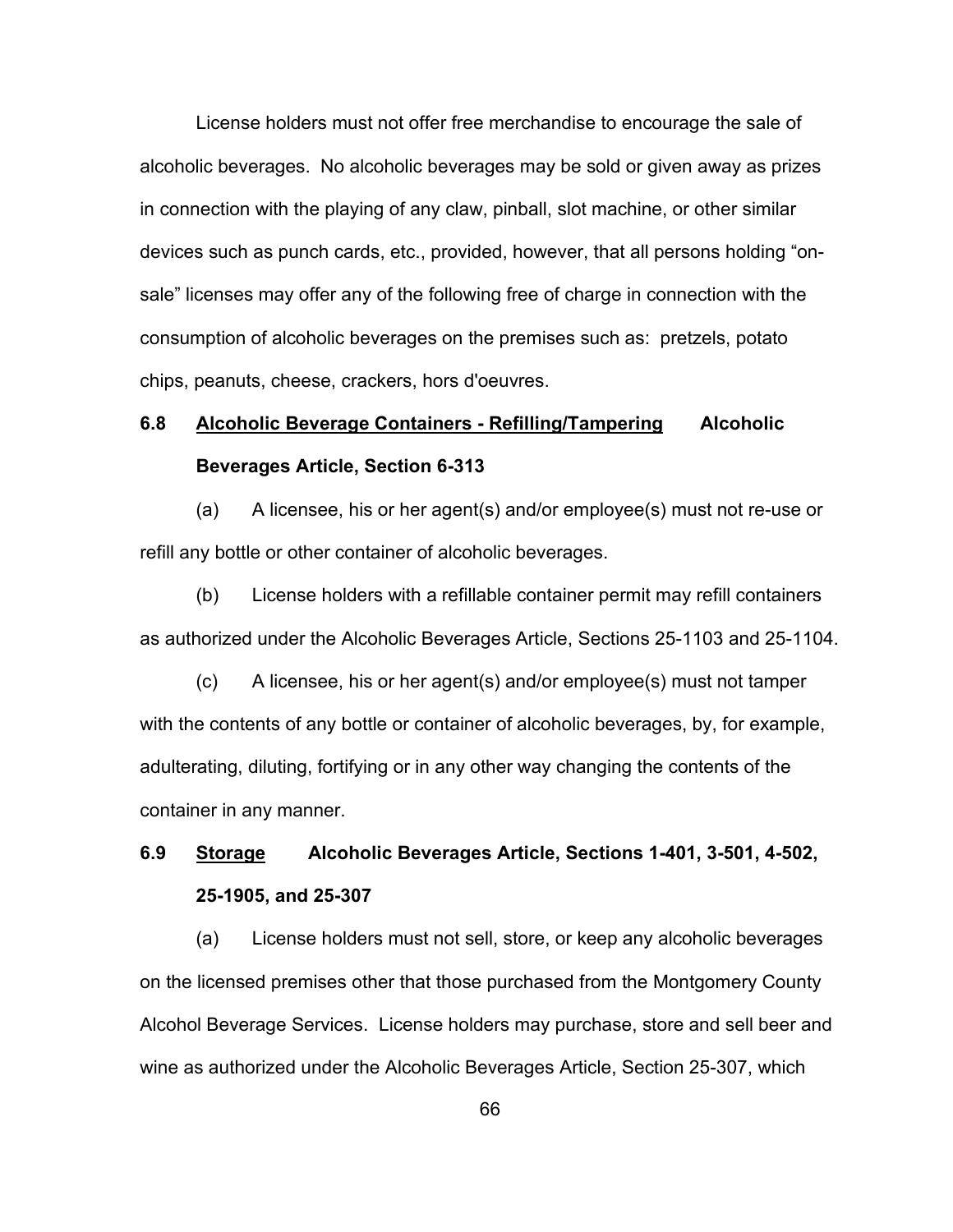authorizes the purchase of wine from either a State class 6 limited wine wholesaler's license or a State non-resident winery permit; or beer from either a State class 7 limited beer wholesaler's license or State non-resident brewery permit. License holders authorized to sell liquor may also purchase liquor directly from a holder of a non-resident distillery permit or a holder of a class 8 liquor wholesaler's license.

(b) It is unlawful for any licensee to store or keep any alcoholic beverages on the licensed premises other than those permitted under the licensee's license.

(c) A licensee may only store alcoholic beverages on the licensed premises, or at a public or government controlled warehouse for which a permit has been issued under the provisions of the Alcoholic Beverages Article of the Annotated Code of Maryland.

## **6.10 Limits on Licensed Premises**

(a) A licensee, his or her agent(s) and/or employee(s) must not permit alcoholic beverages to be sold, served, or consumed on any part of the premises that is not specifically licensed for such uses by the Board.

(b) The Board of License Commissioners for Montgomery County may issue a permit allowing a restaurant, club or hotel that operates under a class B, class C, or a class H license, authorizing a consumer to bring their own personal wine onto the licensed premise as authorized under the provisions of the Alcoholic Beverages Article, Section 4-1102 and 25-1102.

## **6.11 Illegal Consumption Alcoholic Beverages Article, Section 6-308**

(a) Except in the case of a permanent Class C consumption license and a Consumption Only Market Place License, issued by the Board of License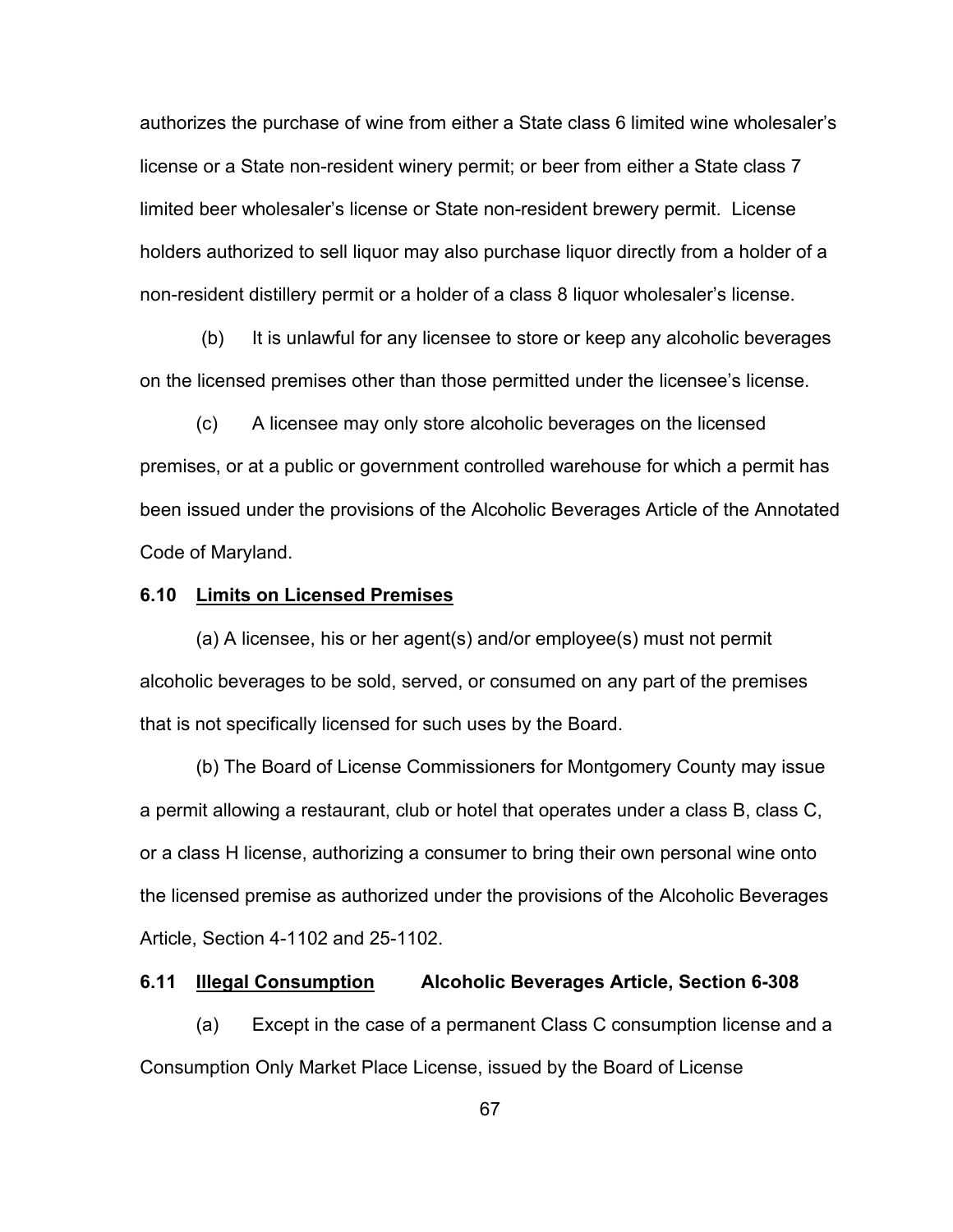Commissioners for Montgomery County, it is unlawful for any person to consume on the licensed premises of any licensee any alcoholic beverages not purchased from the licensee on the said premises. It is also unlawful for any licensee to permit any person to consume any alcoholic beverage not purchased from the licensee on the premises covered by the license and not permitted by the law to be consumed on the premises.

(b) A Class A, off-sale licensee, his or her agent(s) and/or employee(s) must not permit any person to consume or open any alcoholic beverage on the licensed premises.

(c) A class A, off sale licensee, with a beer and wine sampling or tasting license allows the licensee to provide samples of beer or wine for consumption on the premise as provided in the Alcoholic Beverages Article, Section 25-1306.

## **6.12 Open Containers**

(a) A licensee, his or her agent(s) and/or employee(s) must not permit any person(s) to leave the licensed premises with an alcoholic beverage in an open container.

(b) A licensee may permit a patron who has purchased a meal and a bottle of wine and who has partially consumed the bottle of wine with the meal, to leave the licensed premises with the partially consumed bottle of wine, if the bottle has been corked or capped by the licensee or an employee of the licensee.

## **Alcoholic Beverage Article, Section 4-1103**

## **6.13 Solicitations**

68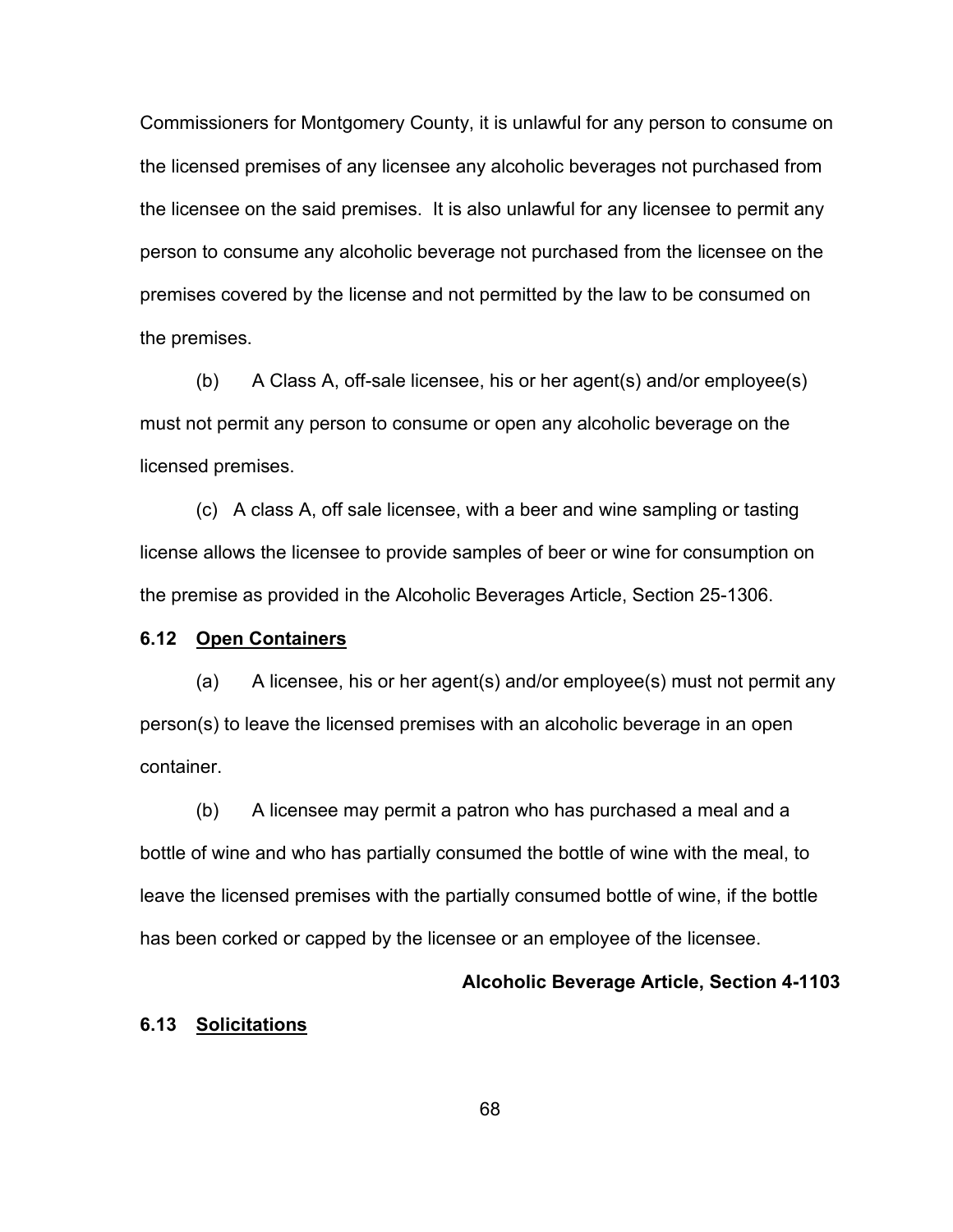(a) A licensee, his or her agent(s) and/or employee(s) is not permitted to employ any solicitor or salesman for the purposes of soliciting orders for the sale of alcoholic beverages outside of the licensed premises.

(b) A licensee, his or her agent(s) and/or employee(s) is not permitted to employ or use any loud speaker or any other sound making or amplifying device that projects sound outside the licensed premises for the purpose of soliciting orders for the sale of alcoholic beverages.

## **6.14 Dancing**

Dancing is not permitted within licensed premises unless:

(a) the licensee obtains an "Enterprise License" where required;

(b) the licensee keeps available for patrons all of the tables and seats required for the licensee to meet the definition of a restaurant.

## **6.15 Nudity and Sexual Displays**

#### (a) Sexual Practices and Nude Dancing

(1) A licensee, a licensee's agent(s) and employee(s) must not permit or allow the licensed premises to be used for any sexual activity prohibited by the Criminal Law Article and the Alcoholic Beverages Article of the Annotated Code of Maryland. A licensee, a licensee's agent(s) and employee(s) must not permit or allow any employee, patron, or other person present in the licensed premises to solicit any person for the purposes of prostitution, lewdness, or other acts prohibited by the Criminal Law Article of the Annotated Code of Maryland.

(2) A licensee, a licensee's agent(s) and employee(s) must not permit or allow any person to appear in any act or other performance who is nude or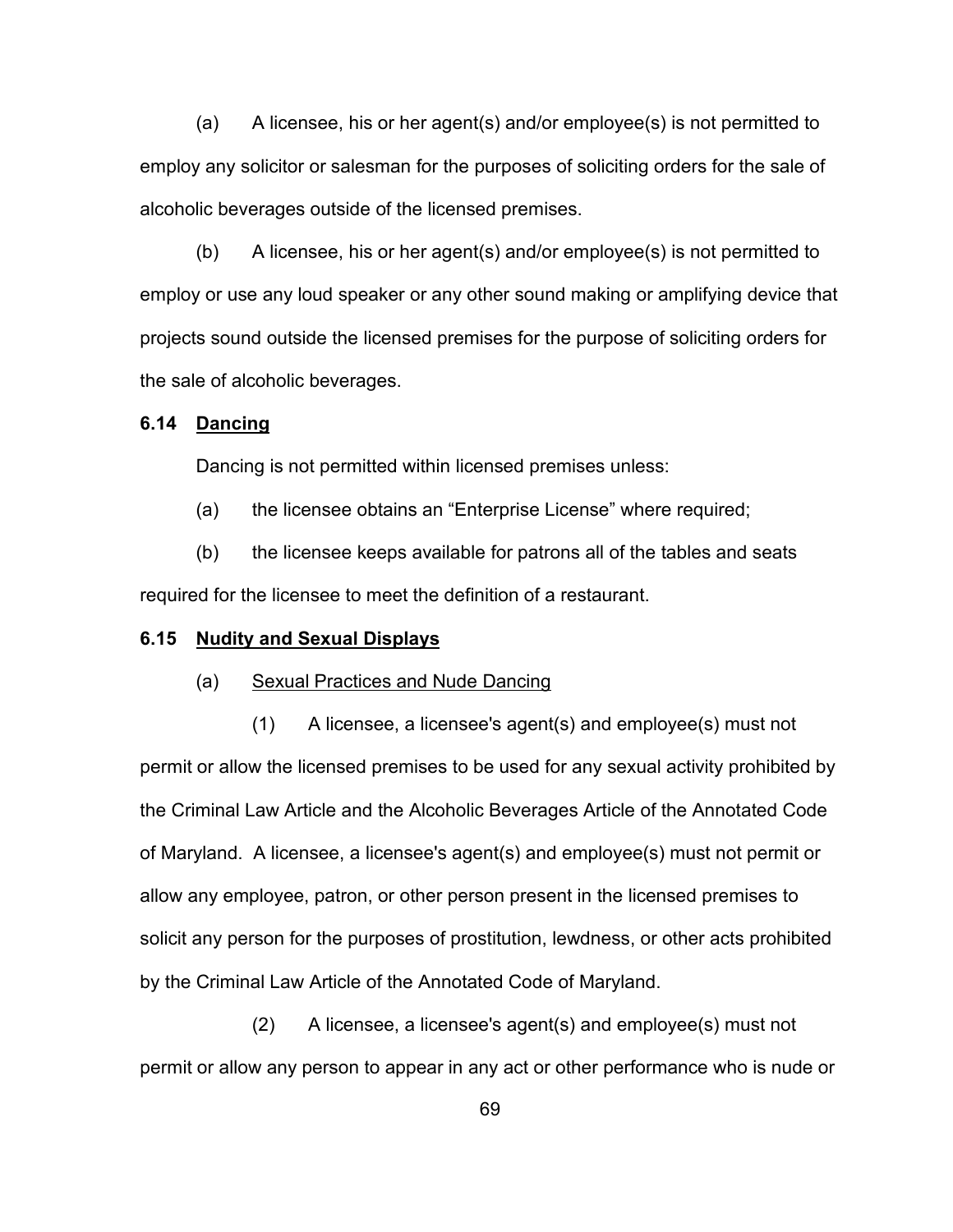is in any clothing exposing to view the female breast below the top of the areola or any portion of the pubic hair, anus, buttocks or genitals. This provision shall not apply to actors and actresses performing on a stage at a theater, including a dinner theater.

(3) A licensee, a licensee's agent(s) and employee(s) must not knowingly permit or allow the premises to be used for the conduct, exhibition, or performance of any act which simulates or depicts any sexual acts prohibited by the Alcoholic Beverages Article, Section 4-605 of the Annotated Code of Maryland.

(4) A licensee, a licensee's agent(s) and employee(s) must not permit any patron of the licensed establishment to place any money or gratuity on or in the costume or clothing of, or on or about the person of any performer, entertainer.

## (b) Attire and Conduct of Employees

A licensee must not employ or use any person in the sale or service of alcoholic beverages in or upon the licensed premises who is nude or is in any clothing exposing to view the female breast below the top of the areola or any portion of the pubic hair, anus, buttocks, or genitals.

## (c) Exhibiting Sexually Explicit/Nude Dancing Films or Pictures

A licensee must not allow the exhibition or showing on the licensed premises of any motion picture film, still pictures, electronic reproduction or other visual reproductions that displays nude dancing or any sexually explicit performance, act, or show.

## **6.16 False Statement Alcoholic Beverages Article, Sections 4-604**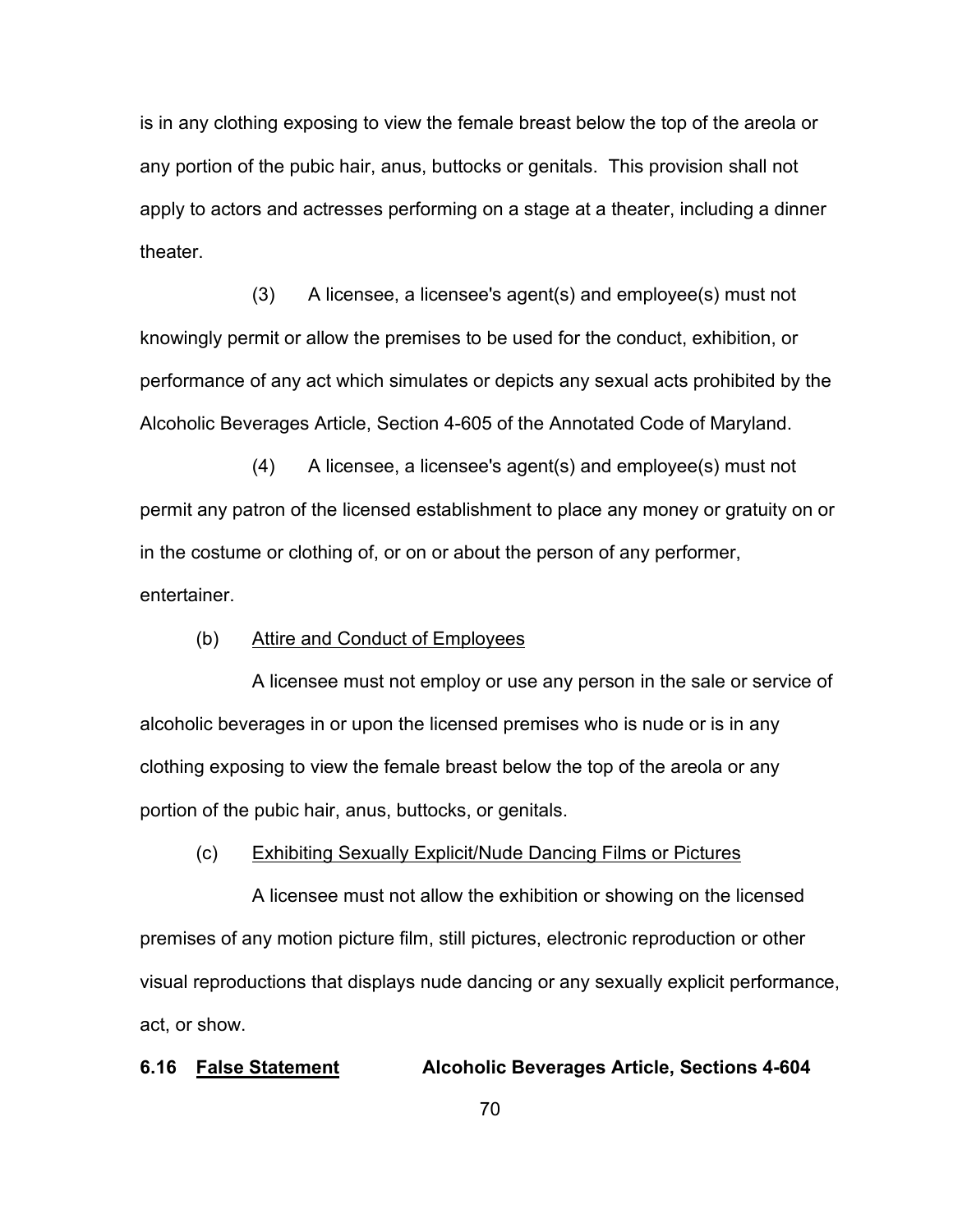Neither an applicant for a license, nor a licensee is permitted to make any false statement, material or otherwise, in any original application for an alcoholic beverage license, renewal application, letter or written statement, in testimony before the Board or to any other representative of the Board who may be conducting an official investigation.

## **6.17 Discrimination**

 A licensee, his/her agent(s) and/or employee(s) may not directly or indirectly refuse, withdraw from, or deny to any person the services, accommodations, advantages, facilities and privileges offered on said licensee's premises on the grounds of race, creed, religion, physical or mental handicap, color, sex, national origin, age, occupation, marital status, political opinion, sexual orientation, or personal appearance, except that dress codes may be utilized where posted notice is given.

## **6.18 Gifts**

A licensee, his/her agent(s) and/or employee(s) must not give or otherwise transfer to any member of the Board or any of its agents or employees, directly or indirectly, any commission, remuneration, or gift except as provided by the Ethics Law, Chapter 19A of the Montgomery County Code.

### **6.19 Noise/Sound/Disturbance of the Neighborhood**

(a) All licensees must operate their establishments in such a manner that will not disturb the peace and safety of the neighborhood.

(b) Unnecessary noise/sound emanating from the licensed premises is prohibited during hours of operation.

71